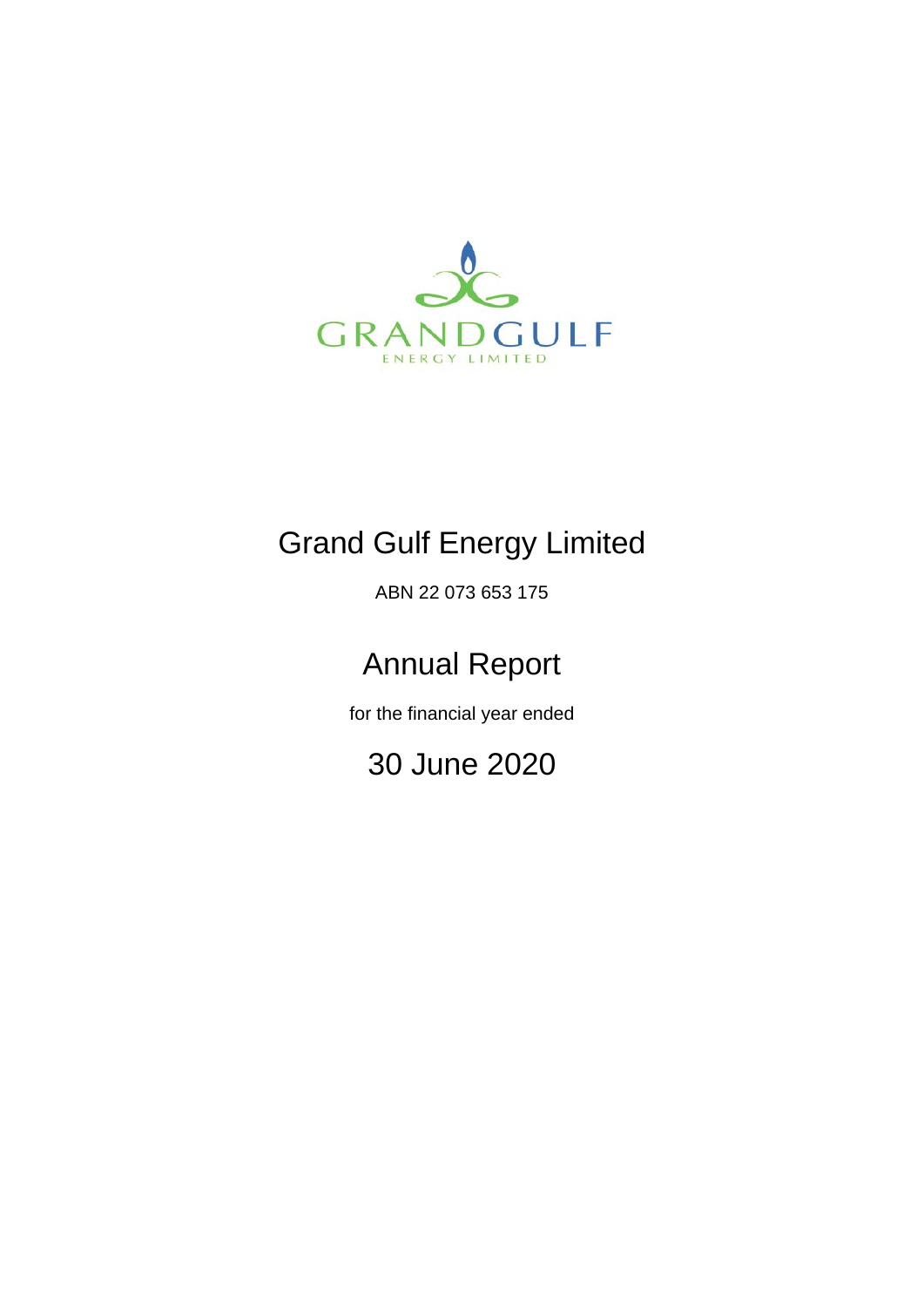# **CONTENTS**

| Corporate Directory manufactured and the Corporate Directory manufactured and the Corporate Directory                                                                                                                          |           |
|--------------------------------------------------------------------------------------------------------------------------------------------------------------------------------------------------------------------------------|-----------|
|                                                                                                                                                                                                                                | $2 - 7$   |
| Directors' Statutory Report [111] Marshall Marson Marson Marson Marson Marson Marson Marson Marson Marson Mars                                                                                                                 | $8 - 14$  |
|                                                                                                                                                                                                                                |           |
| Consolidated Financial Statements [111] Consolidated Financial Statements [11] Consolidated Financial Statements [11] The Consolidated Financial Statements [11] The Consolidated Financial Statements [11] The Consolidated F | $16 - 19$ |
|                                                                                                                                                                                                                                | 20-40     |
|                                                                                                                                                                                                                                |           |
| Independent Audit Report [10001] [10001] [10001] [10001] [10001] [10001] [10001] [10001] [10001] [10001] [1000                                                                                                                 | 42-44     |
|                                                                                                                                                                                                                                | 45-46     |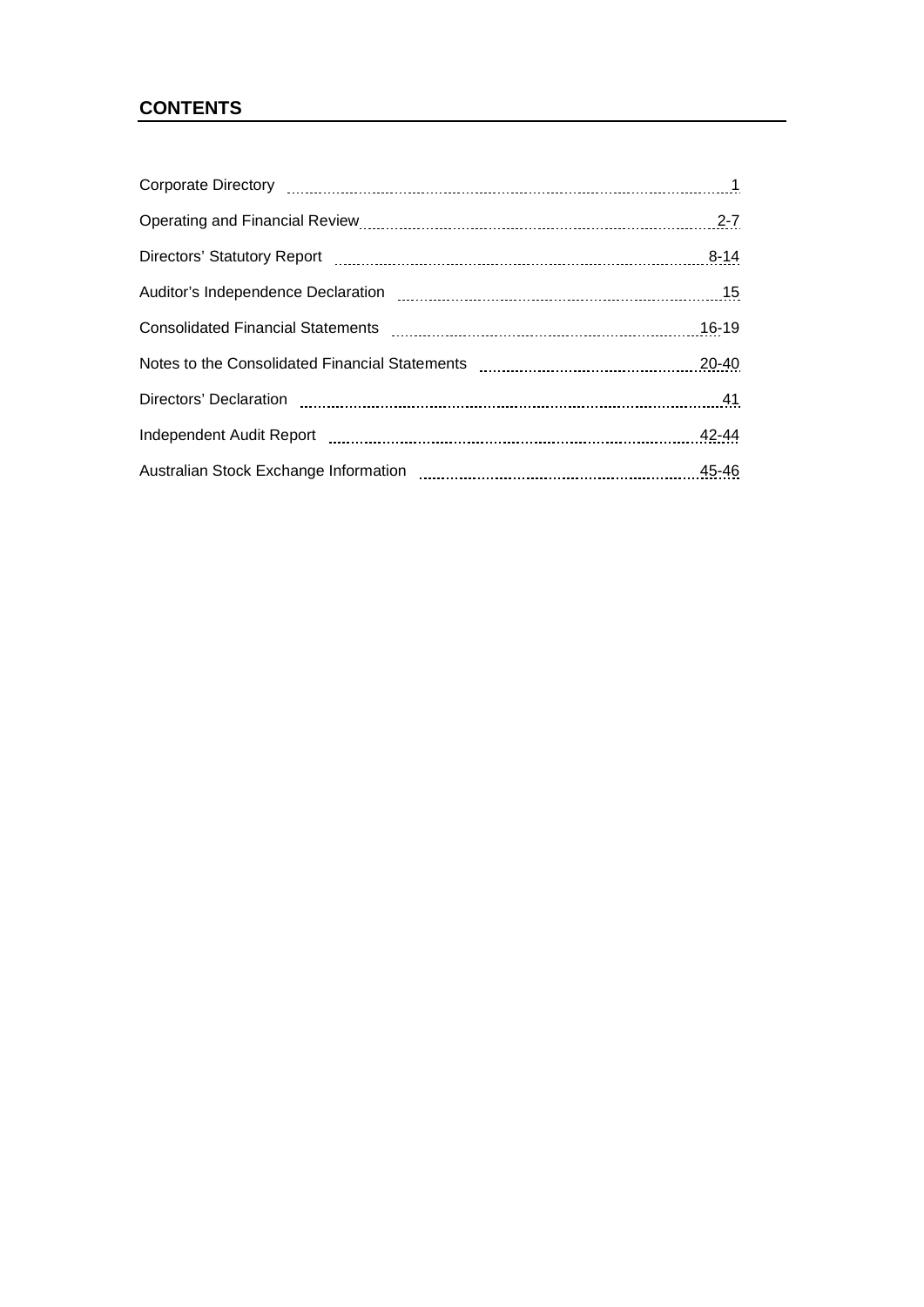#### **CORPORATE DIRECTORY FOR THE YEAR ENDED 30 JUNE 2020**

# **DIRECTORS**

Mr Craig Burton – Chairman Mr Mark Freeman - Executive Director Mr Chris Bath – Non - Executive Director

**COMPANY SECRETARY** Mr Mark Freeman

# **REGISTERED AND PRINCIPAL OFFICE**

Grand Gulf Energy Limited Suite 4, 246 -250 Railway Parade, West Leederville WA 6007 Telephone: +61 (0) 8 6102 4826 Email: [info@grandgulf.net](mailto:info@grandgulf.net) Website: [www.grandgulfenergy.com](http://www.grandgulfenergy.com/)

# **AUDITORS**

BDO Audit (WA) Pty Ltd 38 Station Street Subiaco WA 6008 Telephone: +61 8 6382 4600 Facsimile: +61 8 6382 4723

# **LEGAL ADVISORS**

Steinepreis Paganin GPO Box 2799 PERTH WA 6001 Telephone: +61 8 9321 4000 Facsimile: +61 8 9321 4333

# **SHARE REGISTRY**

Advanced Share Registry Services 110 Stirling Hwy Nedlands WA 6009 Australia Telephone: +61 8 9389 8033 Facsimile: +61 8 9262 3723

# **BANKERS**

National Australia Bank 1232 Hay Street Perth WA 6005

**ASX CODE** GGE

**ABN** 22 073 653 175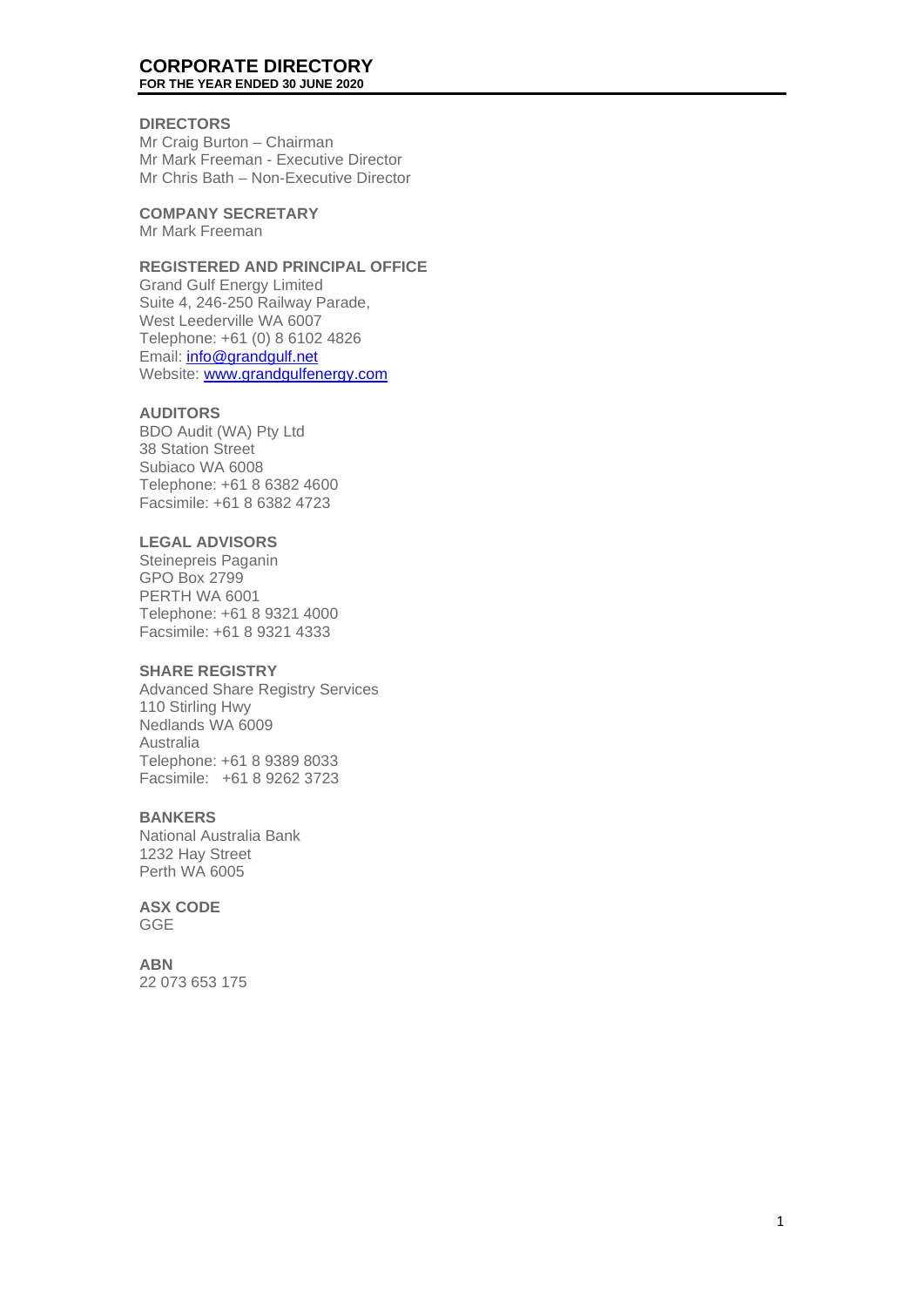#### **Summary Overview**

Grand Gulf Energy Limited ("Grand Gulf"/the "Company") has concluded the 2020 financial year ("FY20" or "the year"). This marks the 10<sup>th</sup> successive year in a row that the Company has not required any equity or debt funding.

Grand Gulf continues to have a sound financial position with no debt, and solid production that generated gross revenues of over AUD \$1.6m pa after royalties.

#### **Business Strategies and Projects**

#### **Existing Oil and Gas Fields**

| <b>Fields</b> | WI     | <b>Daily</b><br>(bbl/d) | <b>Monthly</b><br><b>Net</b><br><b>Rev</b><br>(AUD\$) | Years<br>оf<br><b>Reserves</b><br>Left $(2P)$ * | 2P<br><b>Reserves</b> |
|---------------|--------|-------------------------|-------------------------------------------------------|-------------------------------------------------|-----------------------|
| Desiree       | 39.65% | 75                      | \$42,500                                              | 4.41 vrs                                        | 116,000               |
| D&L           | 55.50% | 75                      | \$31,200                                              | $2.5$ vrs                                       | 66,000                |
| Total         |        |                         | \$73,700                                              |                                                 | 182,000               |

\* Assumes Production continues at the current rates. Typically wells decline production over time. A detailed summary of each well is provided below to be used in conjunction with this table when analysing the Company's producing assets.



# **US Oil Price & Production Commentary**

The Company receives Louisiana Light (LLS) () pricing per barrel which is trading at US\$42/bbl (\$A59.08/bbl) as at 21 September 2020. The graph below shows the relative trading of WTI vs LLS with LLS typically trading at a slight premium to WTI. Grand Gulf trading contracts are based on monthly average prices. We have seen a strong recovery since last quarter's negative pricing. WTI's floor of \$40/bbl has proved resilient amid improving demand.



From last November to May 2020, US oil production fell by 1.5 MM b/d to 11.4 MMb/d as operators reduced Drilling and Completion operations amid oil price

uncertainty and a price shock, according to the EIA. The agency forecasts that US output will continue to decline to 10.6 MMb/d by March 2021, before increasing for the remainder of 2021. Operators have announced significant curtailments in May and June as producers grapple with US\$40/bbl pricing, driven by coronavirus-related demand destruction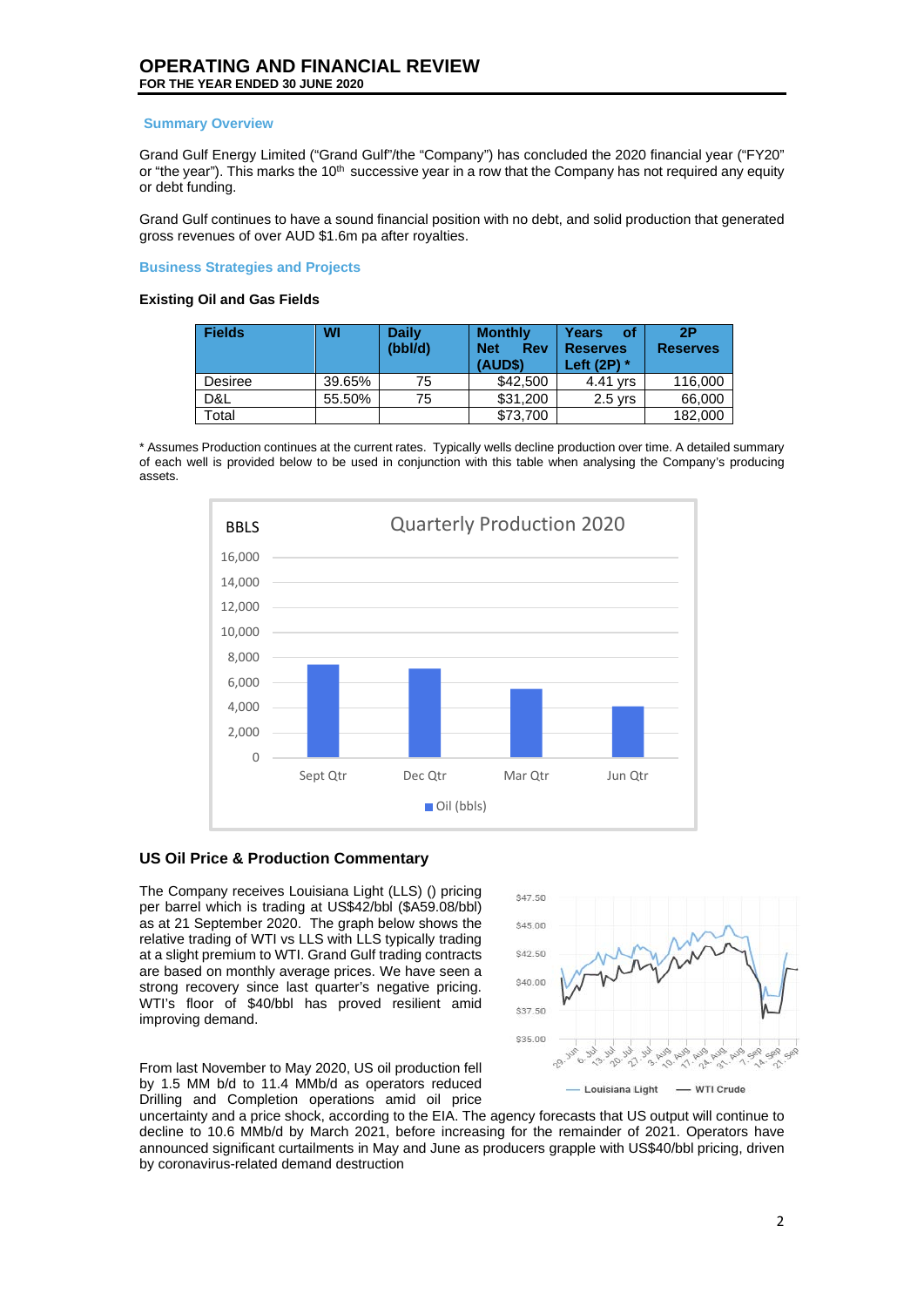US operators are spending significantly less in 2020. Compared to 2019, capex by core North American operators is expected be down by US\$43.2 billion in 2020, or 42%, at US\$58.6 billion. The most dramatic cuts have come from multi-basin operators. The recent price drop has greatly reduced completion activity, which is leading to a Drilled Uncompleted (DUC) build-ups. As of May 2020, the number of frac crews operating was below 50, and their activity was being outpaced by the less than 400 drilling rigs operating in the US. Completion efficiencies are about 3.3 wells monthly per crew, while rigs are drilling 1.25 wells apiece per month. Therefore, the US needs about 150 crews at these rig levels to keep DUCs flat. US DUCs accumulated since YE19 could reach 3,500 by late 2020. Additionally from March 2020 through May 2020, the rig count fell by 670, or 66%.

#### **Reserves**

|                                     |                 | PROVED(1P)     |             |                    | <b>PROVED + PROBABLE (2P)</b> |             | PROVED, PROBABLE, POSSIBLE (3P) |                          |                          |                          |
|-------------------------------------|-----------------|----------------|-------------|--------------------|-------------------------------|-------------|---------------------------------|--------------------------|--------------------------|--------------------------|
|                                     | <b>NET REV</b>  | <b>LIQUIDS</b> | <b>GAS</b>  | OIL EQUIV $^{(1)}$ | <b>LIQUIDS</b>                | GAS         | OIL EQUIV <sup>(1)</sup>        | <b>LIQUIDS</b>           | <b>GAS</b>               | OIL EQUIV <sup>(1)</sup> |
| <b>FILED (LICENCE)</b>              | <b>INTEREST</b> | <b>MBBL</b>    | <b>MMCF</b> | <b>MBOE</b>        | <b>MBBL</b>                   | <b>MMCF</b> | <b>MBOE</b>                     | <b>MBBL</b>              | <b>MMCF</b>              | <b>MBOE</b>              |
| Reserves                            |                 |                |             |                    |                               |             |                                 |                          |                          |                          |
| <b>USA</b>                          |                 |                |             |                    |                               |             |                                 |                          |                          |                          |
| Dugas & Leblanc #3                  | 43.20%          | 22             | 238         | 62                 | 27                            | 238         | 66                              | 38                       | 238                      | 77                       |
| Desiree                             | 30.96%          | 50             | ٠           | 50                 | 116                           | ٠           | 116                             | 132                      | $\overline{\phantom{a}}$ | 132                      |
| lTotal Reserves                     |                 | 72             | 238         | 112                | 143                           | 238         | 182                             | 170                      | 238                      | 209                      |
|                                     |                 |                |             |                    |                               |             |                                 |                          |                          |                          |
| <b>CONTINGENT RESOURCES</b>         |                 | 1C             |             | 2C                 |                               | 3C          |                                 |                          |                          |                          |
| Reserves                            |                 |                |             |                    |                               |             |                                 |                          |                          |                          |
| <b>USA</b>                          |                 |                |             |                    |                               |             |                                 |                          |                          |                          |
| Dugas & Leblanc #3                  | 43.20%          | ٠              | 216         | 36                 | ٠                             | 324         | 54                              | ٠                        | 648                      | 108                      |
| <b>Desiree</b>                      | 30.96%          | ۰              | ٠           | ٠                  | ۰                             | ٠           | ۰                               |                          | $\overline{\phantom{a}}$ | ۰.                       |
| Total Contingent Resources          |                 |                | 216         | 36                 | ٠                             | 324         | 54                              | $\overline{\phantom{a}}$ | 648                      | 108                      |
| <b>Total Reserves and Resources</b> |                 | 72             | 454         | 148                | 143                           | 562         | 236                             | 170                      | 886                      | 317                      |

(1) Oil equivalent conversion factor: 6MSCF per BBL

#### **Competent Persons Statement**

The information in this report has been reviewed and signed off by Kevin Kenning (Registered Reservoir Engineer) with over 38 years relevant experience within oil and gas sector. This report contains forward looking statements that *are subject to risk factors associated with resources businesses. It is believed that the expectations reflected in these statements are reasonable but they may be affected by a variety of variables and changes in underlying assumptions*  which could cause actual results or trends to differ materially, including but not limited to: price fluctuations, actual *demand, currency fluctuations, drilling and production results, reserve estimates, loss of market, industry competition,*  environmental risks, physical risks, legislative, fiscal and regulatory developments, economic and financial market *conditions in various countries and regions, political risks, project delay or advancement, approvals and cost estimates.*

#### **Desiree Field**

#### **Desiree, Assumption Parish, Louisiana, Non-Operator (39.65%WI - 30.96% NRI)**

The Hensarling #1 well (Desiree Field) produced a total for the quarter of 2,673 barrels of oil. The well averaged 63 b/d. The well has produced 612,706 barrels of oil to 30 June 2020.

On 20 May 2020 the well was shut in with a suspected hole in the tubing. Repairs were completed in July 2020 and the well was placed back on production on 24 July 2020.

The well continues to produce from the Cris R3 sands. Following depletion of the Cris R3 the well will be perforated in the Cris R2. Desiree has 3P reserves net to the Company effective 30 June 2020 of 132,000 barrels of oil.

Desiree remains a substantial asset to the Company with long term reserves and cash flow.

#### **Dugas & Leblanc Field**

#### **Dugas & Leblanc #3 Well, Assumption Parish, Louisiana, Non-Operator (55.5% WI – 43.20% NRI)**

The D&L#3 well (Dugas & Leblanc Field) produced a total for the quarter of 7,375 barrels of oil. The well is presently producing at 82 b/d and has produced over 343,304 barrels of oil.

The D&L #3 well continues to outperform previous reserve estimates. Dugas & Leblanc has 3P reserves net to the Company effective 30 June 2020 of 77,000 barrels of oil equivalent.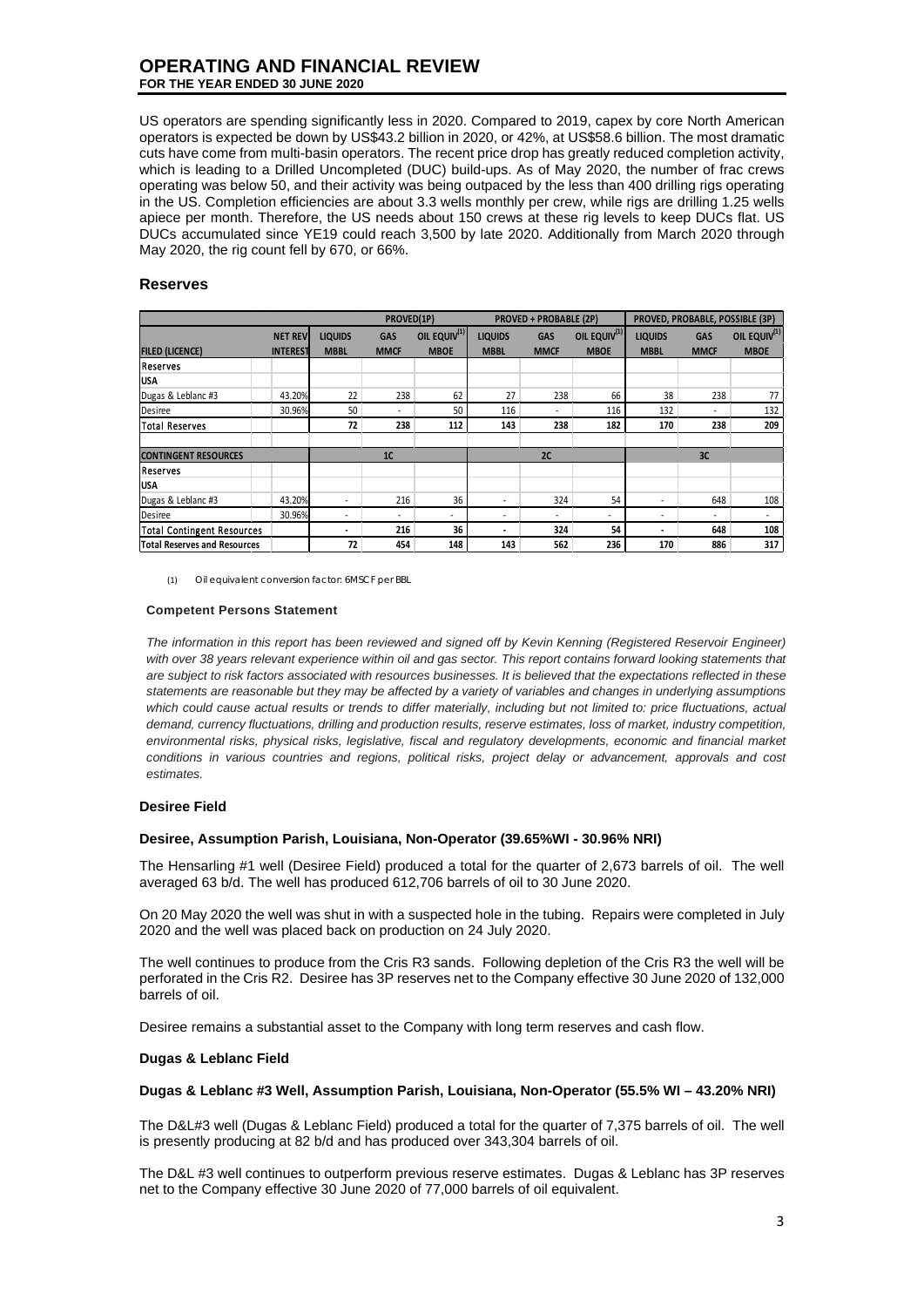## **EXPLORATION AND DEVELOPMENT**

# **DJ Basin, Colorado (66% WI\*) – 355 net acres**

The Company has ~66% working interests in 355 net acres in Weld County.

The Company was notified in May 2020 by Bayswater Exploration and Production of their intention to permit two wells to drill within the Company's leases. The Company is working with the operator to determine its working interests in the proposed wells.

On 20 July 2020 Chevron Corporation announced it would acquire Noble Energy for US\$5 billion. Grand Gulf has a variety of working interests in leases shared with Noble Energy. Noble Energy's Wells Ranch Comprehensive Drilling Plan was approved by the Colorado Oil and Gas Conservation Commission (COGCC). The Company has yet to be notified of Nobles' future drilling programs along with its respective interests.



**East Texas Prospect (40-50% WI) – 1,238 acres in the Eagle Ford**

The Company owns a 40-50% interest in 1,238 net acres of 1,319 gross acres in Burleson County, Texas. The Company continues to pursue farm-down/sale opportunities.



#### **Financial Performance**

Grand Gulf Energy recorded a statutory profit after tax of \$324,514 for the financial year which compares with the loss after tax of \$188,496 recorded in the 2019 financial year.

| <b>Financial Performance</b>                                                |    | <b>FY20</b> | <b>FY19</b> | Change    | $\%$    |
|-----------------------------------------------------------------------------|----|-------------|-------------|-----------|---------|
| Sales revenue                                                               | \$ | 1,604,778   | 2,403,597   | (798,819) | $-33%$  |
| Cost of Sales                                                               | \$ | (569, 401)  | (696,856)   | 127,455   | $-18%$  |
| Gross Profit (before amortisation)                                          | \$ | 1.035.377   | 1.706.741   | (671.364) | $-39%$  |
| <b>Gross Profit/Sales Revenue</b>                                           | %  | 65%         | 71%         | 84%       |         |
| Amortisation                                                                |    | (197, 172)  | (237, 783)  | 40,611    | $-17%$  |
| <b>Gross Profit</b>                                                         | \$ | 838.205     | 1.468.958   | (630.753) | $-43%$  |
| <b>Operating Cash Flow</b>                                                  | \$ | 877,481     | 256.653     | 726.002   | 283%    |
| Reported gain/(loss)                                                        | \$ | 324,514     | (188,496)   | 513,010   | $-272%$ |
| Underlying Ebitdae* (Non - IFRS)                                            | \$ | 587,762     | 866,463     | (278,701) | $-32%$  |
| * Earnings before interest, tax, depreciation, amortisation and exploration |    |             |             |           |         |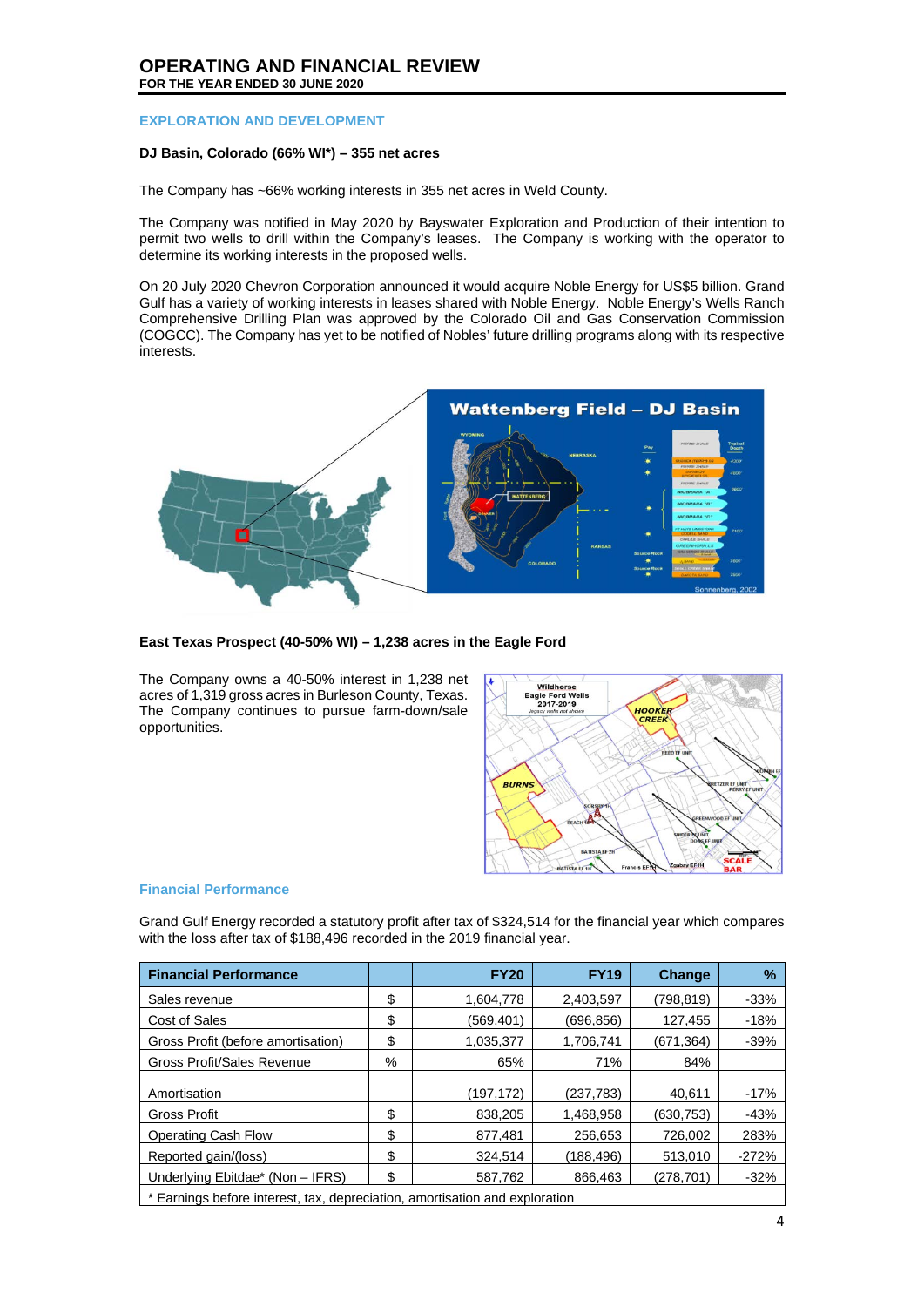Calculation of underlying EBITDAE (Non-IFRS) is not a defined measure under International Financial Reporting Standards and is not audited.

The underlying EBITDAE (Non-IFRS) for the year ended 30 June 2020 was \$587,762 compared with an underlying EBITDAE (Non-IFRS) of \$866,463 for the year ended 30 June 2019. The most significant factor which contributed to the movement between the periods was the lower sales revenue (a decrease of \$798,820 from 30 June 2019) as a result of lower oil prices.

# **Financial Position**

| <b>Financial Position</b> |        | <b>FY20</b> | <b>FY19</b> | Change  | $\frac{9}{6}$ |
|---------------------------|--------|-------------|-------------|---------|---------------|
| <b>Total Assets</b>       | S      | 3,244,769   | 2,862,549   | 382,220 | 13%           |
| <b>Total Liabilities</b>  | ¢<br>æ | 429,482     | 414,571     | 14.911  | 4%            |
| <b>Total Equity</b>       | \$     | 2,815,287   | 2,447,978   | 367,309 | 15%           |

#### **Cash & cash equivalents**

At 30 June 2020 the Company had cash of \$1,035,406.

#### **Outlook**

Grand Gulf Energy anticipates net production after royalties of approximately 23,701 bbl's oil from its operations in FY 2021. The Company continues to manage general and administration costs tightly.

The new management remuneration along with ongoing cost cutting has resulted in an annual reductions in total operating costs of ~\$327,000. The total operating costs of the Company (excluding cost of sales and amortisation) has been reduced to \$432,912 (2019: 760,649).

#### **Funding and Capital Management**

Grand Gulf seeks to manage its capital with the objective of providing shareholders with the optimal riskweighted return from the application of its expertise in the exploration, development, production and sale of hydrocarbons.

#### **Risk Management**

The Company manages risks in accordance with its risk management policy with the objective of ensuring all risks inherent in oil and gas exploration and production activities are identified, measured and then managed or kept as low as reasonably practicable. The Board performs risk assessments on a regular basis.

Key risks which may materially impact the execution and achievement of the business strategies and prospects for Grand Gulf are summarised below and are risks largely inherent in the oil and gas industry. This should not be taken to be a complete or exhaustive list of risks nor are risks disclosed in any particular order. Many of the risks are outside the control of the Company and its officers.

Appropriate policies and procedures are continually being developed and updated to manage these risks.

| <b>Risk</b> | <b>Description</b>                                                                                                                                                                                                                                                                                                                                                                                            |
|-------------|---------------------------------------------------------------------------------------------------------------------------------------------------------------------------------------------------------------------------------------------------------------------------------------------------------------------------------------------------------------------------------------------------------------|
| Exploration | Exploration is a speculative activity with an associated risk of discovery to find<br>any oil and gas in commercial quantities and a risk of development. If Grand<br>Gulf is unsuccessful in locating and developing or acquiring new reserves and<br>resources that are commercially viable, this may have a material adverse<br>effect on future business, results of operations and financial conditions. |
|             | Grand Gulf utilises established methodologies and experienced personnel to<br>evaluate prospects and manage the risk associated with exploration. The<br>Company also ensures that all major decisions are subjected to assurance<br>reviews which includes external experts and contractors where appropriate.                                                                                               |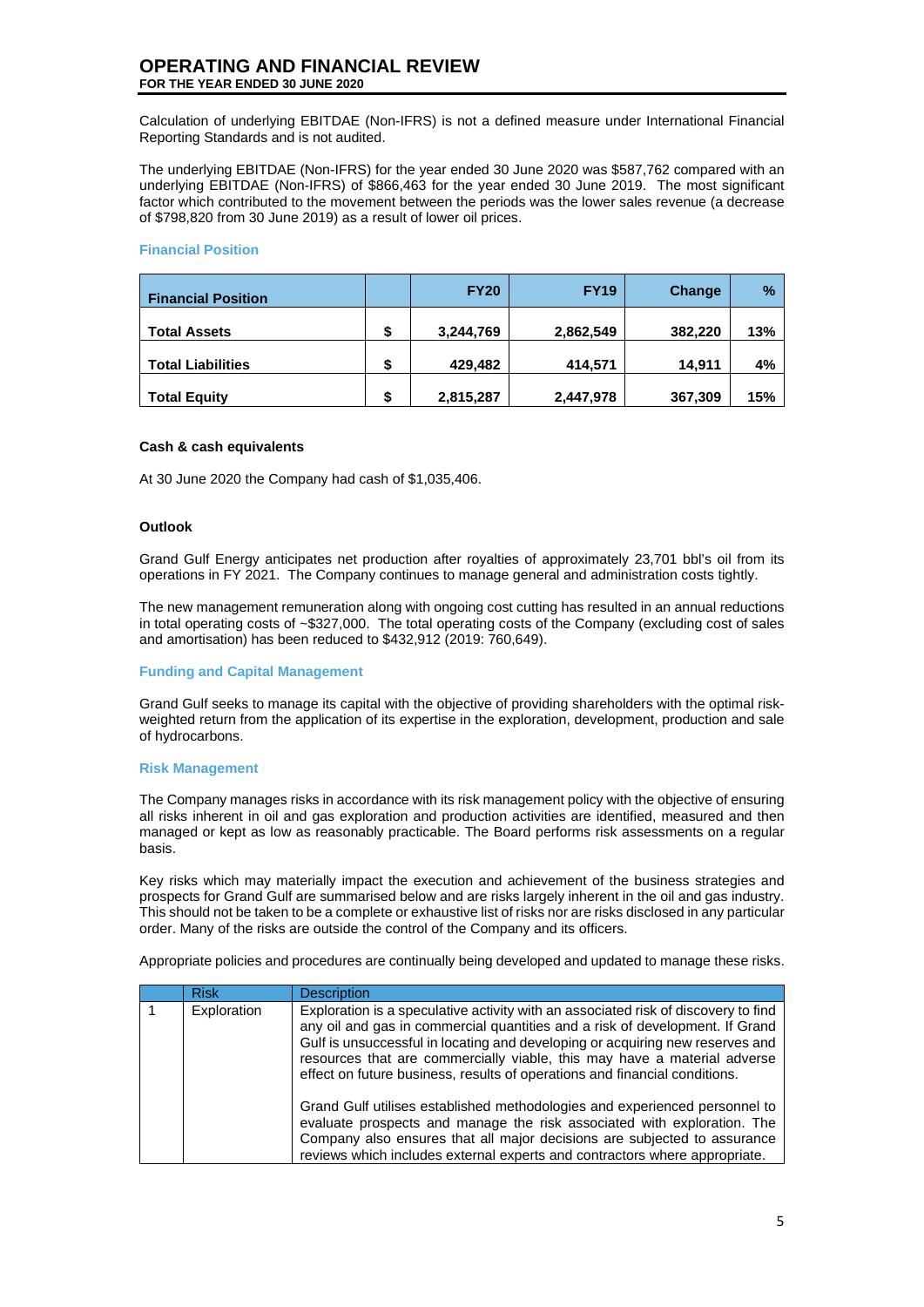|                |                                  | L I LAN LIVULU JV                                                                                                                                                                                                                                                                                                                                                                                                                                                                                                                                                                                                                                                                                                                                                                                                                                                                                                                                                         |
|----------------|----------------------------------|---------------------------------------------------------------------------------------------------------------------------------------------------------------------------------------------------------------------------------------------------------------------------------------------------------------------------------------------------------------------------------------------------------------------------------------------------------------------------------------------------------------------------------------------------------------------------------------------------------------------------------------------------------------------------------------------------------------------------------------------------------------------------------------------------------------------------------------------------------------------------------------------------------------------------------------------------------------------------|
| 2              | Development<br>and<br>Production | Development and production of oil and gas projects may be exposed to low<br>side reserve outcomes, cost overruns, production decrease or stoppage,<br>which may result from facility shutdowns, mechanical or technical failure and<br>other unforeseen events. Grand Gulf undertakes technical, financial, business<br>and other analysis in order to determine a project's readiness to proceed from<br>an operational, commercial and economic perspective. Even if Grand Gulf<br>Energy recovers commercial quantities of oil and gas, there is no guarantee<br>that a commercial return can be generated.<br>Grand Gulf has a project risk management and reporting system to monitor<br>the progress and performance of material projects and is subject to regular<br>review by senior management and the Board. All major development and<br>investment decisions are subjected to assurance reviews which includes<br>experts and contractors where appropriate. |
| 3              | Regulatory                       | Grand Gulf operates in a highly regulated environment. Grand Gulf<br>endeavours to comply with the regulatory authorities requirements. There is a<br>risk that regulatory approvals are withheld, take longer than expected or<br>unforeseen circumstance arise where requirements are not met and costs<br>may be incurred to remediate non compliance and/or obtain approval(s).<br>Changes in Government, monetary, taxation and other laws in Australia or the<br>USA or internationally may impact the Company's operations.<br>Grand Gulf monitors legislative and regulatory developments and works to<br>ensure that all stakeholder concerns are addressed fairly and managed.<br>Policies and procedures are independently reviewed and audited to help<br>ensure they are appropriate and comply with all regulatory requirements.                                                                                                                            |
| 4              | Market                           | The oil market are subject to the fluctuations of supply and demand and price.<br>To the extent that future actions of third parties contribute to demand<br>destruction or there is an expansion of alternative supply sources, there is a<br>risk that this may have a material adverse effect on price for the oil and gas<br>produced and the Company's business, results of operations and financial<br>condition.<br>Grand Gulf monitors developments and changes in the international oil<br>market and conducts regular risk assessments.                                                                                                                                                                                                                                                                                                                                                                                                                         |
| 5              | Oil and Gas<br>Prices            | Future value, growth and financial condition are dependent upon the prevailing<br>prices for oil and gas. Prices for oil and gas are subject to fluctuations and are<br>affected by numerous factors beyond the control of Grand Gulf.<br>Grand Gulf monitors and analyses the oil and gas markets and seeks to<br>reduce price risk where reasonable and practical. The Company has policies<br>and procedures for entering into hedging contracts to mitigate against the<br>fluctuations in oil price and exchange rates. The Company has no hedging in<br>place at present.                                                                                                                                                                                                                                                                                                                                                                                           |
| 6              | Operating                        | There are a number of risks associated with operating in the oil and gas<br>industry. The occurrence of any event associated with these risks could result<br>in substantial losses to the Company that may have a material adverse effect<br>on Grand Gulf's business, results of operations and financial condition.<br>To the extent that it is reasonable to do so, Grand Gulf mitigates the risk of<br>loss associated with operating events through insurance contracts. Grand Gulf<br>operates with a comprehensive range of operating and risk management<br>plans and an HSEC management system to ensure safe and sustainable<br>operations.                                                                                                                                                                                                                                                                                                                    |
| $\overline{7}$ | Counterparties                   | The ability of the Company to achieve its stated objectives will depend on the<br>performance of the counterparties under various agreements it has entered<br>into. If any counterparties do not meet their obligations under the respective<br>agreements, this may impact on operations, business and financial conditions.<br>Grand Gulf monitors performance across material contracts against<br>contractual obligations to minimise counterparty risk and seeks to include<br>terms in agreements which mitigate such risks.                                                                                                                                                                                                                                                                                                                                                                                                                                       |
| 8              | Reserves                         | Oil and gas reserves are expressions of judgement based on knowledge,                                                                                                                                                                                                                                                                                                                                                                                                                                                                                                                                                                                                                                                                                                                                                                                                                                                                                                     |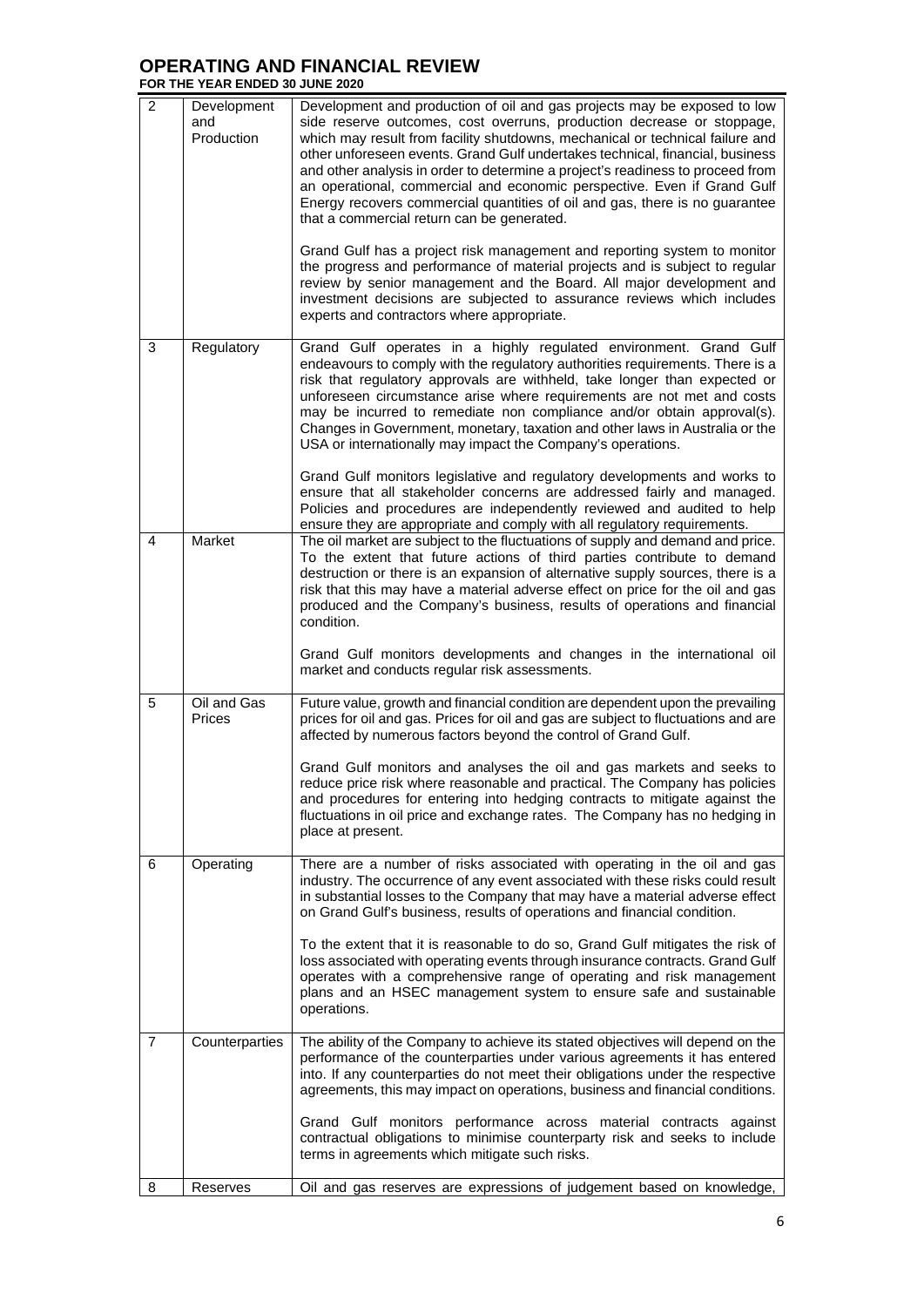|                 |                            | experience and industry practice. These estimates may alter significantly or<br>become uncertain when new information becomes available and/or there are<br>material changes of circumstances which may result in Grand Gulf altering its<br>plans which could have a positive or negative effect on Grand Gulf's<br>operations.<br>Reserve management is consistent with the definitions and guidelines in the<br>Society of Petroleum Engineers 2007 Petroleum Resources Management<br>Systems. The assessment of Reserves and Resources is also subject to<br>independent review from time to time.                                                                                                                                                                                                                                                                                                   |
|-----------------|----------------------------|----------------------------------------------------------------------------------------------------------------------------------------------------------------------------------------------------------------------------------------------------------------------------------------------------------------------------------------------------------------------------------------------------------------------------------------------------------------------------------------------------------------------------------------------------------------------------------------------------------------------------------------------------------------------------------------------------------------------------------------------------------------------------------------------------------------------------------------------------------------------------------------------------------|
| 9               | Environmental              | Grand Gulf's exploration, development and production activities are subject to<br>state, national and international environmental laws and regulations. Oil and<br>exploration, development and production can<br>potentially<br>aas<br>be<br>environmentally hazardous giving rise to substantial costs for environmental<br>rehabilitation, damage control and losses.<br>Grand Gulf has a comprehensive approach to the management of risks<br>associated with health, safety, environment and community which includes<br>standards for asset reliability and integrity, as well as technical and operational<br>competency and requirements.                                                                                                                                                                                                                                                        |
| 10              | Funding                    | Grand Gulf must undertake significant capital expenditures in order to conduct<br>development appraisal and exploration activities. Limitations on the accessing<br>to adequate funding could have a material adverse effect on the business,<br>results from operations, financial condition and prospects. Grand Gulf's<br>business and, in particular development of large scale projects, relies on<br>access to debt and equity funding. There can be no assurance that sufficient<br>debt or equity funding will be available on acceptable terms or at all.<br>Grand Gulf endeavours to ensure that the best source of funding to maximise<br>shareholder benefits and having regard to prudent risk management is<br>obtained and is supported by economic and commercial analysis of all<br>business undertakings                                                                               |
| $\overline{11}$ | Abandonment<br>Liabilities | Grand Gulf has certain obligations in respect of decommissioning of its fields,<br>production facilities and related infrastructure. These liabilities are derived<br>from legislative and regulatory requirements concerning the decommissioning<br>of wells and production facilities and require Grand Gulf to make provisions<br>for such decommissioning and the abandonment of assets. Provisions for the<br>costs of this activity are informed estimates and there is no assurance that the<br>costs associated with decommissioning and abandoning will not exceed the<br>amount of long term provisions recognised to cover these costs.<br>Grand Gulf recognises restoration provisions after the construction of faciliiesy<br>and conducts a review on an annual basis. Any changes to the estimates of<br>the provisions for restoration are recognised in line with accounting standards. |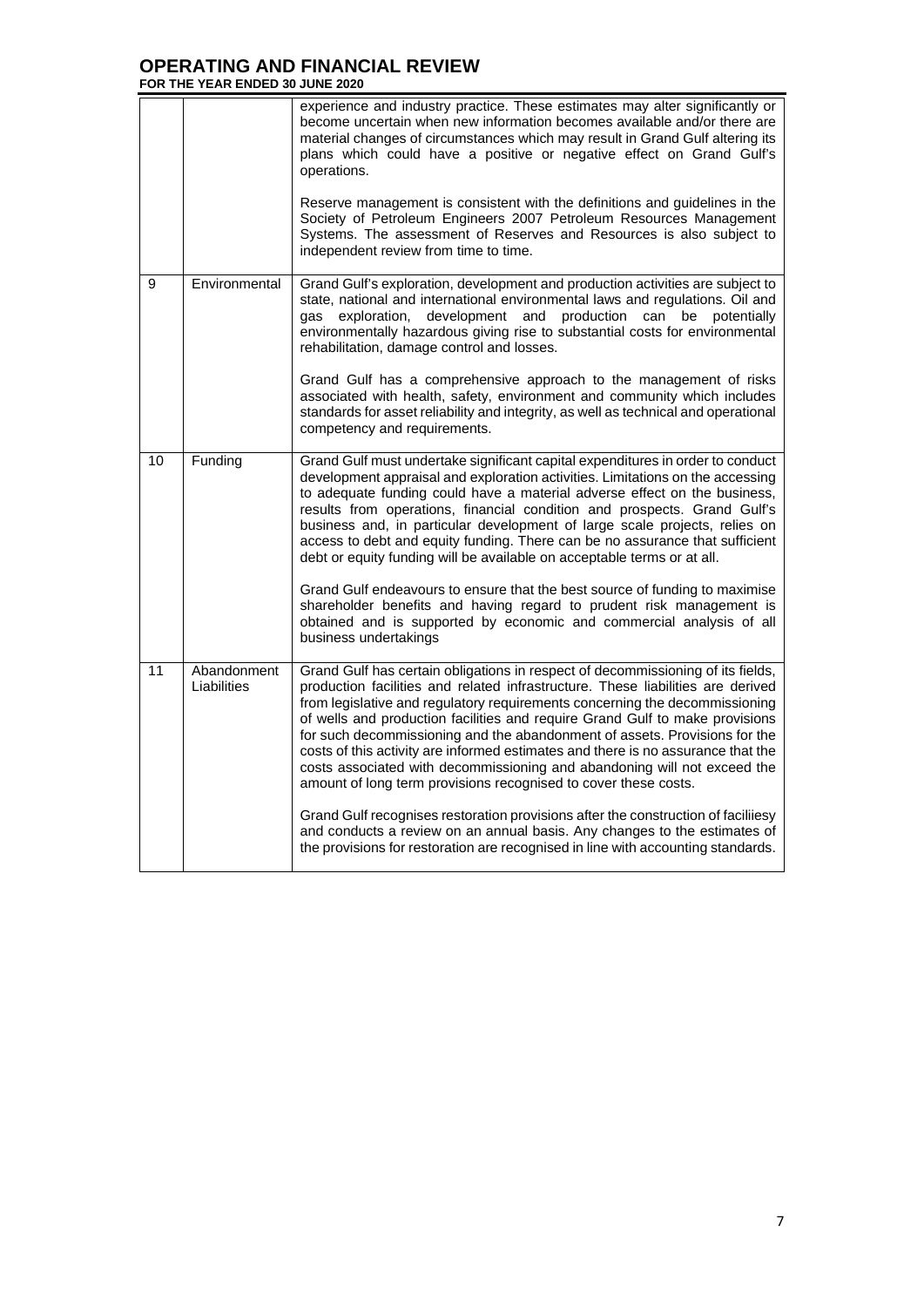# **DIRECTOR'S STATUTORY REPORT FOR THE YEAR ENDED 30 JUNE 2020**

The Directors of Grand Gulf Energy Limited submit herewith the annual financial report of the Group consisting of Grand Gulf Energy Limited and the entities it controlled at the end of, or during the year ended 30 June 2020 (referred to hereafter as the group).

# **REVIEW AND RESULTS OF OPERATIONS**

For the financial year ended 30 June 2020, the gain attributable to members of the Group is \$324,514 (2019: loss \$188,496).

# **DIRECTORS**

The names and details of the directors of the Company in office during the financial year and until the date of this report, unless otherwise stated, are:

| <b>Mr Craig Burton</b><br><b>Executive Chairman</b><br>Appointed 5 March 2019                                                                        | <b>Experience and Expertise</b><br>Mr Burton is an experienced investor in emerging companies, projects<br>and businesses. He has a track record of providing financial backing<br>and strategic advice to successful technical teams and business<br>managers. He is an active investor in the oil and gas sector with an<br>in-house technical and project generation team.<br><b>Responsibilities</b><br>Mr Burton is Chairman of the Board of Directors. Mr Burton is<br>responsible for guiding Company strategy and for reviewing and<br>providing guidance on finance, corporate, acquisition, exploration and<br>production activities. |
|------------------------------------------------------------------------------------------------------------------------------------------------------|-------------------------------------------------------------------------------------------------------------------------------------------------------------------------------------------------------------------------------------------------------------------------------------------------------------------------------------------------------------------------------------------------------------------------------------------------------------------------------------------------------------------------------------------------------------------------------------------------------------------------------------------------|
|                                                                                                                                                      | Former and current directorships in last 3 years<br>Mr Burton is currently Chairman of Cradle Resources Limited and a<br>Non-executive Director of the Mader Group, Director of MPS<br>Engineering and FeCon Limited. In the past three years Mr Burton<br>has been a Non-Executive Director of Capital Drilling Limited<br>(resigned 31 August 2018).                                                                                                                                                                                                                                                                                          |
| <b>Mr Mark Freeman</b><br>B.com, CA, F.Fin<br>Executive Director-<br>Appointed 27 October 2010<br>and Company Secretary -<br>Appointed 22 April 2010 | <b>Experience and Expertise</b><br>Mr Freeman is a Chartered Accountant and has more than 21 years'<br>experience in corporate finance and the resources industry. He has<br>experience in project acquisitions and management, strategic<br>planning, business development, M&A, asset commercialisation, and<br>project development. Prior experience with Mirabela Nickel Ltd, Exco<br>Resources NL, Panoramic Resources Ltd and Matra Petroleum Plc.                                                                                                                                                                                        |
|                                                                                                                                                      | <b>Responsibilities</b><br>Mr Freeman is responsible for strategy, finance, corporate,<br>acquisition, exploration and production activities and the day to day<br>management of Grand Gulf Energy.                                                                                                                                                                                                                                                                                                                                                                                                                                             |
|                                                                                                                                                      | Former and current directorships in last 3 years<br>Mr Freeman is currently a Director of Pursuit Minerals Limited and a<br>former director of Frontier Diamonds Limited (resigned 11 June 2020)<br>and                                                                                                                                                                                                                                                                                                                                                                                                                                         |
| <b>Mr Chris Bath</b><br>CA, MAICD<br>Non-Executive Director<br>Appointed 5 March 2019                                                                | <b>Experience and Expertise</b><br>Mr Bath is a Chartered Accountant with significant experience in the<br>energy and resource sectors in both Australia and Asia. Previous<br>positions include CFO and General Manager for Tap Oil Limited, CFO<br>for Oilex Limited and prior to that CFO for Buru Energy Limited.                                                                                                                                                                                                                                                                                                                           |
|                                                                                                                                                      | Former and current directorships in last 3 years<br>Mr Bath is currently a director of Cradle Resources Limited.                                                                                                                                                                                                                                                                                                                                                                                                                                                                                                                                |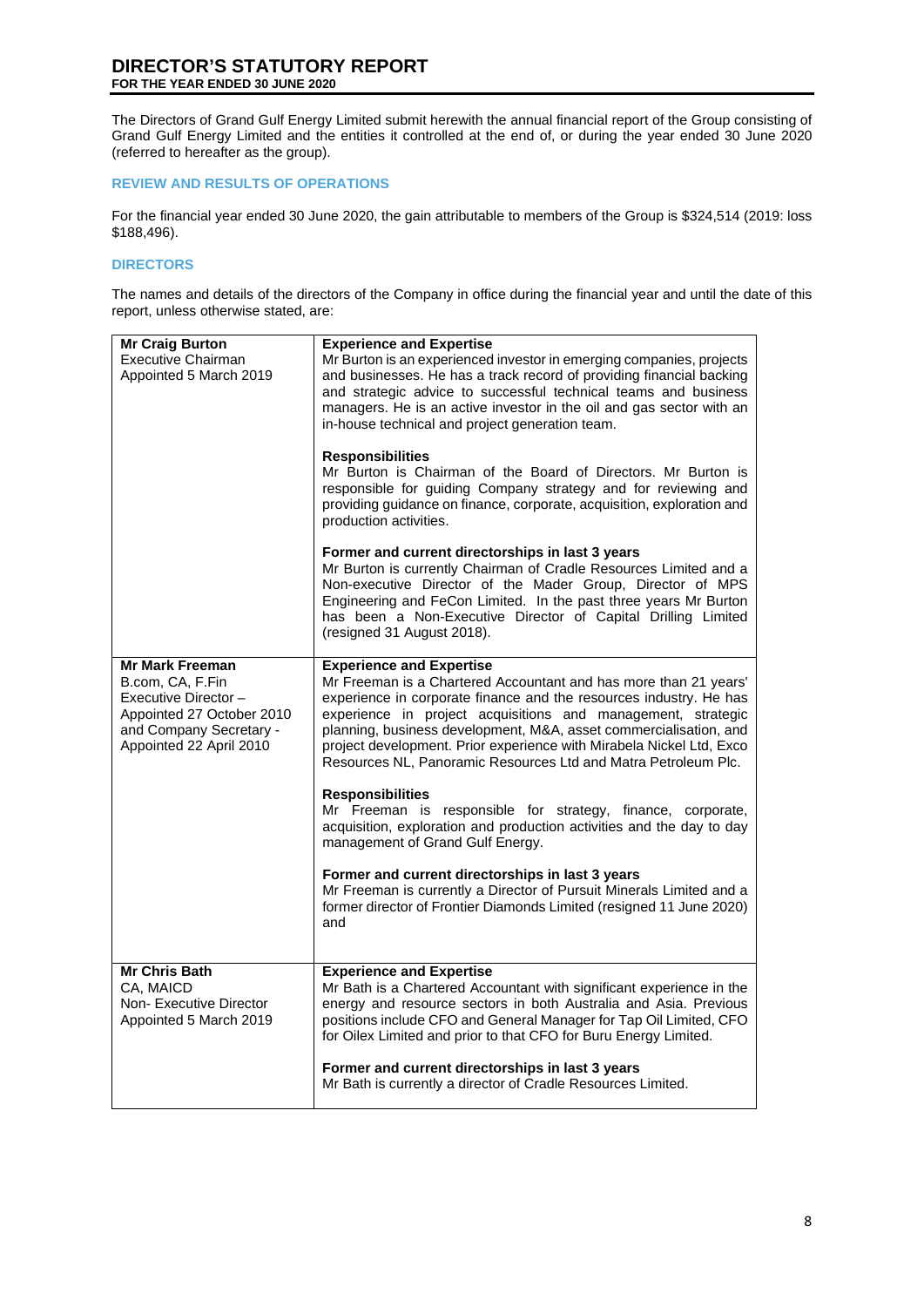#### **CORPORATE INFORMATION**

#### **Corporate Structure**

Grand Gulf Energy Limited is a company limited by shares that is incorporated and domiciled in Australia. Grand Gulf Energy Limited has prepared a consolidated financial report incorporating the entities that it controlled during the financial year.

#### **Nature of Operations and Principal Activities**

The principal activity of the Group during the financial year was the production, exploration and evaluation of oil and gas leases. There has been no significant change in the nature of these activities during the year. As at 30 June 2020 the consolidated cash position was \$1,035,406 (2019: \$162,391).

#### **EVENTS SINCE THE END OF FINANCIAL YEAR**

The impact of the Coronavirus (COVID-19) pandemic is ongoing and while it has not significantly impacted the entity up to 30 June 2020, it is not practicable to estimate the potential impact, positive or negative, after the reporting date. The situation is rapidly developing and is dependent on measures imposed by the Australian Government and other countries, such as maintaining social distancing requirements, quarantine, travel restrictions and any economic stimulus that may be provided.

No other matter or circumstance has arisen since 30 June 2020 that has significantly affected, or may significantly affect the consolidated entity's operations, the results of those operations, or the consolidated entity's state of affairs in future financial years.

#### **SIGNIFICANT CHANGES IN THE STATE OF AFFAIRS**

During the period there were no specific changes to the state of affairs.

#### **DIVIDENDS**

The Directors recommend that no amount be paid by way of dividend. No dividend has been paid or declared since the start of the financial year (2019: nil).

## **ENVIRONMENTAL REGULATION**

The group holds various exploration licences to regulate its exploration activities in the USA. These include conditions and regulations with respect to the rehabilitation of areas disturbed during the course of its exploration activities. So far as Directors are aware, all exploration activities have been undertaken in compliance with all relevant environmental regulations in all jurisdictions in which the group operates.

#### **NGER ACT**

The Directors consider the National Greenhouse and Energy Reporting Act 2007 (the NGER Act) which introduces a single national reporting framework for the reporting and dissemination of information about the greenhouse gas emissions, greenhouse gas projects, and energy use and production of corporations. At the current stage of development, the Directors have determined that the NGER Act will have no effect on the Company for the current nor subsequent financial year. The Directors will reassess this position as and when the need arises.

#### **SHARE OPTIONS**

As at the date of this report, there were a total of nil listed options (2019: nil listed options) and nil unlisted options (2019: 32,500,000). Refer to note 11c of the financial statements for further details of the options outstanding.

Option holders do not have any right, by virtue of an option, to participate in any share issue of the Company or any related body corporate or in the interest issue of any other registered scheme. During the financial year, the Company did not issue any employee options. Details regarding the issue of share options under this plan are provided in the directors' report. There were no shares issued on the exercise of options during the year.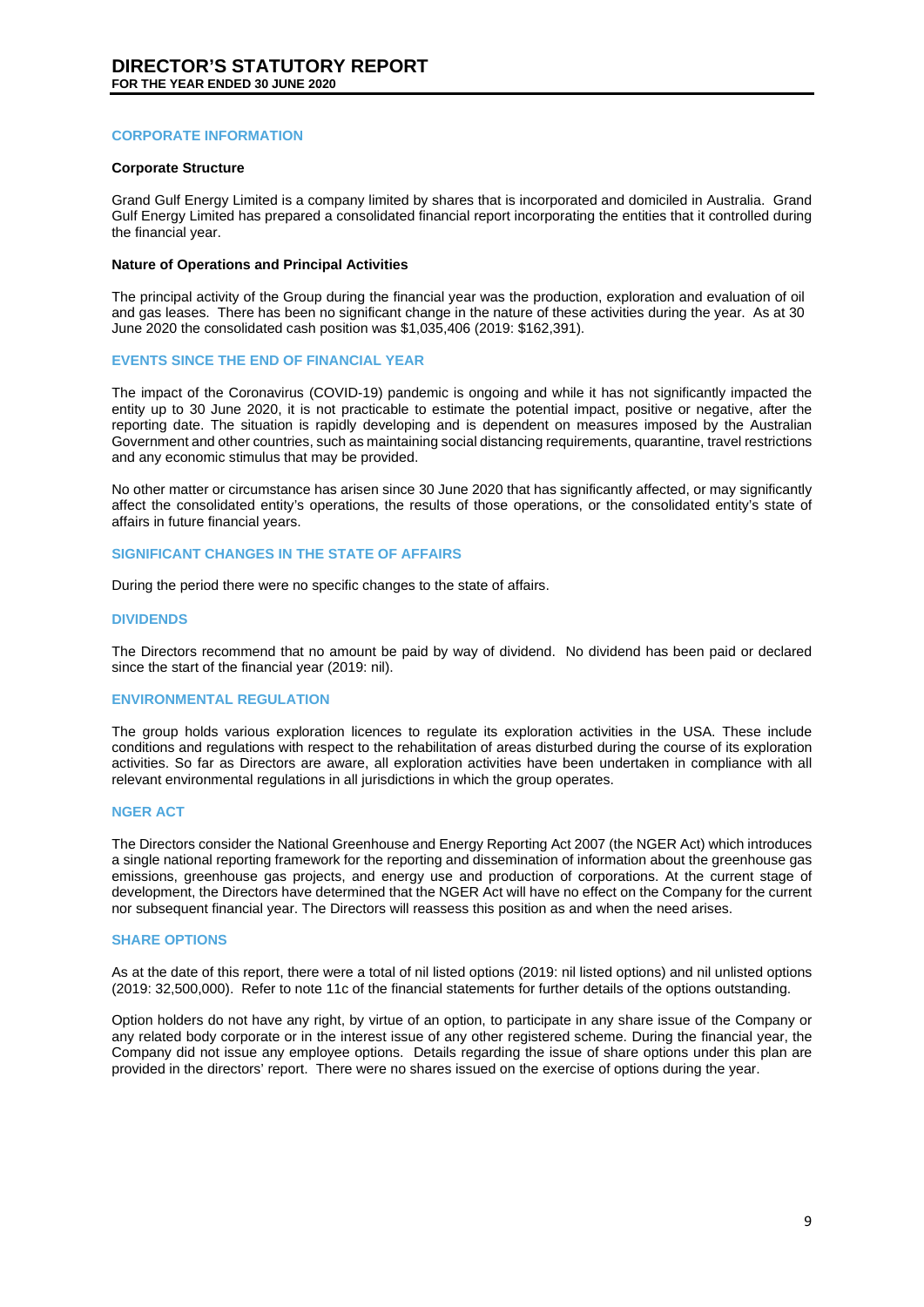#### **INTERESTS IN THE SHARES AND OPTIONS OF THE COMPANY AND RELATED BODIES CORPORATE**

#### **Securities**

As at the date of this report the interests of the Directors in the shares and options of Grand Gulf Energy Limited were as follows:

#### Ordinary Shares

| <b>Holder</b> | <b>Balance at</b><br><b>Beginning of</b><br>Year/Date of<br><b>Appointment</b> | Other *         | <b>Other changes</b><br>during the year/<br><b>Resignation</b> | <b>Balance at the date</b><br>of report |
|---------------|--------------------------------------------------------------------------------|-----------------|----------------------------------------------------------------|-----------------------------------------|
| Mr C I Burton | 200,311,736                                                                    | (100, 155, 867) | -                                                              | 100,155,869                             |
| Mr M Freeman  | ۰                                                                              |                 |                                                                |                                         |
| Mr C Bath     | $\blacksquare$                                                                 | ۰               | $\overline{\phantom{a}}$                                       | $\blacksquare$                          |
| <b>Total</b>  | 200,311,736                                                                    | (100,155,867)   |                                                                | 100,155,869                             |

\* Consolidation of shares 2:1 completed 10 December 2019

#### **Options**

| <b>Holder</b> | <b>Balance at</b><br>beginning of<br>year/Date of<br><b>Appointment</b> | Other *                  | <b>Expired</b> | <b>Balance as at</b><br>date of report | <b>Vested and</b><br>exercisable |
|---------------|-------------------------------------------------------------------------|--------------------------|----------------|----------------------------------------|----------------------------------|
| Mr C I Burton | 10,000,000                                                              | (5,000,000)              | (5,000,000)    |                                        |                                  |
| Mr M Freeman  | 20,000,000                                                              | (10,000,000)             | (10,000,000)   | ٠                                      | ۰                                |
| Mr C Bath     | ۰                                                                       | $\overline{\phantom{0}}$ |                | ۰.                                     | $\blacksquare$                   |
| Total         | 30,000,000                                                              | (15,000,000)             | (15,000,000)   | -                                      |                                  |

\* Consolidation of options 2:1 completed 10 December 2019

#### **REMUNERATION REPORT (Audited)**

#### **Details of key management personnel**

Mr C I Burton – Chairman Mr M Freeman – Executive Director Mr C Bath – Non-Executive Director

This report outlines the remuneration arrangements in place for Directors and Executives of Grand Gulf Energy Limited. The report has been set out under the following main headings:

- A. Principles Used to Determine the Nature and Amount of Remuneration<br>B. Service Agreements
- B. Service Agreements<br>C. Details of Remunera
- C. Details of Remuneration<br>D. KMP Interest in Securitie
- KMP Interest in Securities

The information provided in this remuneration report has been audited as required by section 308(3C) of the Corporations Act 2001.

#### **A. Principles Used to Determine the Nature and Amount of Remuneration**

The Remuneration Committee of the Board of Directors is responsible for determining and reviewing compensation arrangements for the Directors and Executive Officers. The Board has determined due to the size and nature of the Company the functions of the remuneration committee will be performed by the Board. The Board will assess the appropriateness of the nature and amount of emoluments of such officers on a periodic basis by reference to relevant employment market conditions with the overall objective of ensuring maximum stakeholder benefit from the retention of a high quality Board and executive team. Such officers are paid their base remuneration in cash only.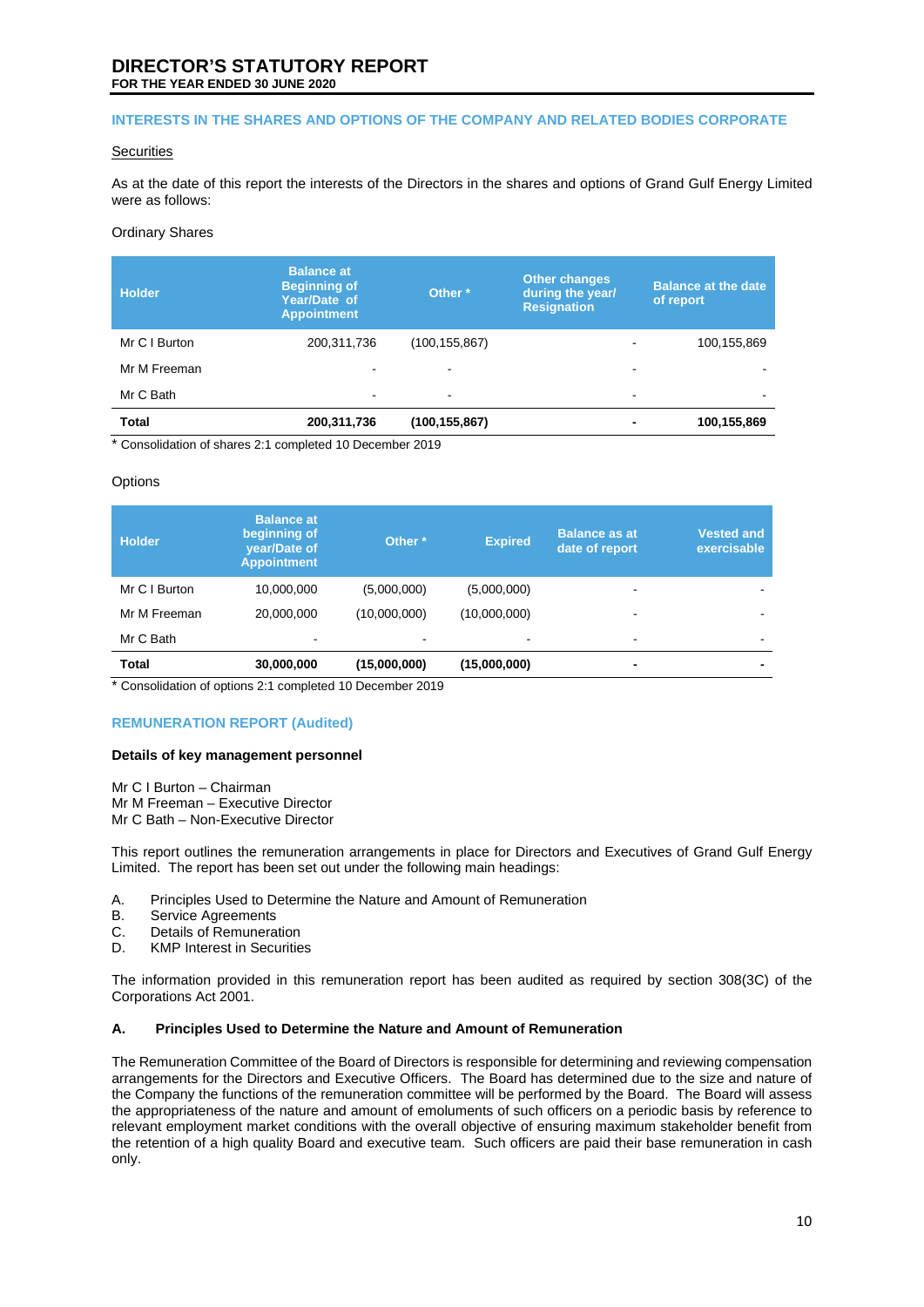To assist in achieving these objectives, the Board will link the nature and amount of executive Directors' and officers' emoluments to the Company's financial and operational performance.

Executive Officers are those directly accountable for the operational management and strategic direction of the Company and the Group. The following table shows key performance indicators for the group over the last five years:

|                                        | 2020    | 2019                     | 2018      | 2017        | 2016       |
|----------------------------------------|---------|--------------------------|-----------|-------------|------------|
|                                        |         |                          |           |             |            |
| Restated profit / (loss) for the year  | 324.514 | (188, 496)               | (543,093) | (2,223,633) | (560, 508) |
|                                        |         |                          |           |             |            |
|                                        |         |                          |           |             |            |
|                                        |         |                          |           |             |            |
| Restated basic earnings/(loss) per     | 0.042   | (0.050)                  | (0.142)   | (0.594)     | (0.150)    |
| share (cents per share)*               |         |                          |           |             |            |
| Dividend payments                      |         | $\overline{\phantom{0}}$ |           |             |            |
| Dividend payment ratio (%)             |         | ۰                        |           |             |            |
|                                        |         |                          |           |             |            |
| Increase/(decrease) in share price (%) | 50%     | 50%                      | Nil       | (33%)       | (17%)      |

*\* EPS comparative have been updated to be consistent with the share consolidation.* 

The Corporate Governance Statement provides further information on the role of the Board.

#### *Non-executive Directors*

Fees and payments to non-executive directors reflect the demands which are made on, and the responsibilities of, the Directors. Non-executive Directors' fees and payments are reviewed annually by the Board. The Chairman's fees are determined independently to the fees of non-executive Directors based on comparative roles in the external market. The Chairman is not present at any discussions relating to determination of his own remuneration.

#### *Fixed remuneration*

Fixed remuneration consists of a base remuneration package, which includes directors' fees (in the case of Directors), salaries, consulting fees and employer contributions to superannuation funds.

Fixed remuneration levels for Directors and executive officers are reviewed annually by the Board through a process that considers the employee's personal development, achievement of key performance objectives for the year, industry benchmarks wherever possible and CPI data. Key performance indicators (KPIs) are individually tailored by the Board for each director and executive officer each year and reflect an assessment of how that employee can fulfil their particular responsibilities in a way that best contributes to Company performance and shareholder wealth in that year.

#### *Performance-linked remuneration*

All employees may receive bonuses and/or share options as part of a package to retain their services and/or based on achievement of specific goals related to performance against individual KPIs and to the performance of the Company as a whole as determined by the Directors, based on a range of factors. These factors include traditional financial considerations such as operating performance, cash consumption and deals concluded and also industryspecific factors relating to the advancement of the Company's exploration and development activities and relationships with third parties and internal employees.

The plan rules contain a restriction on removing the 'at risk' aspect of the instruments granted to executives. Plan participants may not enter into any transaction designed to remove the 'at risk' aspect of an instrument before it vests.

The Board determines the total amount of performance-linked remuneration payable as a percentage of the total annualised salaries for all employees employed as at the end of the financial year (with pro rata reductions to the annualised salary made for any employee not employed for the entire financial year). Once the Board has determined the total performance-linked remuneration payable across the Company, Board Members assess the performance of each individual staff member within their department, relative to that staff member's KPIs and decide how much performance-linked remuneration should be paid to that person.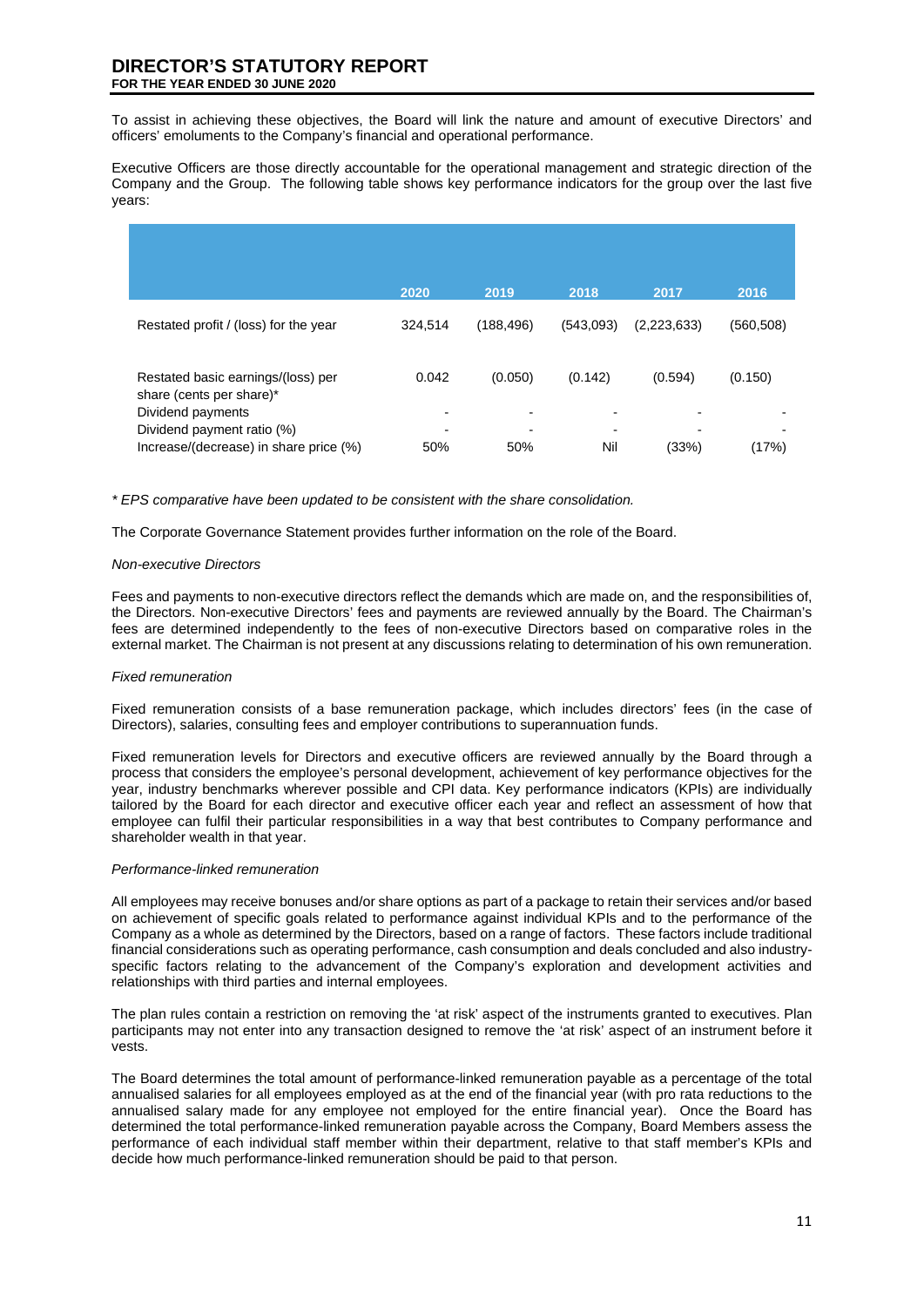The Company did not engage with remuneration consultants during the year.

#### **Voting and comments made at the Company's 2019 Annual General Meeting**

GGE received more than 99.9% of "yes" votes (excluding director's votes) on its remuneration report for the 2019 financial year. The Company did not receive any specific feedback at the AGM or throughout the year on its remuneration practices.

# **B. Service Agreements**

Remuneration and other terms of employment for the Executive Director is formalised in a service agreement. The agreement provides for the provision of performance-related cash bonuses, determined and paid on the basis of the Company's performance reflected through increase in the market capitalisation of the Company and upon successful capital raisings, other benefits including health insurance, car allowances, and participation when eligible, in the Grand Gulf Energy Limited Employee Option Plan.

Other major provisions of the agreements relating to remuneration are set out below. The contract may be terminated early by the Company with reason or by the executive, with three months' notice, or by the Company without reason, giving 3 months' notice, subject to termination payments as detailed below:

| <b>Name</b>   | <b>Term of agreement</b> | <b>Base salary including</b><br>superannuation | <b>Termination benefit</b> |
|---------------|--------------------------|------------------------------------------------|----------------------------|
| Mr C I Burton | Commencing 5 March 2019  | \$30,000                                       | Nil                        |
| Mr M Freeman  | Commencing 30 June 2019  | \$120,000                                      | 3 months base salary       |
| Mr C Bath     | Commencing 5 March 2019  | \$30,000                                       | Nil                        |

# **C. Details of Remuneration**

Details of the remuneration of the Directors and the key management personnel of Grand Gulf Energy Limited consolidated group are set out in the following tables. The key management personnel of Grand Gulf Energy Limited consolidated group during the year ended 30 June 2020 includes the following Directors and executives:

- Mr C I Burton (Executive Chairman)
- Mr M Freeman (Executive Director)
- Mr C Bath (Non-Executive Director)

Remuneration packages contain the following key elements:

- a) Primary benefits salary / fees and bonuses;<br>b) Post-employment benefits including superar
- b) Post-employment benefits including superannuation;<br>c) Equity share options granted under the Employee
- Equity share options granted under the Employee Share Option Plan as disclosed in Note 11 to the financial statements; and
- d) Other benefits.

**2020**

The following tables disclose the detailed remuneration of the Directors of Grand Gulf Energy Limited and controlled entities within the Group:

| ZUZU             |                                      |                          |                        |                |               |              |
|------------------|--------------------------------------|--------------------------|------------------------|----------------|---------------|--------------|
|                  | <b>Short term</b><br><b>benefits</b> |                          | Post-<br>employment    | <b>Equity</b>  |               | <b>Total</b> |
|                  | <b>Salary and</b><br><b>fees</b>     | <b>Bonus</b>             | <b>Super-annuation</b> | <b>Options</b> | <b>Shares</b> |              |
|                  | \$                                   | \$                       | \$                     | \$             | \$            | \$           |
| <b>Directors</b> |                                      |                          |                        |                |               |              |
| Mr CI Burton     | 30,000                               | -                        | -                      | -              |               | 30,000       |
| Mr C Bath        | 30,000                               | $\overline{\phantom{a}}$ | -                      | $\,$           | -             | 30,000       |
| Mr M Freeman     | 120,000                              |                          |                        |                |               | 120,000      |
| <b>Total</b>     | 180,000                              | $\blacksquare$           | ٠                      | $\blacksquare$ |               | 180,000      |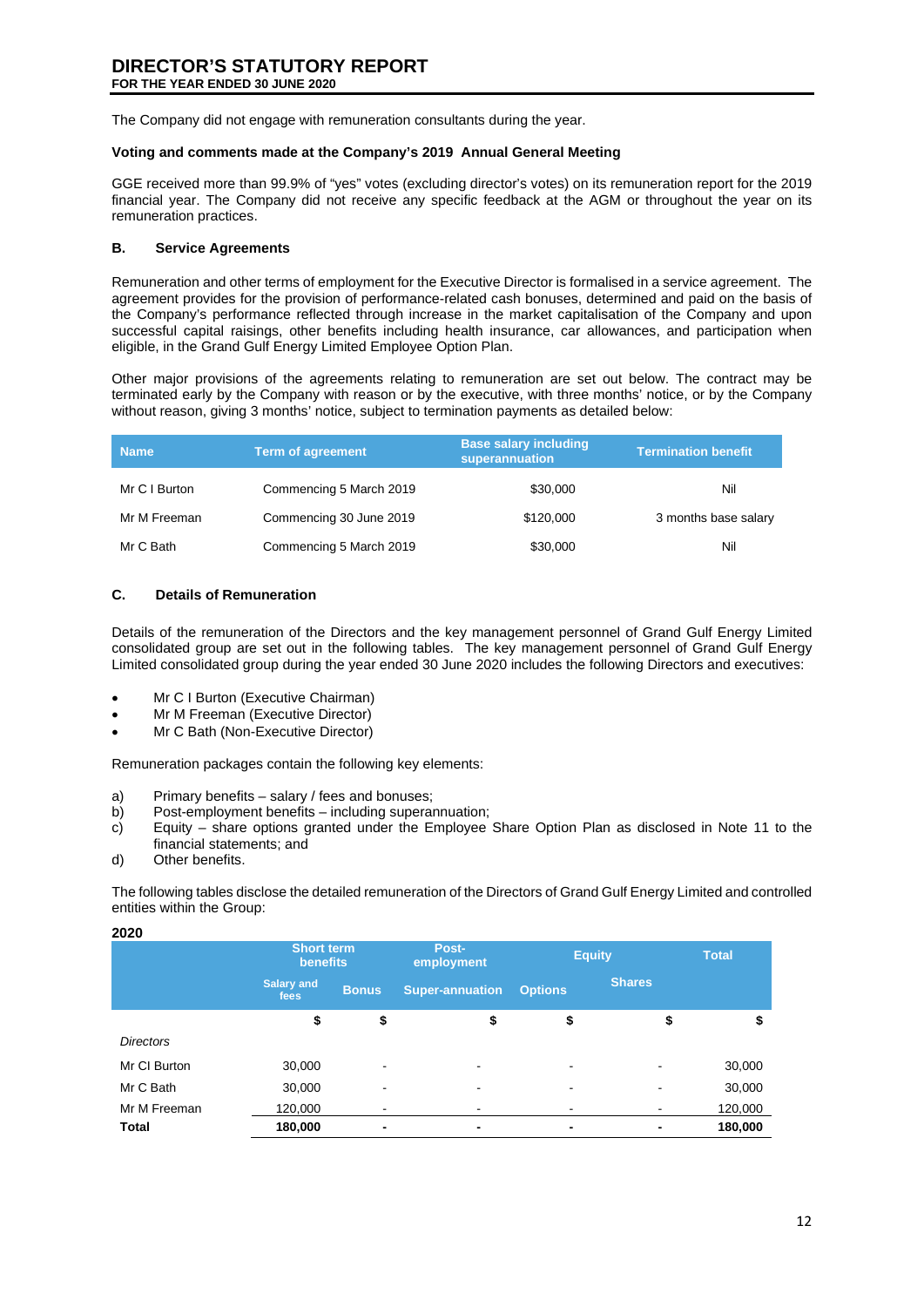#### **2019**

|                  | <b>Short term</b><br>benefits |              | Post-<br>employment    | <b>Equity</b>  |               | <b>Total</b> |
|------------------|-------------------------------|--------------|------------------------|----------------|---------------|--------------|
|                  | <b>Salary</b><br>and fees     | <b>Bonus</b> | <b>Super-annuation</b> | <b>Options</b> | <b>Shares</b> |              |
|                  | \$                            | \$           | \$                     | \$             | \$            | \$           |
| <b>Directors</b> |                               |              |                        |                |               |              |
| Mr CI Burton     | 10,000                        |              |                        |                |               | 10,000       |
| Mr C Bath        | 10,000                        |              |                        |                |               | 10,000       |
| Mr C Morgan      | 64,774                        |              | ۰                      |                |               | 64,774       |
| Mr S Keenihan    | 39,733                        |              |                        |                |               | 39,733       |
| Mr A Boss        | 146,820                       |              |                        |                |               | 146,820      |
| Mr M Freeman     | 200,012                       |              |                        |                |               | 200,012      |
| <b>Total</b>     | 471,339                       |              | ٠                      |                |               | 471,339      |

#### **KMP Interest in Securities**

The number of options over ordinary shares in the Company held during the financial year by each Director of Grand Gulf Energy Limited and other key management personnel of the group, including their personally related parties, are set out below.

#### *Options*

The number of options over ordinary shares held by Key Management Personnel during the financial year is as follows:

| 30 June 2020    | <b>Balance at</b><br>start of the<br>year/Date of<br>appointment | Other <sup>*</sup> | Lapsed/<br><b>Expired/</b><br><b>Forfeited</b> | <b>Balance</b><br>at the end<br>of the year | <b>Vested and</b><br><b>Exercisable</b><br>at end of<br><b>vear</b> | Unvested at<br>end of year |
|-----------------|------------------------------------------------------------------|--------------------|------------------------------------------------|---------------------------------------------|---------------------------------------------------------------------|----------------------------|
|                 | No.                                                              | No.                | No.                                            | No.                                         | No.                                                                 | No.                        |
| Directors & KMP |                                                                  |                    |                                                |                                             |                                                                     |                            |
| Mr C I Burton   | 10,000,000                                                       | (5,000,000)        | (5,000,000)                                    |                                             | -                                                                   |                            |
| Mr M Freeman    | 20,000,000                                                       | (10,000,000)       | (10,000,000)                                   |                                             | -                                                                   |                            |
| Mr C Bath       |                                                                  |                    |                                                | -                                           |                                                                     |                            |
| Total           | 30,000,000                                                       | (15,000,000)       | (15,000,000)                                   | $\blacksquare$                              | -                                                                   | -                          |

*\* Consolidation of options 2:1 completed 10 December 2019*

#### *Shareholdings*

The number of ordinary shares in Grand Gulf Energy Limited held by Key Management Personnel during the financial year is as follows:

| 30 June 2020    | <b>Balance at start</b><br>of the year/Date<br>of appointment | <b>Received during</b><br>the year on<br>exercise of<br><b>options</b> | Other <sup>*</sup>       | <b>Balance at end</b><br>of the year |
|-----------------|---------------------------------------------------------------|------------------------------------------------------------------------|--------------------------|--------------------------------------|
| Directors & KMP | No.                                                           | No.                                                                    | No.                      | No.                                  |
| Mr CI Burton    | 200.311.736                                                   |                                                                        | (100, 155, 867)          | 100,155,869*                         |
| Mr M Freeman    |                                                               |                                                                        | $\overline{\phantom{a}}$ |                                      |
| Mr C Bath       |                                                               |                                                                        | $\overline{\phantom{a}}$ |                                      |
| Total           | 200,311,736                                                   |                                                                        | (100, 155, 867)          | 100,155,869                          |

\* *Consolidation of shares 2:1 completed 10 December 2019*

*This the end of the audited remuneration report.*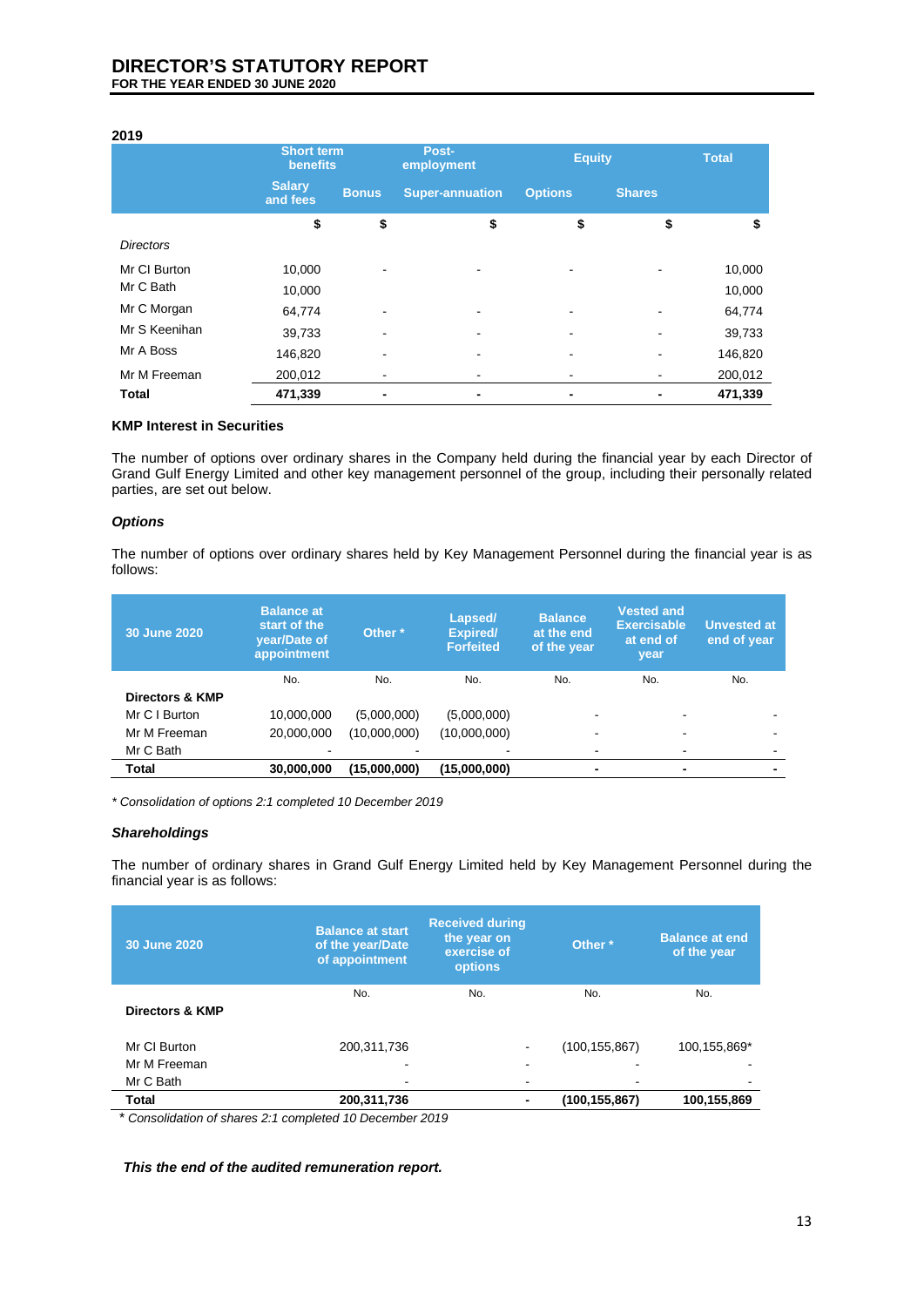#### **Shares issued on the exercise of options**

There were no ordinary shares of Grand Gulf Energy Limited issued during the year ended 30 June 2020 on the exercise of options granted under the Grand Gulf Energy Limited Employee Option Plan. No amounts are unpaid on any of the shares.

#### **Indemnification and Insurance of Directors and officers**

During the financial period, the Company maintained an insurance policy which indemnifies the Directors and Officers of Grand Gulf Energy Limited in respect of any liability incurred in connection with the performance of their duties as Directors or Officers of the Company. The Directors made a personal contribution toward the premium to satisfy Section 199B of the Corporations Act 2001. The Company's insurers have prohibited disclosure of the amount of the premium payable and the level of indemnification under the insurance contract.

#### **DIRECTORS' MEETINGS**

The following table sets out the number of Directors' meetings held during the financial year and the number of meetings attended by each Director (while they were a director or committee member).

|               | <b>Board of Directors</b> |                 |  |
|---------------|---------------------------|-----------------|--|
|               | <b>Held</b>               | <b>Attended</b> |  |
| Mr C I Burton |                           |                 |  |
| Mr M Freeman  |                           |                 |  |
| Mr C Bath     |                           |                 |  |

The Company did not have committee meetings in the year.

#### **NON-AUDIT SERVICES**

The Company may decide to employ the auditor on assignments additional to their statutory audit duties where the auditor's expertise and experience with the Company and/or the group are important.

No non-audit services were provided during the year.

#### **AUDITOR'S INDEPENDENCE DECLARATION**

The auditor's independence declaration as required under section 307C of the Corporations Act 2001 is included on the following page.

Dated at Perth 25 September 2020, and signed in accordance with a resolution of the Directors.

**Mr Mark Freeman** Managing Director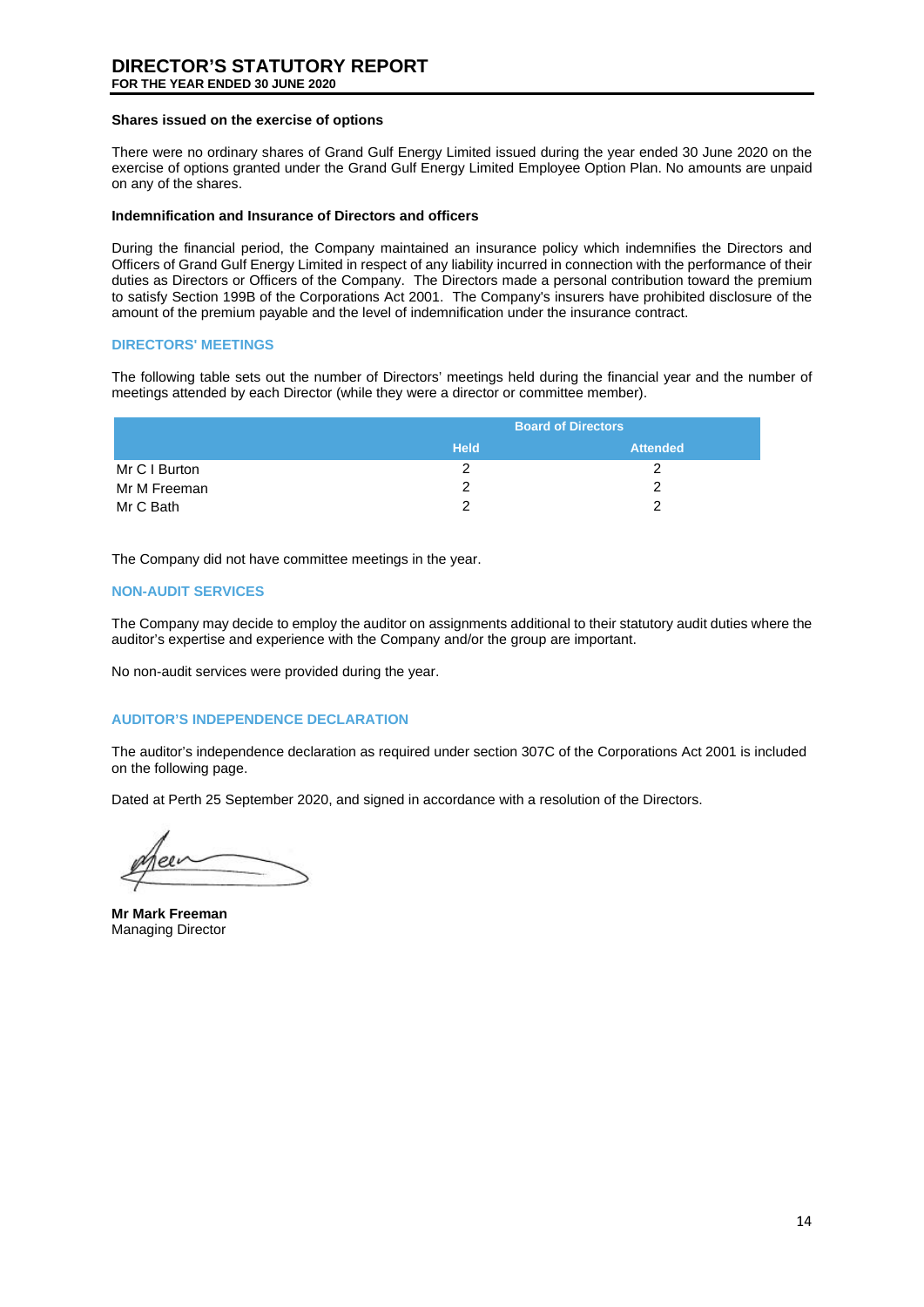

38 Station Street Subiaco, WA 6008 PO Box 700 West Perth WA 6872 Australia

**DECLARATION OF INDEPENDENCE BY DEAN JUST TO THE DIRECTORS OF GRAND GULF ENERGY LIMITED**

As lead auditor of Grand Gulf Energy Limited for the year ended 30 June 2020, I declare that, to the best of my knowledge and belief, there have been:

- 1. No contraventions of the auditor independence requirements of the *Corporations Act 2001* in relation to the audit; and
- 2. No contraventions of any applicable code of professional conduct in relation to the audit.

This declaration is in respect of Grand Gulf Energy Limited and the entities it controlled during the period.

**Dean Just** Director

**BDO Audit (WA) Pty Ltd** Perth, 25 September 2020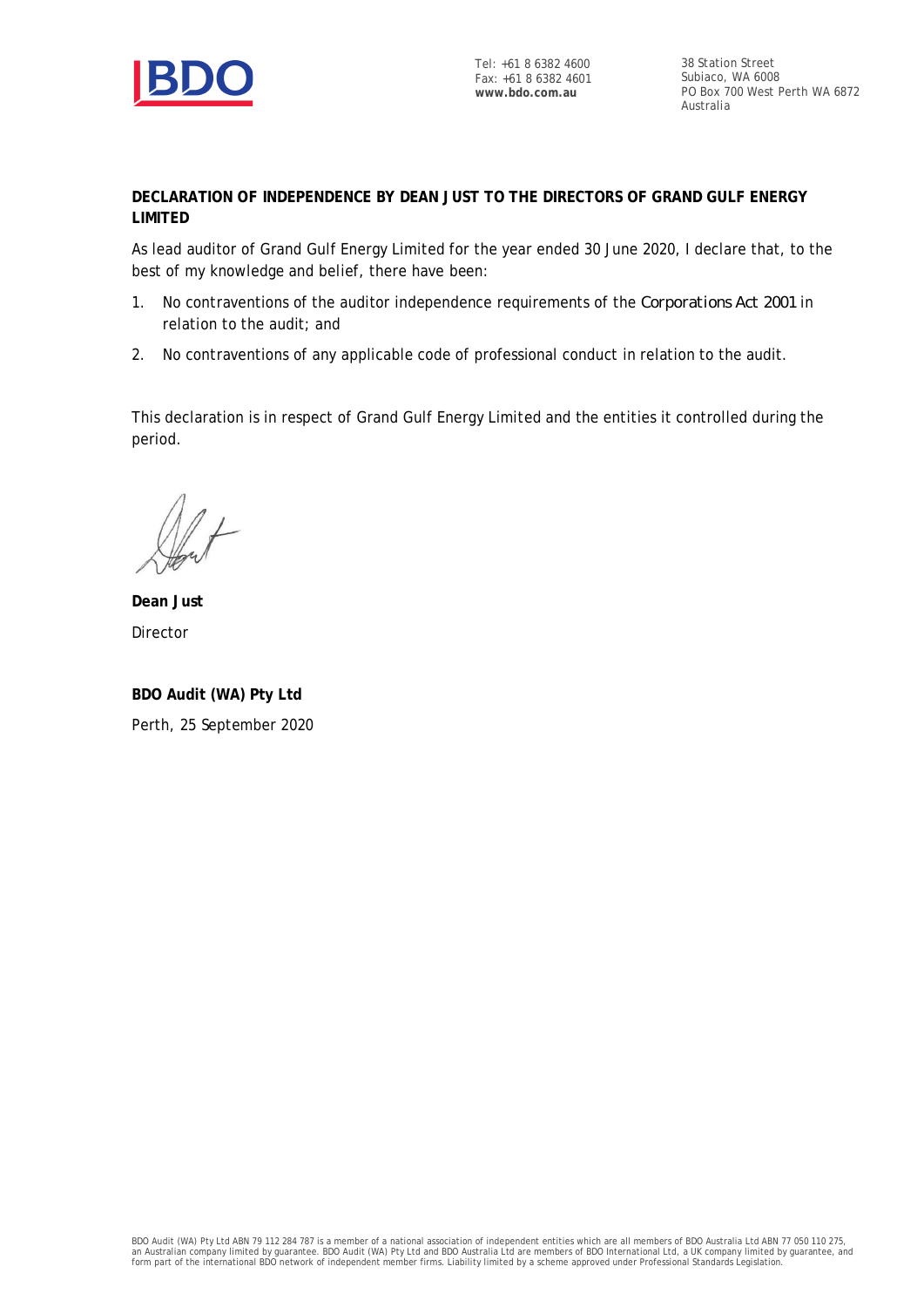# **CONSOLIDATED STATEMENT OF PROFIT OR LOSS AND OTHER COMPREHENSIVE INCOME FOR THE YEAR ENDED 30 JUNE 2020**

|                                                                                                          |                | 2020       | 2019         |
|----------------------------------------------------------------------------------------------------------|----------------|------------|--------------|
|                                                                                                          |                |            |              |
|                                                                                                          | <b>Notes</b>   | \$         | $\mathbf{s}$ |
|                                                                                                          |                |            |              |
| Revenue from continuing operations                                                                       | 2              | 1,604,778  | 2,403,597    |
| Other income                                                                                             | 3(a)           | 28,128     | 629          |
| Government Grant                                                                                         |                | 10,000     |              |
|                                                                                                          |                |            |              |
| Cost of sales                                                                                            | 3(b)           | (569, 401) | (696, 856)   |
| Amortisation of oil and gas properties                                                                   | 8              | (197, 172) | (237, 783)   |
| Interest income                                                                                          |                | 38         | 32           |
| Profit/(loss) on investment                                                                              | $\overline{4}$ |            | (195,000)    |
| Sale of Asset                                                                                            | 3(a)           |            | 71,876       |
| Corporate office expenses                                                                                | 3(b)           | (46, 918)  | (92, 241)    |
| Employee benefits expense                                                                                |                | (280, 383) | (437, 870)   |
| Exploration and evaluation expenditure                                                                   |                | (65, 446)  | (836, 237)   |
| Foreign exchange                                                                                         |                | (32)       | (15, 780)    |
| Professional and statutory fees                                                                          |                | (115, 649) | (127, 779)   |
| Depreciation                                                                                             |                | (636)      | (971)        |
| Other expenses                                                                                           |                |            | (24, 114)    |
| Profit/(loss) before income tax                                                                          |                | 367,307    | (188, 496)   |
| Income tax (expense)/ benefit                                                                            | 5              | (42, 793)  |              |
| Net profit/(loss) after income tax                                                                       |                | 324,514    | (188,496)    |
| Items that may be reclassified to profit or loss                                                         |                |            |              |
| Foreign currency translation                                                                             |                | 42,795     | 217,065      |
| Total comprehensive profit for the year                                                                  |                | 367,309    | 28,569       |
| Earnings/(loss) per share for the year<br>Attributable to the members of Grand Gulf<br><b>Energy Ltd</b> |                |            |              |
| Basic earnings/(loss) per share (cents per share)                                                        | 19             | 0.042      | (0.050)      |
| Diluted earnings/(loss) per share (cents per share)                                                      | 19             | 0.042      | (0.050)      |

*The above consolidated statement of profit or loss and other comprehensive Income should be read in conjunction with the accompanying notes to the financial statements.*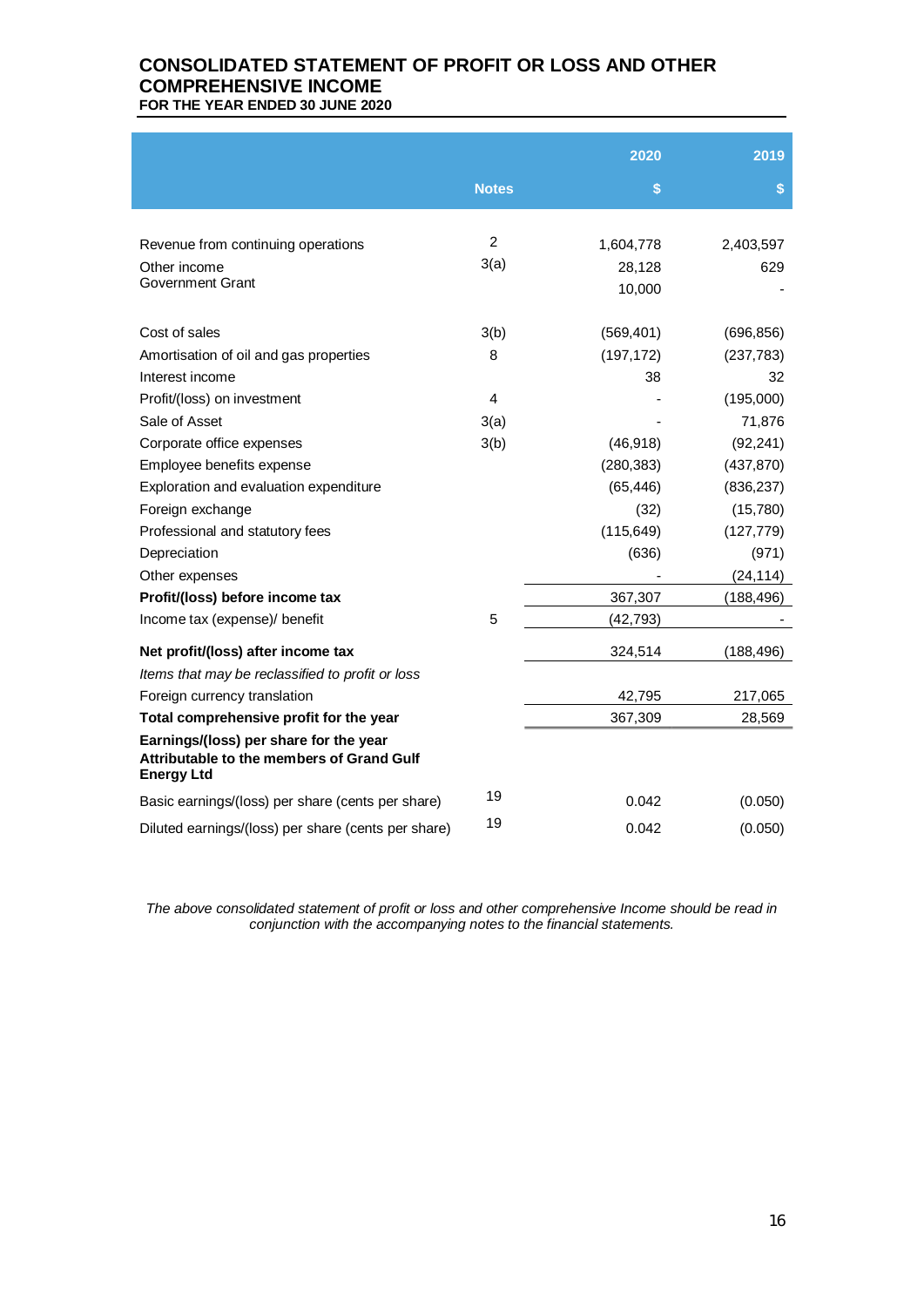# **CONSOLIDATED STATEMENT OF FINANCIAL POSITION FOR THE YEAR ENDED 30 JUNE 2020**

|                                      |                | 2020           | 2019           |
|--------------------------------------|----------------|----------------|----------------|
|                                      |                |                |                |
|                                      | <b>Notes</b>   | $\mathbf{s}$   | \$             |
| <b>ASSETS</b>                        |                |                |                |
| <b>Current Assets</b>                |                |                |                |
| Cash and cash equivalents            | 14(a)          | 1,035,406      | 162,391        |
| Trade and other receivables          | 7              | 99,199         | 419,024        |
| Other assets                         | $\overline{7}$ | 37,876         | 36,535         |
| Investment                           |                |                | 28,127         |
| <b>Total Current Assets</b>          |                | 1,172,481      | 646,077        |
|                                      |                |                |                |
| <b>Non-Current Assets</b>            |                |                |                |
| Investment                           |                | $\overline{2}$ | $\overline{2}$ |
| Property plant & equipment           |                |                | 636            |
| Oil & gas properties                 | 8              | 2,072,286      | 2,215,834      |
| <b>Total Non-Current Assets</b>      |                | 2,072,288      | 2,216,472      |
| <b>Total Assets</b>                  |                | 3,244,769      | 2,862,549      |
|                                      |                |                |                |
| <b>LIABILITIES</b>                   |                |                |                |
| <b>Current Liabilities</b>           |                |                |                |
| Trade and other payables             | 9              | 134,150        | 125,445        |
| <b>Total Current Liabilities</b>     |                | 134,150        | 125,445        |
|                                      |                |                |                |
| <b>Non-Current Liabilities</b>       |                |                |                |
| Restoration provision                | 10             | 295,332        | 289,126        |
| <b>Total Non-Current Liabilities</b> |                | 295,332        | 289,126        |
| <b>Total Liabilities</b>             |                | 429,482        | 414,571        |
| <b>Net Assets</b>                    |                | 2,815,287      | 2,447,978      |
|                                      |                |                |                |
| <b>EQUITY</b>                        |                |                |                |
| Contributed equity                   | 11             | 40,377,570     | 40,377,570     |
| Reserves                             | 12             | 5,424,811      | 5,382,016      |
| <b>Accumulated losses</b>            | 13             | (42, 987, 094) | (43, 311, 608) |
| <b>Total Equity</b>                  |                | 2,815,287      | 2,447,978      |

*The above consolidated statement of financial position should be read in conjunction with the accompanying notes to the financial statements*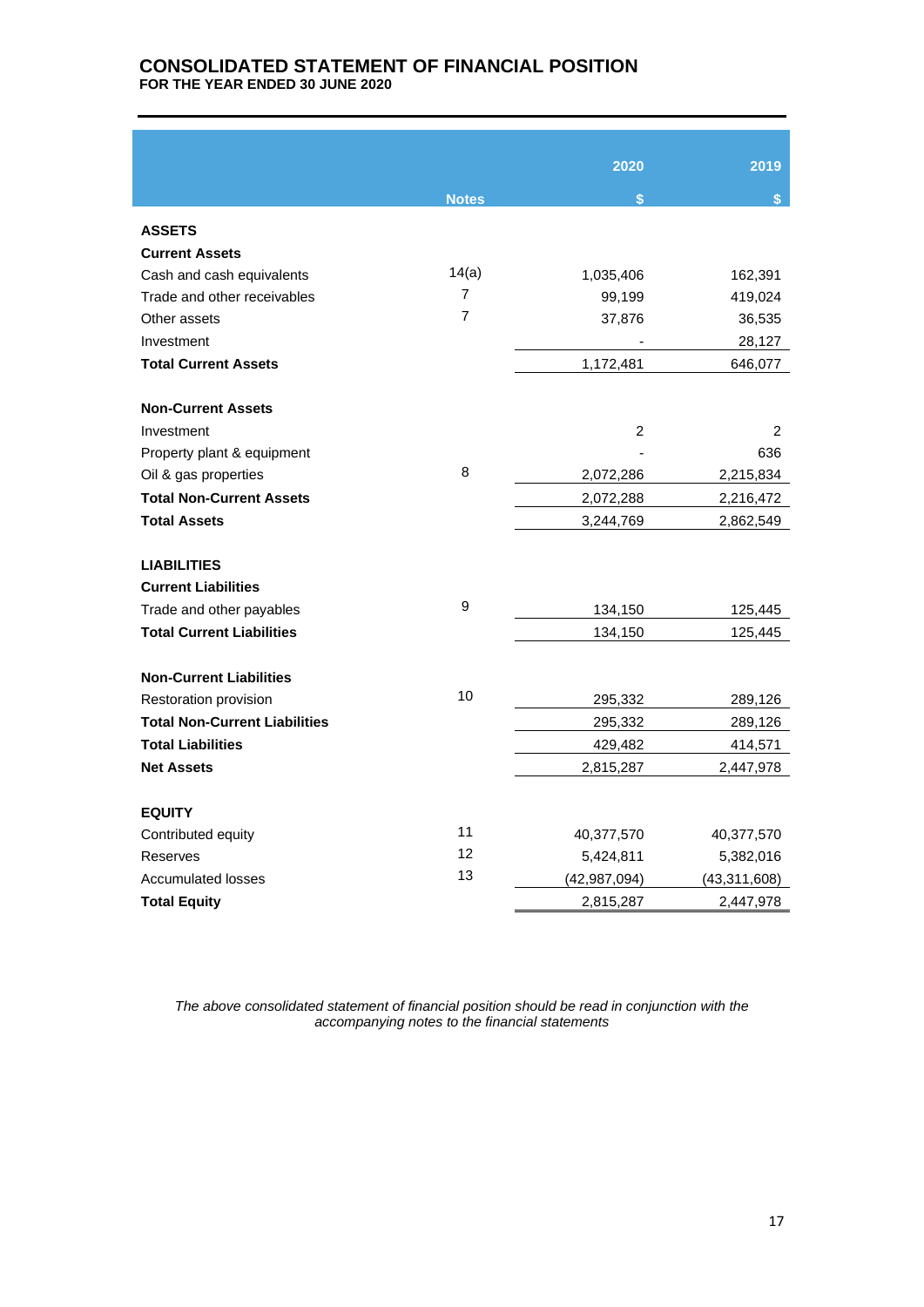# **CONSOLIDATED STATEMENT OF CHANGES IN EQUITY FOR THE YEAR ENDED 30 JUNE 2020**

|                                                                                         | <b>Contributed</b><br><b>Equity</b> | <b>Foreign</b><br>currency<br>translation<br>reserve | <b>Share</b><br><b>Option</b><br><b>Reserve</b> | <b>Option</b><br>premium<br><b>reserve</b> | <b>Accumulated</b><br><b>losses</b> | <b>Total</b> |
|-----------------------------------------------------------------------------------------|-------------------------------------|------------------------------------------------------|-------------------------------------------------|--------------------------------------------|-------------------------------------|--------------|
|                                                                                         | \$                                  | \$                                                   | \$                                              | \$                                         | \$                                  | \$           |
| Balance at 1 July 2019                                                                  | 40,377,570                          | 2,688,879                                            | 2,016,337                                       | 676,800                                    | (43, 311, 608)                      | 2,447,978    |
| Profit attributable to members of<br>the parent entity<br>Foreign currency translation  |                                     |                                                      |                                                 |                                            | 324,514                             | 324,514      |
| adjustment                                                                              |                                     | 42,795                                               |                                                 |                                            |                                     | 42,795       |
| Total comprehensive income for<br>the year<br><b>Transactions with owners in</b>        |                                     | 42,795                                               |                                                 |                                            | 324,514                             | 367,309      |
| their capacity of owners<br>In-specie distribution<br>Shares issued, net of issue       |                                     |                                                      |                                                 |                                            |                                     |              |
| costs                                                                                   |                                     |                                                      |                                                 |                                            |                                     |              |
| Share based payment<br>Balance at 30 June 2020                                          | 40,377,570                          | 2,731,674                                            | 2,016,337                                       | 676,800                                    | (42, 987, 094)                      | 2,815,287    |
|                                                                                         |                                     |                                                      |                                                 |                                            |                                     |              |
| Balance at 1 July 2018                                                                  | 42,104,442                          | 2,471,814                                            | 2,016,337                                       | 676,800                                    | (43, 123, 112)                      | 4,146,281    |
| Loss attributable to members of<br>the parent entity<br>Foreign currency translation    |                                     |                                                      |                                                 |                                            | (188, 496)                          | (188, 496)   |
| adjustment                                                                              |                                     | 217,065                                              |                                                 |                                            |                                     | 217,065      |
| Total comprehensive<br>income/(loss) for the year<br><b>Transactions with owners in</b> |                                     | 217,065                                              |                                                 |                                            | (188, 496)                          | 28,569       |
| their capacity of owners<br>In-specie distribution<br>Shares issued, net of issue       | (1,726,872)                         |                                                      |                                                 |                                            |                                     | (1,726,872)  |
| costs                                                                                   |                                     |                                                      |                                                 |                                            |                                     |              |
| Share based payment<br>Balance at 30 June 2019                                          | 40,377,570                          | 2,688,879                                            | 2,016,337                                       | 676,800                                    | (43, 311, 608)                      | 2,447,978    |
|                                                                                         |                                     |                                                      |                                                 |                                            |                                     |              |

*The above consolidated statement of changes in equity should be read in conjunction with the accompanying notes to the financial statements.*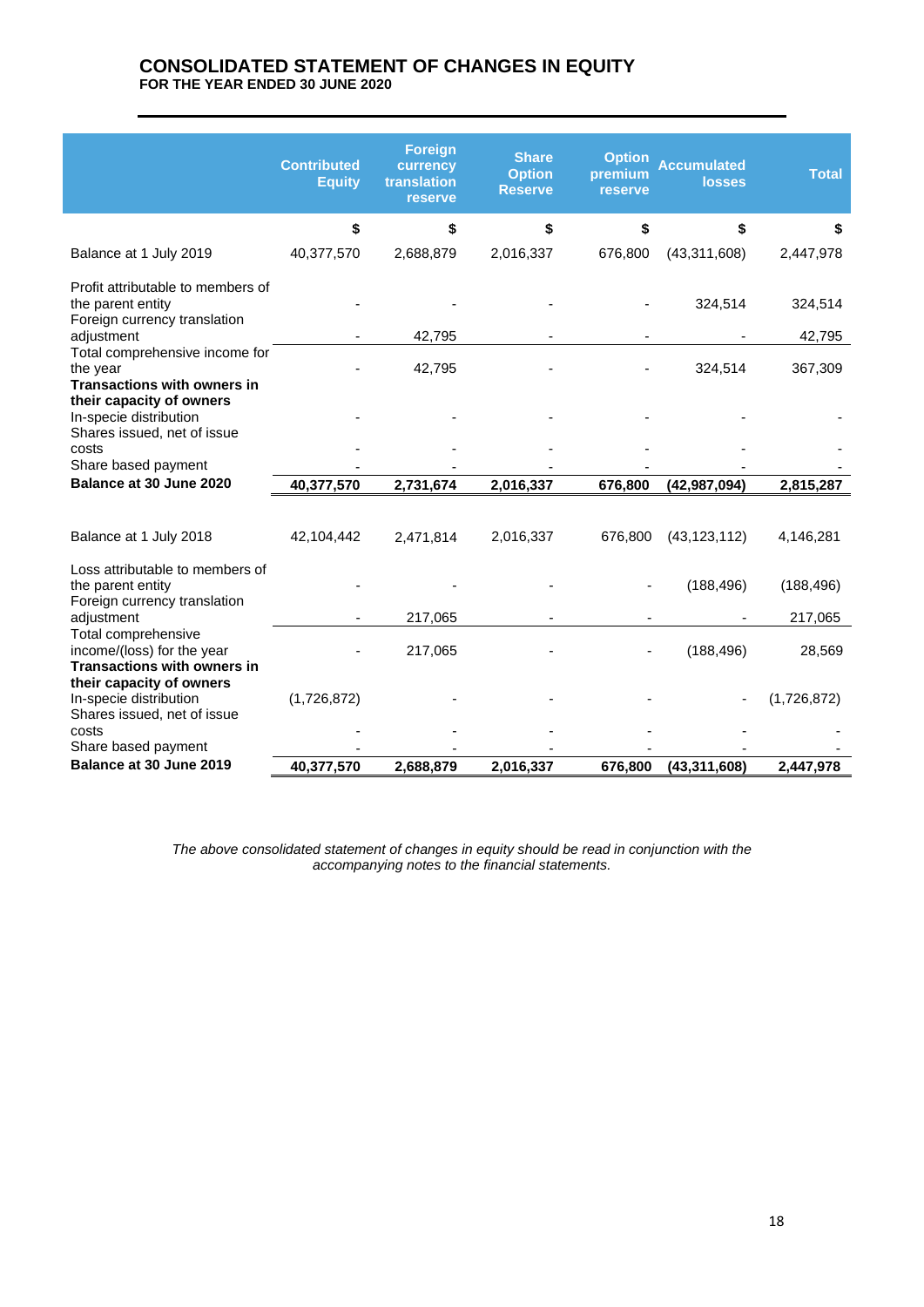# **CONSOLIDATED STATEMENT OF CASH FLOWS FOR THE YEAR ENDED 30 JUNE 2020**

|                                                                           |              | 2020        | 2019        |
|---------------------------------------------------------------------------|--------------|-------------|-------------|
|                                                                           | <b>Notes</b> | \$          | S           |
| Cash flows from operating activities                                      |              |             |             |
| Receipts from customers                                                   |              | 2,426,832   | 2,933,824   |
| Payments to suppliers and employees                                       |              | (369, 602)  | (504, 972)  |
| Interest received                                                         |              | 39          | 378         |
| Government grant                                                          |              | 10,000      |             |
| Other Payments Received                                                   |              |             | 256         |
| Production costs                                                          |              | (1,095,329) | (1,230,274) |
| Tax                                                                       |              | (42, 793)   |             |
| Payments for exploration and evaluation                                   |              | (51,666)    | (942,558)   |
|                                                                           |              |             |             |
| Net cash inflow from operating activities                                 | 14(b)        | 877,481     | 256,653     |
| Cash flows from investing activities                                      |              |             |             |
| Proceeds from sale of oil & gas properties                                |              |             | 138,101     |
| Payments for development of oil & gas properties                          |              |             | (14, 874)   |
| Purchase of Whitebark Shares                                              |              |             | (1,950,000) |
| Net cash (outflows) from investing activities                             |              |             | (1,826,773) |
|                                                                           |              |             |             |
| Net increase in cash and cash equivalents                                 |              | 877,481     | (1,570,120) |
| Cash and cash equivalents at the beginning of the                         |              |             |             |
| financial year<br>Effects of exchange rate changes on the balance of cash |              | 162,391     | 1,686,664   |
| and cash equivalents in foreign currencies                                |              | (4, 466)    | 45,847      |
| Cash and cash equivalents at the end of the financial<br>year             | 14(a)        | 1,035,406   | 162,391     |

*The above consolidated statement of cash flows should be read in conjunction with the accompanying notes to the financial statements.*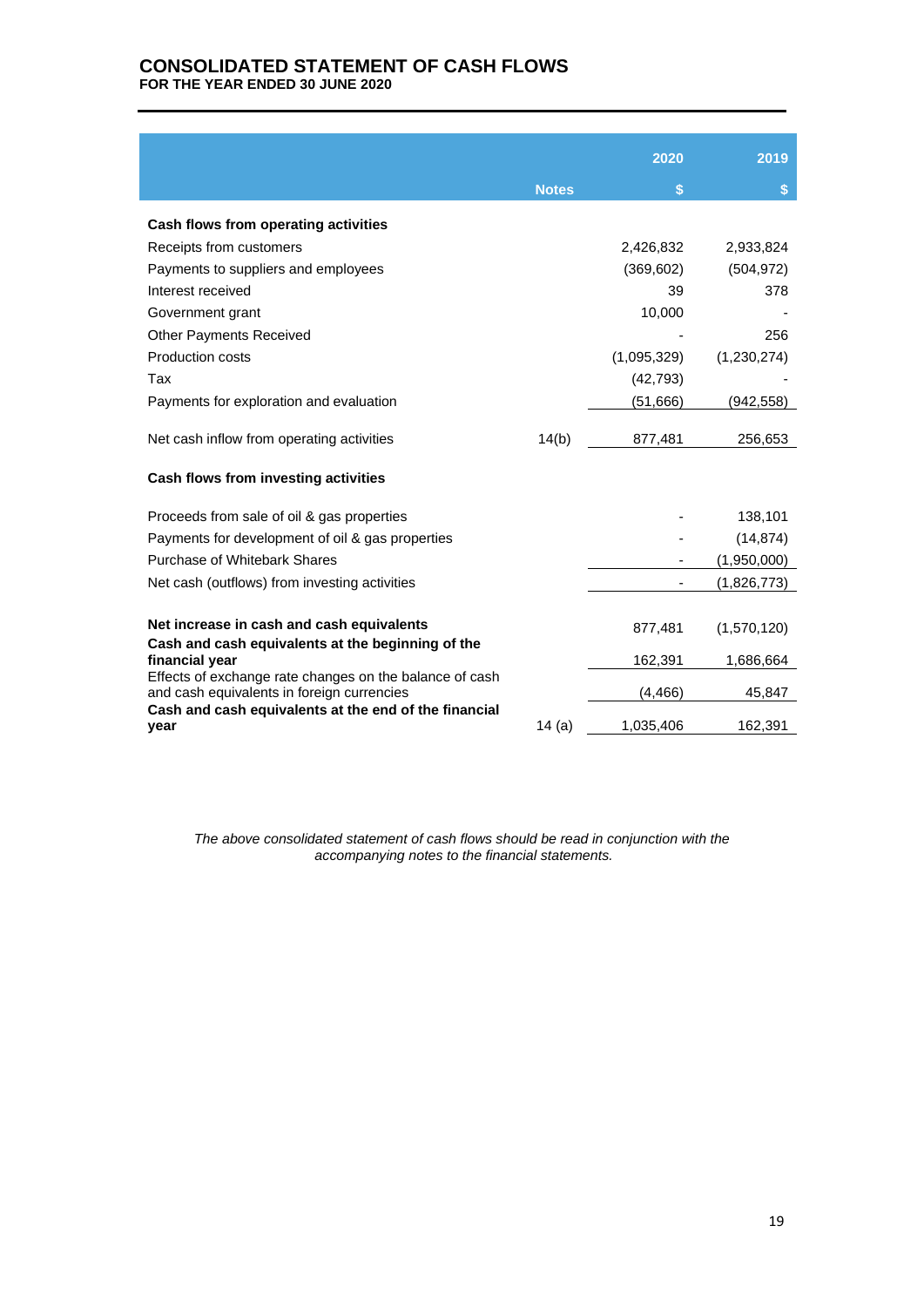## **1. Notes to the Consolidated Financial Statements**

# **REPORTING ENTITY**

Grand Gulf Energy Ltd (the 'Parent Entity') is a company listed on the Australian Securities Exchange, limited by shares, incorporated and domiciled in Australia. The consolidated financial statements of the Group for the financial year ended 30 June 2020 comprises the Parent Entity and its subsidiaries (together referred to as the 'Group').

The financial statements were authorised for issue by the Board of Directors on 25 September 2020.

## **BASIS OF PREPARATION**

#### **(a) Statement of compliance**

The financial report is a general purpose financial report which has been prepared in accordance with Australian Accounting Standards ('AASBs') (including Australian Interpretations) adopted by the Australian Accounting Standards Board ('AASB') and the Corporations Act 2001. The financial statements of the Group also complies with International Financial Reporting Standards and interpretations adopted by the International Accounting Standards Board. Grand Gulf Energy Limited is a for-profit entity for the purpose of preparing the financial statements.

## **New accounting standards and interpretations**

A number of new or amended standards became applicable for the current reporting period and the Company had to change its accounting policies as a result of the adoption of the following standards:

### • **AASB 16 Leases**

The consolidated entity has adopted all of the new and amended Accounting Standards and Interpretations issued by the Australian Accounting Standards Board ('AASB') that are mandatory for the current reporting period.

Any new or amended Accounting Standards or Interpretations that are not yet mandatory have not been early adopted.

The following Accounting Standards and Interpretations are most relevant to the consolidated entity:

#### AASB 16 Leases

The consolidated entity has adopted AASB 16 from 1 July 2019. The standard replaces AASB 117 'Leases' and for lessees eliminates the classifications of operating leases and finance leases. Except for short-term leases and leases of low-value assets, right-of-use assets and corresponding lease liabilities are recognised in the statement of financial position. Straight-line operating lease expense recognition is replaced with a depreciation charge for the right-of-use assets (included in operating costs) and an interest expense on the recognised lease liabilities (included in finance costs). In the earlier periods of the lease, the expenses associated with the lease under AASB 16 will be higher when compared to lease expenses under AASB 117.

However, EBITDA (Earnings Before Interest, Tax, Depreciation and Amortisation) results improve as the operating expense is now replaced by interest expense and depreciation in profit or loss. For classification within the statement of cash flows, the interest portion is disclosed in operating activities and the principal portion of the lease payments are separately disclosed in financing activities.

#### Impact of adoption

T his standard has not had any impact on the amounts presented in the Group's financial statements as the Group does not have any leases.

#### **Significant accounting estimates and judgements**

The carrying amounts of certain assets and liabilities are often determined based on estimates and assumptions of future events. The key estimates and assumptions that have a significant risk of causing a material adjustment to the carrying amounts of certain assets and liabilities within the next annual reporting period are: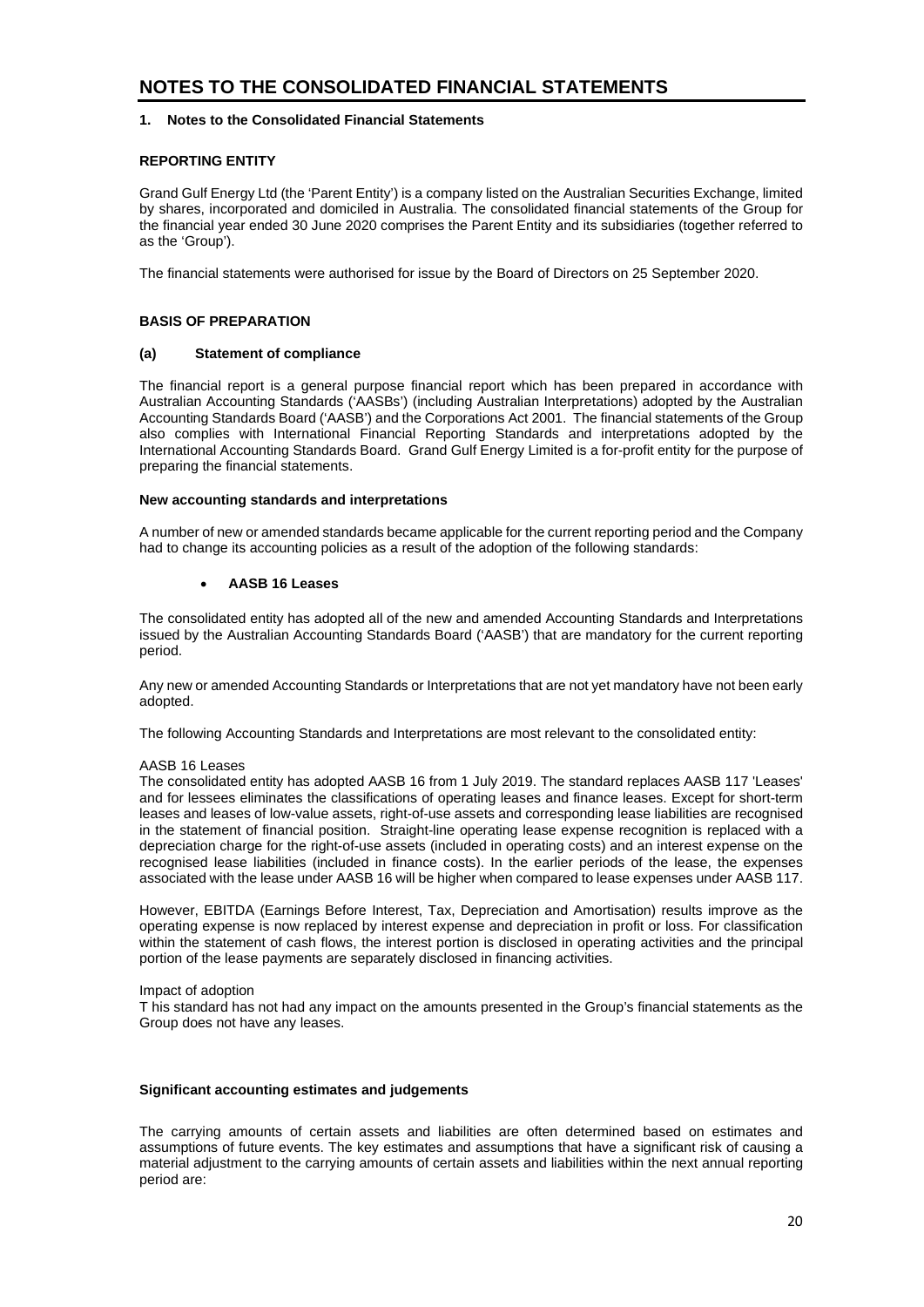#### *Share-based payment transactions*

The cost of share-based payments to employees is measured by reference to the fair value of the equity instruments at the date at which they are granted. The fair value is determined using the Black-Scholes model, taking into account the terms and conditions upon which the options were granted.

#### *Rehabilitation obligations*

The Group estimates its share of the future removal and remediation costs of oil and gas production facilities, wells and pipelines at the time of acquisition or installation of the assets. In most instances, removal of assets occurs many years into the future. This requires judgemental assumptions regarding removal date, future environmental legislation, the extent of remediation activities required, the engineering methodology for estimating cost, future removal technologies in determining the removal cost, and asset specific discount rates to determine the present value of these cash flows. For more detail regarding the policy in respect of provision for rehabilitation refer to note 1(h). As at 30 June 2020 rehabilitation obligations have a carrying value of \$295,332 (2019: \$289,126).

#### *Impairment of oil and gas properties*

In the absence of readily available market prices, the recoverable amounts of assets are determined using estimates of the present value of future cash flows using asset-specific discount rates. For oil & gas properties, these estimates are based on assumptions concerning reserves, future production profiles and costs. As at 30 June 2020, the carrying value of oil & gas properties is \$2,072,286 (2019: \$2,215,834). Refer to Note 8 for further details.

#### *Reserves estimates*

Estimation of reported recoverable quantities of Proven and Probable reserves include judgemental assumptions regarding commodity prices, exchange rates, discount rates and production and transportation costs for future cash flows. It also requires interpretation of complex geological and geophysical models in order to make an assessment of the size, shape, depth and quality of reservoirs and their anticipated recoveries. These factors used to estimate reserves may change from period to period.

Reserve estimates are used to calculate depletion of producing assets and therefore a change in reserve estimates impacts the carrying value of assets and the recognition of deferred tax assets due to the changes in expected future cash flows.

# *Depletion and depreciation*

In relation to the depletion, depreciation and amortisation of capitalised expenditure related to producing oil and gas properties, the Group uses a unit of production reserve depletion model to calculate depletion, depreciation and amortisation. This method of depletion, depreciation and amortisation necessitates the estimation of the oil and gas reserves over which the carrying value of the relevant assets will be expensed to the profit or loss. The calculation of oil and gas reserve is complex and requires management to make judgements about commodity prices, future production costs and geological structures. The nature of reserves estimation is such that reserves are not intended to be 100% accurate but rather provide a statistically probable outcome in relation to the economically recoverable reserve. As the actual reserve can only be accurately determined once production has ceased, depletion, depreciation and amortisation expensed during the production may not on a year to year basis accurately reflect the actual percentage of reserve depleted. However, over the entire life of the producing assets all capitalised costs will be expensed to the profit or loss.

#### *Coronavirus (Covid-19) pandemic*

Judgement has been exercised in considering the impacts that the Coronavirus (COVID-19) pandemic has had, or may have, on the consolidated entity based on known information. This consideration extends to the nature of the supply chain, staffing and geographic regions in which the consolidated entity operates. Other than as addressed in specific notes, there does not currently appear to be either any significant impact upon the financial statements or any significant uncertainties with respect to events or conditions which may impact the consolidated entity unfavourably as at the reporting date or subsequently as a result of the Coronavirus (COVID-19) pandemic.

# **(b) Income Tax**

The charge for current income tax expense is based on the profit for the year adjusted for any non-assessable or disallowed items. It is calculated using tax rates that have been enacted or are substantively enacted by the reporting date.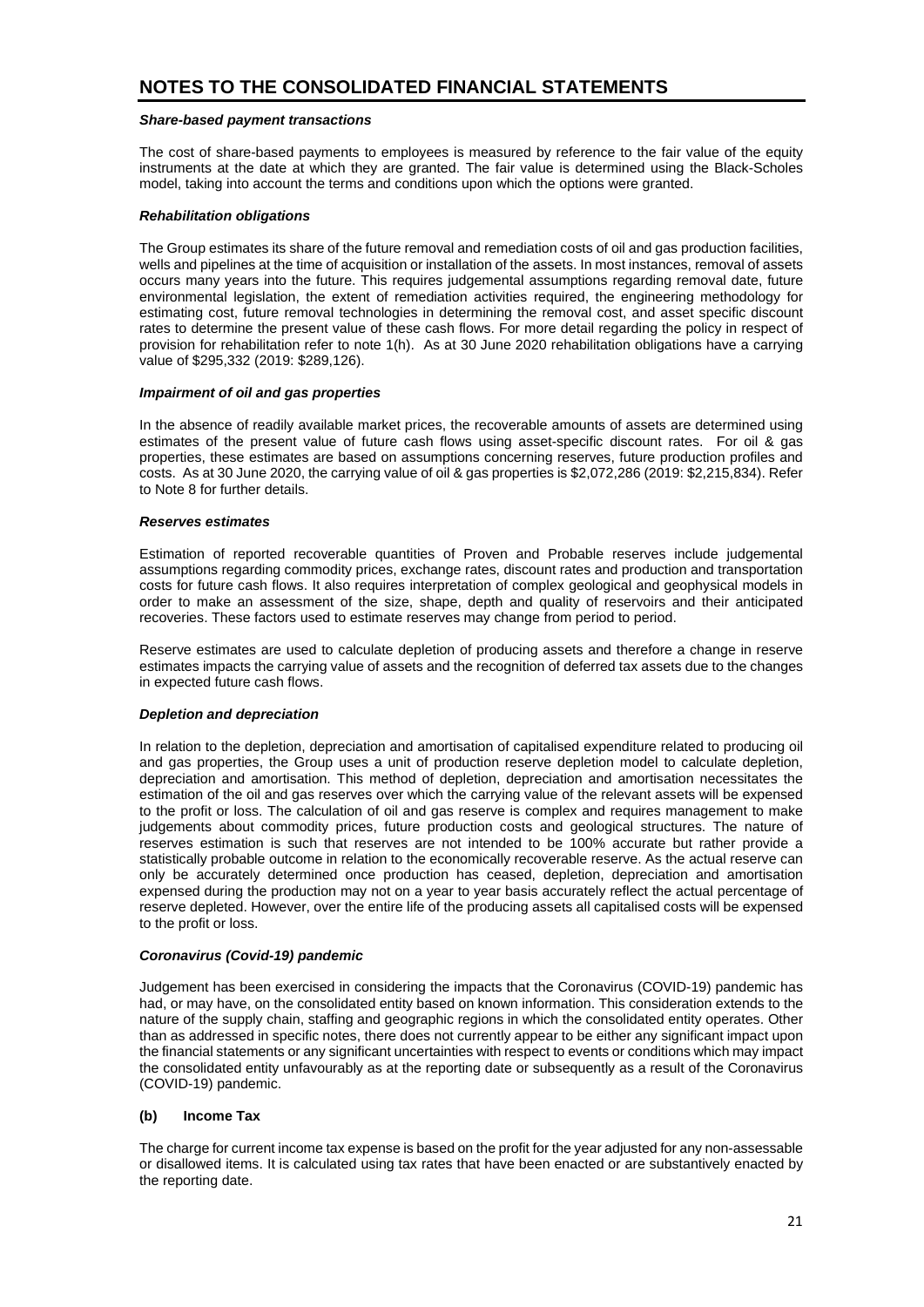Deferred tax is accounted for using the liability method in respect of temporary differences arising between the tax bases of assets and liabilities and their carrying amounts in the financial statements. No deferred income tax will be recognised from the initial recognition of an asset or liability, excluding a business combination, where there is no effect on accounting or taxable profit or loss.

Deferred tax is calculated at the tax rates that are expected to apply to the period when the asset is realised or liability is settled. Deferred tax is credited in the statement of profit or loss and other comprehensive income except where it relates to items that may be credited directly to equity, in which case the deferred tax is adjusted directly against equity.

Deferred income tax assets are recognised to the extent that it is probable that future tax profits will be available against which deductible temporary differences can be utilised.

The amount of benefits brought to account or which may be realised in the future is based on the assumption that no adverse change will occur in income taxation legislation and the anticipation that the Group will derive sufficient future assessable income to enable the benefit to be realised and comply with the conditions of deductibility imposed by the law.

#### **(c) Property, Plant and Equipment**

Each class of plant and equipment is carried at cost or fair value less, where applicable, any accumulated depreciation and impairment losses.

Plant and equipment are measured on the cost basis less depreciation and impairment losses.

The carrying amount of plant and equipment is reviewed annually by Directors to ensure it is not in excess of the recoverable amount from these assets. The recoverable amount is assessed on the basis of the expected net cash flows which will be received from the assets' employment and subsequent disposal. The expected net cash flows have been discounted to their present values in determining recoverable amounts.

The cost of fixed assets constructed within the Group includes the cost of materials, direct labour, borrowing costs and an appropriate proportion of fixed and variable overheads.

Subsequent costs are included in the asset's carrying amount or recognised as a separate asset, as appropriate, only when it is probable that future economic benefits associated with the item will flow to the group and the cost of the item can be measured reliably. All other repairs and maintenance are charged to the profit or loss during the financial period in which they are incurred.

#### *Depreciation*

The depreciable amount of all fixed assets including capitalised lease assets is depreciated on a straight-line basis over their useful lives to the Group commencing from the time the asset is held ready for use. Leasehold improvements are depreciated over the shorter of either the unexpired period of the lease or the estimated useful lives of the improvements. The major categories of assets are depreciated as follows:

- Oil and gas properties are amortised over the useful lives of the asset on a unit of production basis once a reserve has been established.
- Motor Vehicles are depreciated based on diminishing value at 22.5%.
- Plant and equipment and drilling parts are depreciated based on diminishing value at 25% to 40%.
- Office equipment is depreciated based on diminishing value at 25% to 40%.
- Currently there are no buildings owned by the Group.

The assets' residual values and useful lives are reviewed, and adjusted if appropriate, at each reporting date. An asset's carrying amount is written down immediately to its recoverable amount if the asset's carrying amount is greater than its estimated recoverable amount.

Gains and losses on disposals are determined by comparing proceeds with the carrying amount. These gains or losses are included in profit or loss.

#### **(d) Non-operator interests in oil & gas properties**

#### *Exploration and evaluation expenses*

The Group expenses all exploration and evaluation expenditure as incurred in respect of each identifiable area of interest until a time where an asset is in development.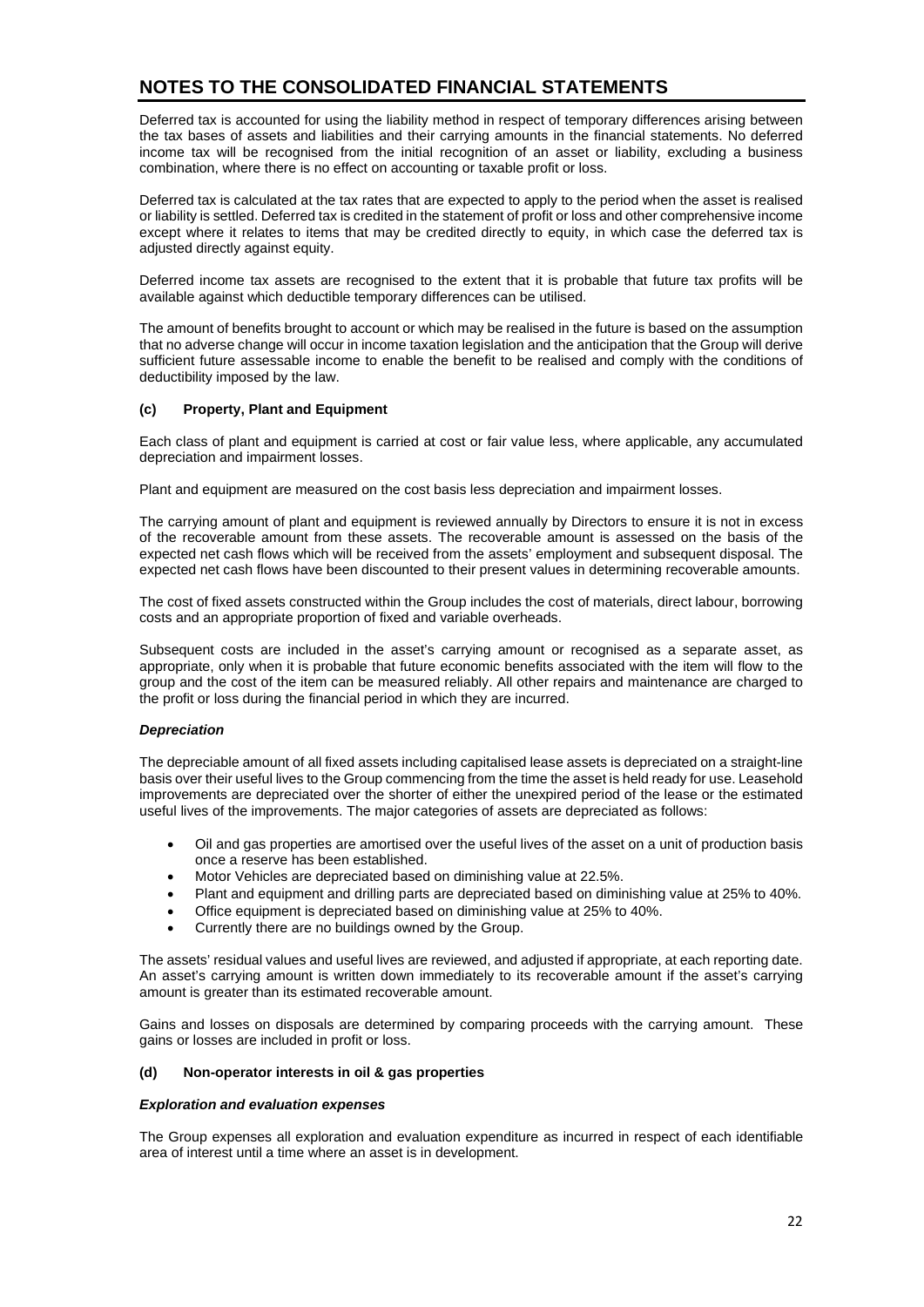#### *Prepaid drilling and completion expenses*

Where the Company has a non-operator interest in an oil and gas property, or has outsourced certain development processes of an operated interest in an oil and gas property, it may periodically be required to make a cash contribution for its share of the operator's/contractors estimated drilling and/or completion costs, in advance of these operations taking place.

Where these contributions relate to a prepayment for exploratory or early stage drilling activity, prior to a decision on the commerciality of a well having been made, the costs are capitalised as prepaid drilling costs.

Where these contributions relate to a prepayment for well completion, these costs are capitalised as prepaid completion costs within current assets.

As the operator/contractor notifies the Company as to how funds have been expended, the costs are reclassified from prepaid costs to the appropriate expenditure or capitalised category.

#### *Producing projects*

Producing projects are stated at cost less accumulated amortisation and impairment charges. Producing projects include construction, installation or completion of production and infrastructure facilities such as pipelines, development wells and the provisions for restoration.

#### **Amortisation and depreciation of producing projects**

The Group uses the "units of production" ("UOP") approach when amortising and depreciating field-specific assets. Using this method of amortisation and depreciation requires the Consolidated Entity to compare the actual volume of production to the reserves end then to apply this determined rate of depletion to the carrying value of depreciable asset.

Capitalised producing projects costs relating to commercially producing wells are depreciated/amortised using the UOP basis once commercial quantities are being produced within an area of interest. The reserves used in these calculations are the Proved plus Probable reserves and are reviewed at least annually.

#### **(e) Financial Instruments**

#### **Classification and measurement**

Except for certain trade receivables the Group initially measures a financial asset at its fair value plus, in the case of a financial asset not at fair value through profit or loss, transaction costs.

Under AASB 9 financial assets are subsequently measured at fair value through profit or loss (FVPL), amortised cost, or fair value through other comprehensive income (FVOCI). The classification is based on two criteria: the Group's business model for managing the assets; and whether the instruments' contractual cash flows represent 'solely payments of principal and interest' on the principal amount outstanding (the 'SPPI criterion').

## *Trade and Other Receivables*

Trade receivables are recognised initially at fair value and subsequently measured at amortised cost, using the effective interest rate method, less Expected Credit Loss. Trade receivables are generally due for settlement between thirty (30) and ninety (90) days from the date of recognition. They are presented as current assets unless collection is not expected for more than 12 months after reporting date.

Cash flows relating to short-term receivables are not discounted if the effect of discounting is immaterial. The movement in the provision is recognised in profit or loss.

#### *Expected credit losses of financial asset at amortised cost*

Loss allowances for financial assets are based on assumptions about risk of default and expected loss rates. The Group uses judgement in making these assumptions and selecting the inputs to the impairment calculation, based on the Group's past history, existing market conditions as well as forward looking estimates at the end of each reporting period.

#### *Loans and receivables*

Loans and receivables are non-derivative financial assets with fixed or determinable payments that are not quoted in an active market and are stated at amortised cost using the effective interest rate method.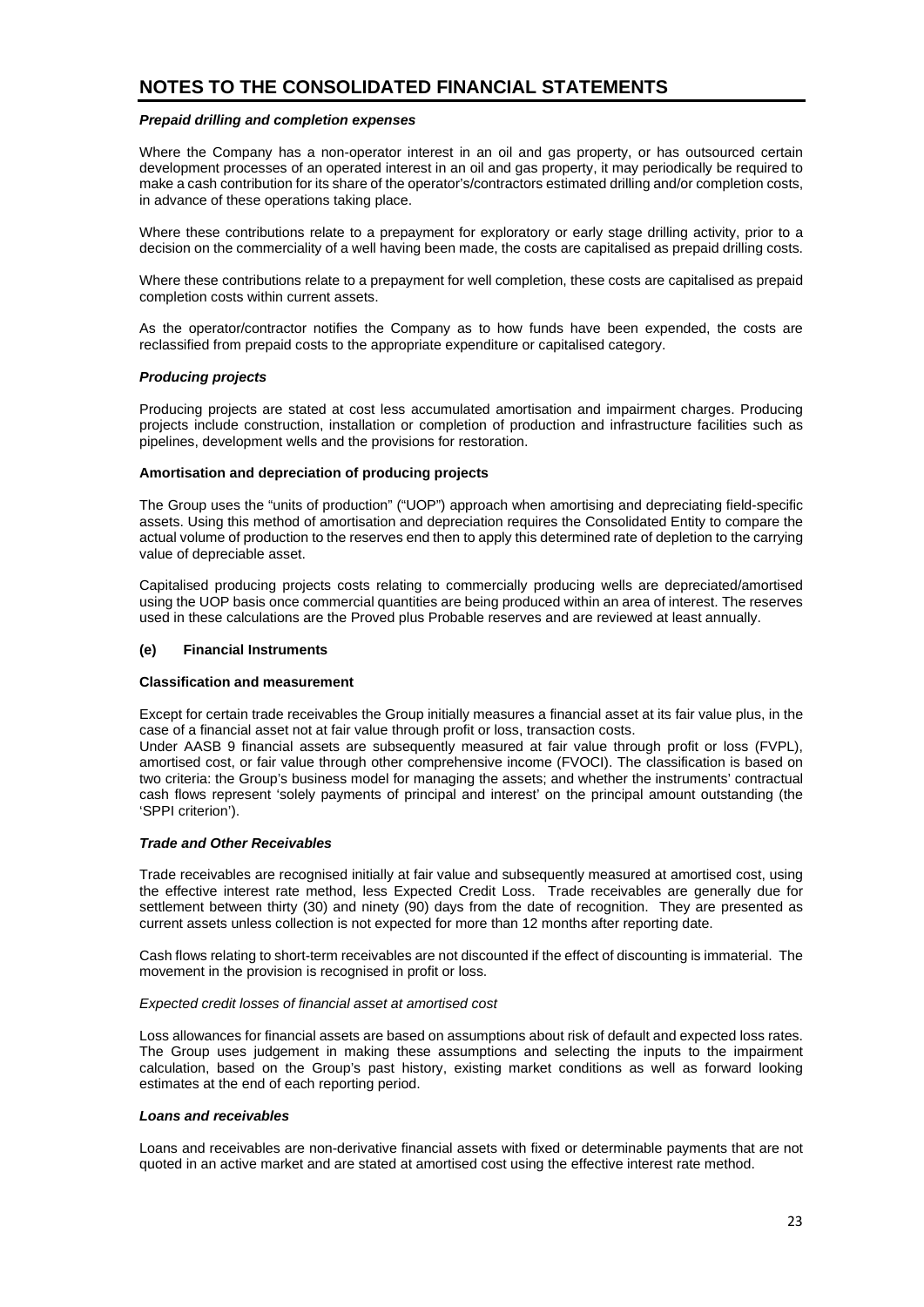#### *Fair value*

Fair value is determined based on current bid prices for all quoted investments. Valuation techniques are applied to determine the fair value for all unlisted securities, including recent arm's length transactions, reference to similar instruments and option pricing models.

#### **Impairment**

The group assesses on a forward looking basis the expected credit losses (ECLs) associated with its debt instruments carried at amortised cost and FVOCI. ECLs are based on the difference between the contractual cash flows due in accordance with the contract and all the cash flows that the Group expects to receive. The shortfall is then discounted at an approximation to the asset's original effective interest rate.

The Group assesses at each balance date whether there is objective evidence that a financial asset or group of financial assets is impaired. For trade and other receivables, the Group applies the simplified approach permitted by AASB 9, which requires expected lifetime losses to be recognised from initial recognition of the receivables. The expected credit losses on these financial assets are estimated using a provision matrix based on the Group's historical credit loss experience.

# **(f) Impairment of Assets**

At each reporting date, the group reviews the carrying values of its tangible and intangible assets to determine whether there is any indication that those assets have been impaired. If such an indication exists, the recoverable amount of the asset, being the higher of the asset's fair value less costs to sell and value in use, is compared to the assets carrying value. Any excess of the asset's carrying value over its recoverable amount is expensed to the profit or loss. Impairment testing is performed annually for goodwill and intangible assets with indefinite lives.

Where it is not possible to estimate the recoverable amount of an individual asset, the group estimates the recoverable amount of the cash-generating unit to which the asset belongs.

#### **(g) Foreign Currency Transactions and Balances**

#### *Transaction and balances*

Foreign currency(USD) transactions are translated into presentational currency(AUD) using the exchange rates prevailing at the date of the transaction. Foreign currency monetary items are translated at the yearend exchange rate. Non-monetary items measured at historical cost continue to be carried at the exchange rate at the date of the transaction. Non-monetary items measured at fair value are reported at the exchange rate at the date when fair values were determined.

Exchange differences arising on the translation of monetary items are recognised in the profit or loss, except where deferred in equity as a qualifying cash flow or net investment hedge.

Exchange differences arising on the translation of non-monetary items are recognised directly in equity to the extent that the gain or loss is directly recognised in equity; otherwise the exchange difference is recognised in the in consolidated statement of profit or loss and other comprehensive income.

#### *Group companies*

The financial results and position of foreign operations whose functional currency is different from the group's presentation currency are translated as follows:

- assets and liabilities are translated at year-end exchange rates prevailing at that reporting date; and - income and expenses are translated at average exchange rates for the period.

Exchange differences arising on translation of foreign operations are transferred directly to the Group's foreign currency translation reserve in the statement of financial position. These differences are recognised in the profit or loss in the period in which the operation is disposed.

#### **(h) Provisions**

Provisions are recognised when the Group has a present obligation as a result of a past event, the future sacrifice of economic benefits is probable and the amount of the obligation can be reliably estimated.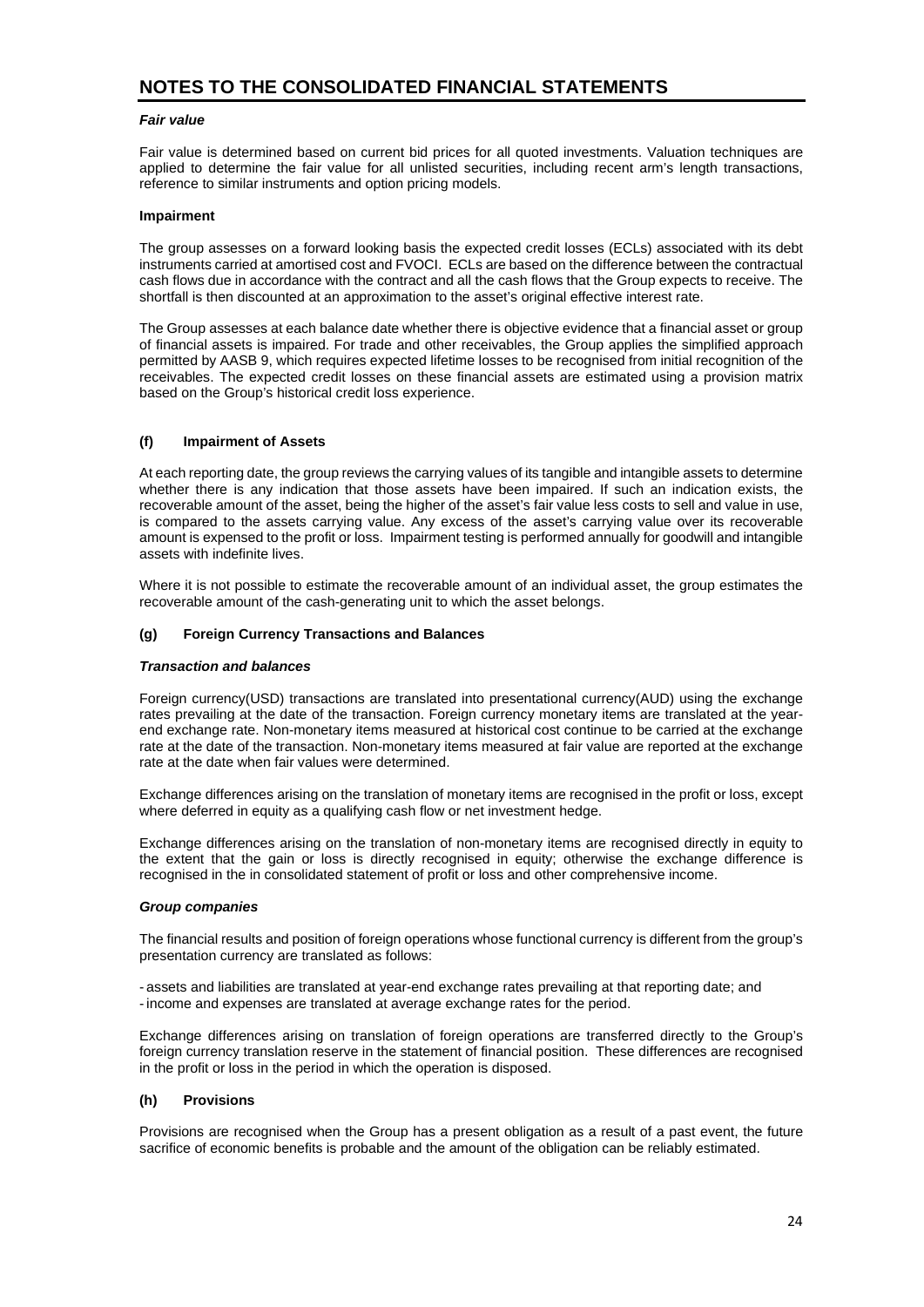When some or all of the economic benefits required to settle a provision are expected to be recovered from a third party, the receivable is recognised as an asset if it is virtually certain that recovery will be received and the amount of the receivable can be measured reliably.

The amount recognised as a provision is the best estimate of the consideration required to settle the present obligation at reporting date, taking into account the risks and uncertainties surrounding the obligation. Where a provision is measured using the cash flows estimated to settle the present obligation, its carrying amount is the present value of those cash flows.

An onerous contract is considered to exist where the Group has a contract under which the unavoidable cost of meeting the contractual obligations exceed the economic benefits estimated to be received. Present obligations arising under onerous contracts are recognised as a provision to the extent that the present obligation exceeds the economic benefits estimated to be received.

# *Provision for restoration and rehabilitation*

Provision is made in the statement of financial position for restoration of operating locations. The estimated restoration and rehabilitation costs are initially recognised as part of the capitalised cost of the relevant project which gave rise to the future obligation. During the production phase of the project the capitalised restoration costs is amortised using the units of production method. Any actual costs incurred by the Group are allocated against the provision.

The provision for restoration and rehabilitation are based on the latest estimated future costs, determined on a discounted basis, which are re-assessed regularly and exclude any allowance for potential changes in technology or material changes in legislative requirements.

# **(i) Cash and Cash Equivalents**

Cash and cash equivalents includes cash on hand, deposits held at call with banks, other short-term highly liquid investments with original maturities of three months or less, and bank overdrafts. Bank overdrafts are shown within short-term borrowings in current liabilities on the statement of financial position.

# **(j) Revenue Recognition**

# *(i) Oil & Gas Sale*

Revenue from the sale of oil/condensate, gas and natural gas liquids produced is recognised when the Consolidated Entity has transferred to the buyer and the costs incurred or to be incurred in respect of the transaction can be measured reliably.

Dry Gas – upon transfer to third party, typically upon entry to a third party sale pipeline;

Natural Gas Liquids (NGL's) – upon transfer to a third party, typically upon entry to a third party sales pipeline; or

- Oil/Condensate – upon transfer of product to purchasers' transportation mode, either truck or pipeline. Revenue is stated net of royalties.

# *(ii) Other revenue*

Dividend revenue is recognised on a receivable basis. Interest revenue is recognised on a time proportionate basis that takes into account the effective yield on the financial asset.

All revenue is stated net of the amount of goods and services tax (GST).

# **(k) Goods and Services Tax (GST)**

Revenues, expenses and assets are recognised net of the amount of GST, except where the amount of GST incurred is not recoverable from the Australian Tax Office. In these circumstances the GST is recognised as part of the cost of acquisition of the asset or as part of an item of the expense. Receivables and payables in the statement of financial position are shown inclusive of GST.

Cash flows are presented in the statement of cash flows on a gross basis, except for the GST component of investing and financing activities, which are disclosed as operating cash flows.

# **(l) Trade and Other Creditors**

These amounts represent liabilities for goods and services provided to the Group prior to the end of the financial year and which are unpaid. The amounts are unsecured and are usually paid within 30 days of recognition. They are recognised initially at fair value and subsequently at amortised cost.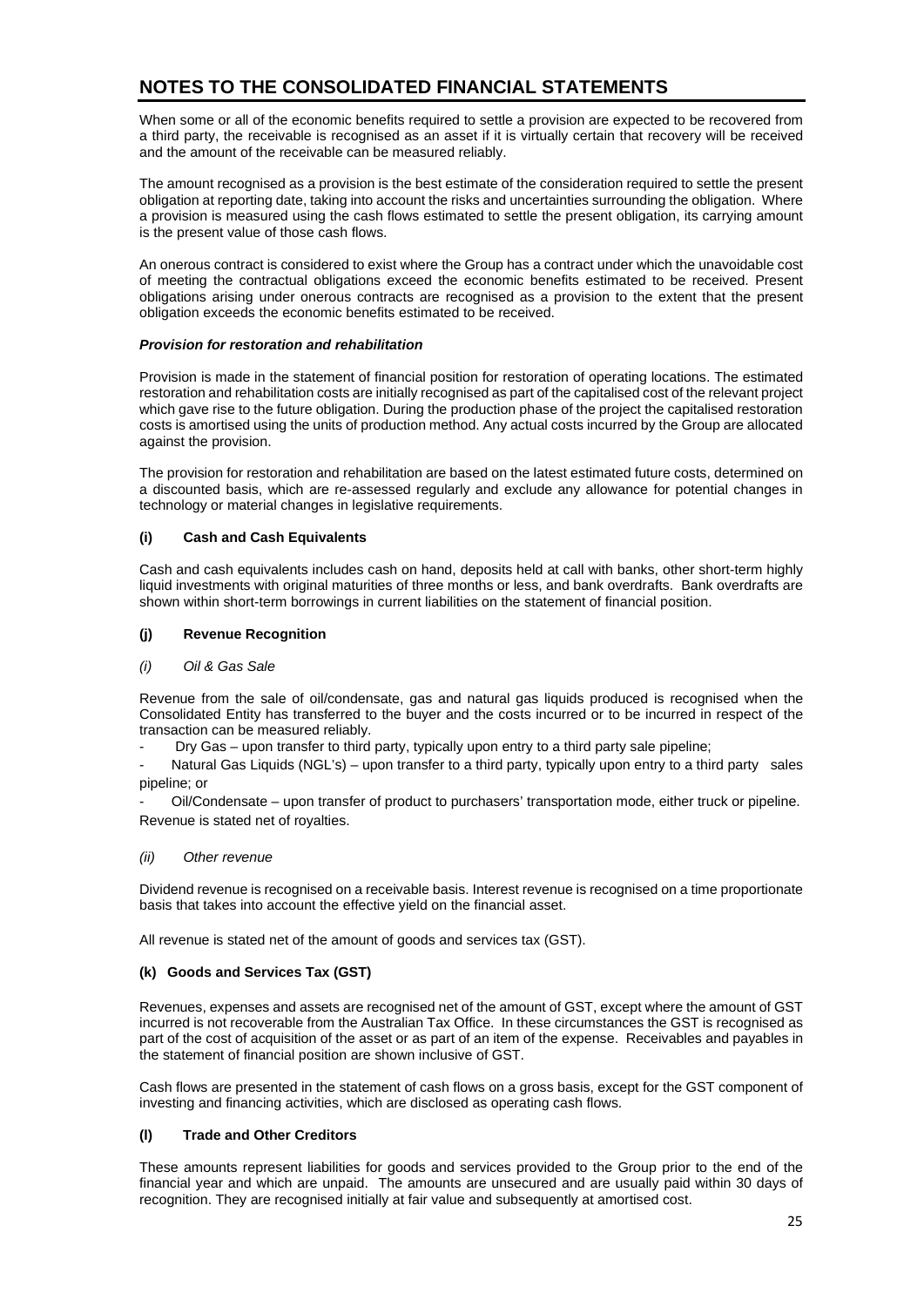# **(m) Dividends**

Provision is made for the amount of any dividend declared, determined, or publicly recommended by the Directors on or before the end of the financial year, but not distributed at reporting date.

# **(n) Options**

The fair value of options in the shares of the Company issued to Directors and other parties is recognised as an expense in the financial statements in relation to the granting of these options.

# **(o) Employee Benefits**

## *(i) Wages, salaries and annual leave*

Liabilities for wages, salaries and annual leave expected to be settled within 12 months of the reporting date are recognised in respect of employees' services up to the reporting date and are measured at the amounts expected to be paid when the liabilities are settled.

#### *(ii) Employee benefits payable later than one year*

Employee benefits payable later than one year have been measured at the present value of the estimated future cash outflows to be made for those benefits.

# *(iii) Superannuation*

Contributions are made by the Group to superannuation funds as stipulated by statutory requirements and are charged as expenses when incurred.

#### *(iv) Employee benefit on costs*

Employee benefit on costs, including payroll tax, are recognised and included in employee benefits liabilities and costs when the employee benefits to which they relate are recognised as liabilities.

#### *(v) Options*

The fair value of options granted is recognised as an employee benefit expense with a corresponding increase in equity. The fair value is measured at grant date.

The fair value at grant rate is independently determined using the Black-Scholes option pricing model that takes into account the exercise price, the term of the option, the vesting and performance criteria, the impact of dilution, the non-tradeable nature of the option, the share price at grant date and expected price volatility of the underlying shares.

# **(p) Earnings Per Share**

# *(i) Basic earnings per share*

Basic earnings per share is determined by dividing the net profit after income tax attributable to members of the Company, excluding any costs of servicing equity other than ordinary shares, by the weighted average number of ordinary shares outstanding during the financial year, adjusted for bonus elements in ordinary shares issued during the year.

# *(ii) Diluted earnings per share*

Diluted earnings per share adjusts the figures used in the determination of basic earnings per share to take into account the after income tax effect of interest and other financing costs associated with dilutive potential ordinary shares and the weighted average number of shares assumed to have been issued for no consideration in relation to dilutive potential ordinary shares.

# **(q) Fair Value Estimation**

The fair value of financial assets and financial liabilities must be estimated for recognition and measurement or for disclosure purposes.

The fair value of financial instruments traded in active markets (such as publicly traded derivatives, and trading and available-for-sale securities) is based on quoted market prices at the reporting date. The quoted market price used for financial assets held by the Group is the current bid price; the appropriate quoted market price for financial liabilities is the current ask price.

The fair value of financial instruments that are not traded in an active market (for example, over-the-counter derivatives) is determined using valuation techniques. The Group uses a variety of methods and makes assumptions that are based on market conditions existing at each reporting date. Quoted market prices or dealer quotes for similar instruments are used for long-term debt instruments held. Other techniques, such as estimated discounted cash flows, are used to determine fair value for the remaining financial instruments.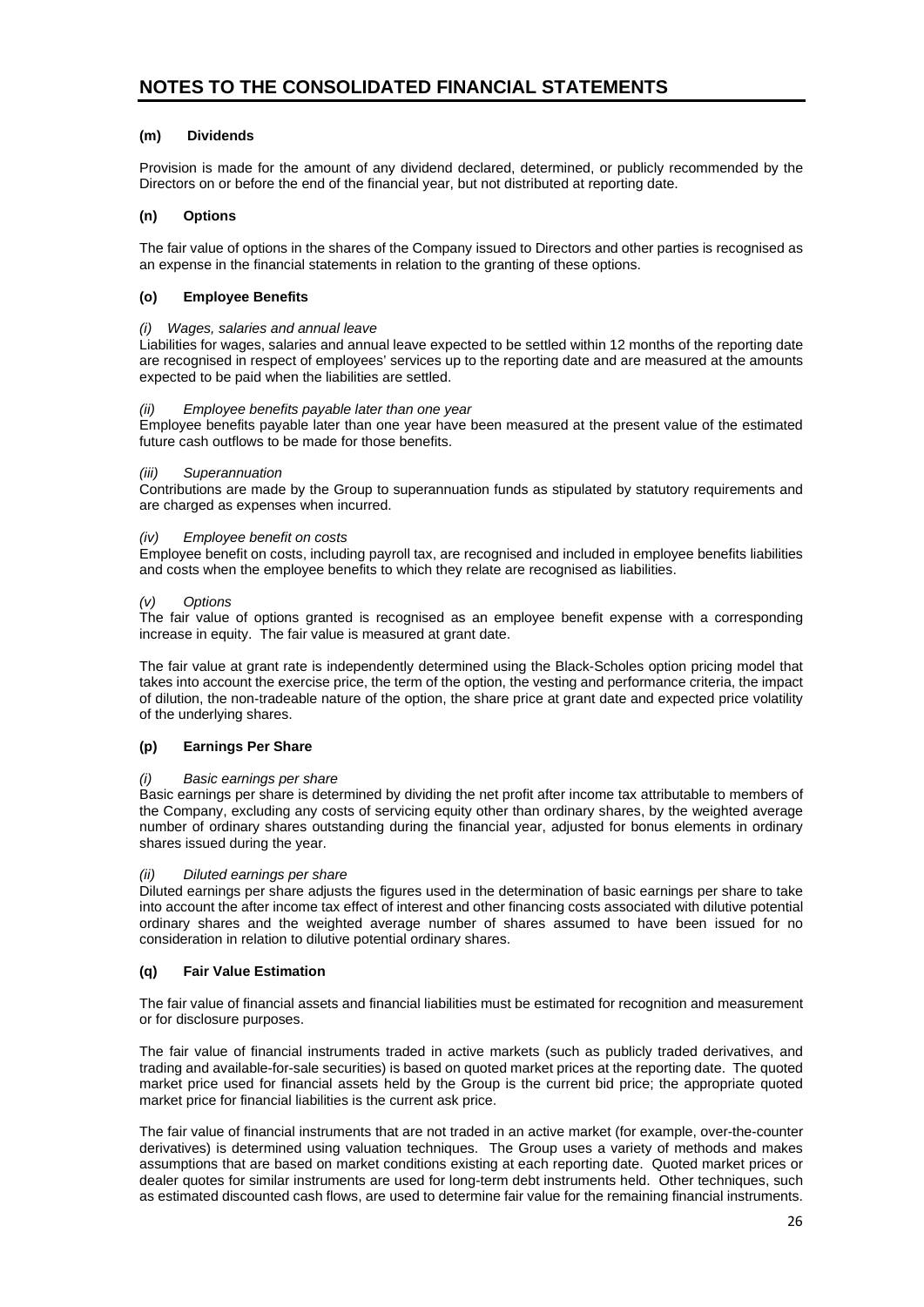The nominal value less estimated credit adjustments of trade receivables and payables are assumed to approximate their fair values. The fair value of financial liabilities for disclosure purposes is estimated by discounting the future contractual cash flows at the current market interest rate that is available to the Group for similar financial instruments.

## **(r) Segment reporting**

Operating segments are now reported in a manner that is consistent with the internal reporting provided to the chief operating decision maker. The chief operating decision maker, who is responsible for allocating resources and assessing performance of operating segments, has been identified as the Board of Directors.

AASB 8 requires a 'management approach' under which segment information is presented on the same basis as that used for internal reporting purposes. In addition, the segments are reported in a manner that is consistent with the internal reporting provided to the chief operating decision makers.

The Board of Directors review internal management reports on a monthly basis that is consistent with the information provided in the Statement of Profit or Loss and Other Comprehensive Income, statement of financial position and statement of cash flows. As a result no reconciliation is required, because the information as presented is used by the Board to make strategic decisions.

#### **(s) Parent entity financial information**

The financial information for the parent entity, Grand Gulf Energy Ltd, disclosed in note 24 has been prepared on the same basis as the consolidated financial statements, except as set out below.

#### *Investment in subsidiaries, associates and joint venture entities*

Investments in subsidiaries, associated and joint venture entities are accounted for at cost in the financial statements of Grand Gulf Energy Ltd. Dividends received from associated are recognised in the parent entity's profit or loss, rather than being deducted from the carrying amount of these investments.

# *Tax consolidation legislation*

Grand Gulf Energy Ltd and its wholly-owned Australian controlled entities have implemented the tax consolidation legislation.

The head entity, Grand Gulf Energy Ltd, and the controlled entities in the tax consolidated group account for their own current and deferred tax amounts. These tax amounts are measured as if each entity in the tax consolidated group continues to be a stand-alone taxpayer in its own right.

In addition to its own current and deferred tax amounts, Grand Gulf Energy Ltd also recognised the current tax liabilities (or assets) and the deferred tax assets arising from unused tax losses and unused tax credits assumed from controlled entities in the tax consolidation group.

The entities have also entered into a tax funding agreement under which the wholly-owned entities fully compensate Grand Gulf Energy Ltd for any current tax payable assumed and are compensated by Grand Gulf Energy Ltd for any current tax receivable and deferred tax assets relating to unused tax losses or unused tax credits that are transferred to Grand Gulf Energy Ltd under the tax consolidation legislation. The funding amounts are determined by reference to the amount recognised in the wholly-owned entities' financial statements.

The amounts receivable/payable under the tax funding agreement are due upon receipt of the funding advice from the head entity, which is issued as soon as practicable after the end of each financial year. The head entity may also require payment of interim funding amounts to assist with its obligation to pay tax instalments.

Assets or liabilities arising under tax funding agreements with the tax consolidation entities are recognised as current amounts receivable from or payable to other entities in the group.

Any difference between the amounts assumed and amounts receivable or payable under the tax funding agreement are recognised as a contribution to (or distribution from) wholly-owned tax consolidated entities.

#### *Financial guarantees*

Where the parent entity has provided financial guarantees in relation to loans and payables of subsidiaries for no compensation, the fair values of these guarantees are accounted for as contributions and recognised as part of the cost of the investment. No such guarantees have been provided at this time.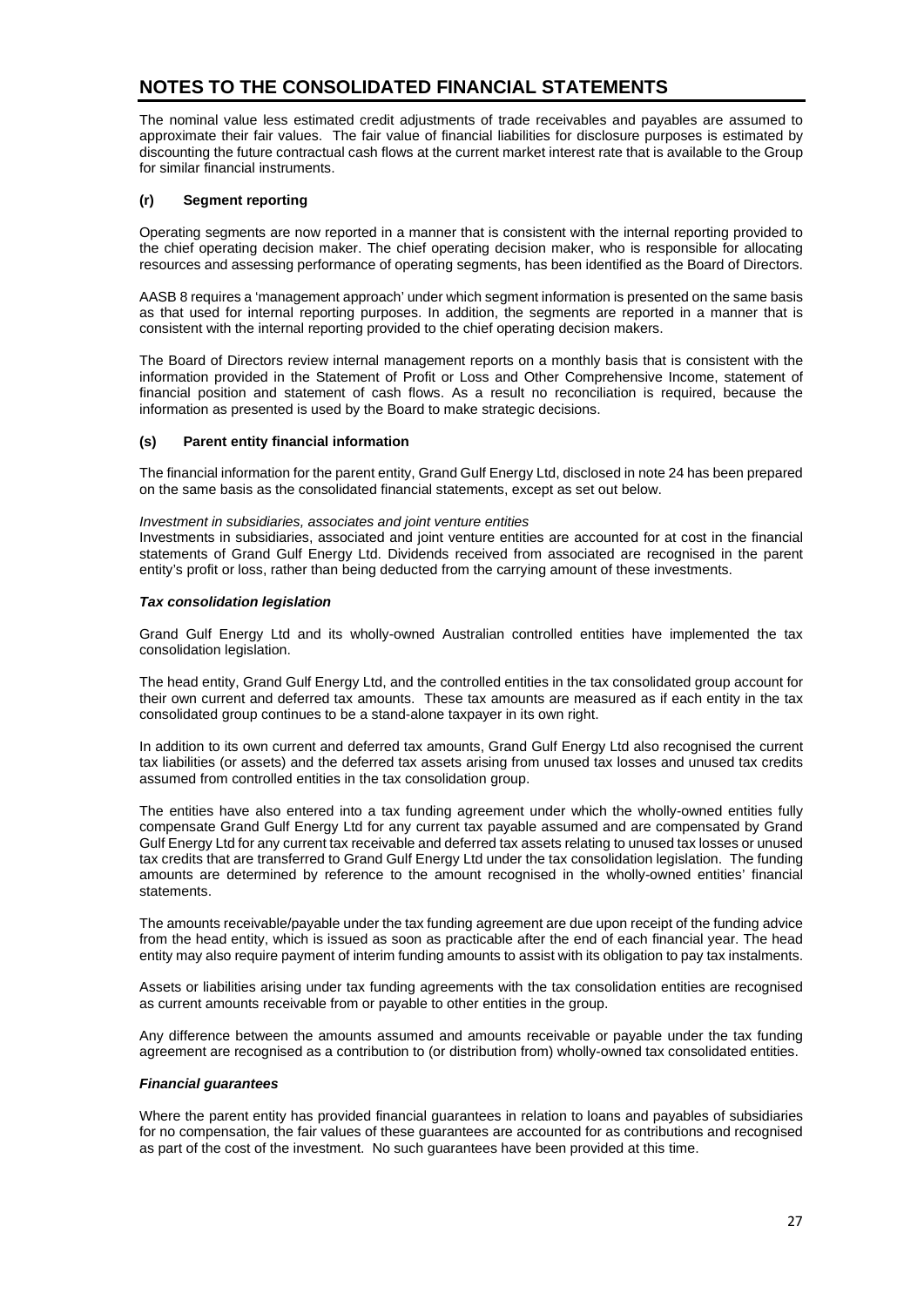# **(t) Contributed Equity**

Ordinary shares are classified as equity. Incremental costs directly attributable to the issue of new shares or options are shown in equity as a deduction, net of tax, from proceeds.

# *(i) In-specie distribution*

The share capital of the Company is reduced by the fair value of the investment that was returned to the shareholders.

# **(u) Assets held for sale**

Non-current assets and liabilities that are expected to be recovered primarily through sale rather than through continuing use are classified as held for sale. Immediately before classification as held for sale the assets are re-measured in accordance with the Consolidated Group's accounting policies. Thereafter generally the assets are measured at the lower of their carrying amount and fair value less cost to sell. Impairment losses on initial classification as held for sale and subsequent gains or losses on re-measurement are recognised in profit or loss. Gains are not recognised in excess of any cumulative impairment loss. Once classified as held for sale or distribution, assets are not amortised or depreciated.

# **2. Revenue**

|                                         | 2020      | 2019       |
|-----------------------------------------|-----------|------------|
|                                         |           |            |
| Sale of oil and gas                     | 2,077,372 | 3,106,464  |
| Royalties                               | (472,594) | (702, 867) |
| Total revenues from ordinary activities | 1,604,778 | 2,403,597  |

Revenue is recognised when or as the Group transfers control of goods or services to a customer at the amount to which the Group expects to be entitled.

# **3. Profit/ (loss) from operations**

# **(a) Other Income**

|                                                                                                         | 2020             | 2019                    |
|---------------------------------------------------------------------------------------------------------|------------------|-------------------------|
| Recovery of cost<br>Profit on sale of Whitebark Shares<br>Profit on sale of Abita<br>Total other income | 28,128<br>28,128 | 629<br>71,876<br>72,505 |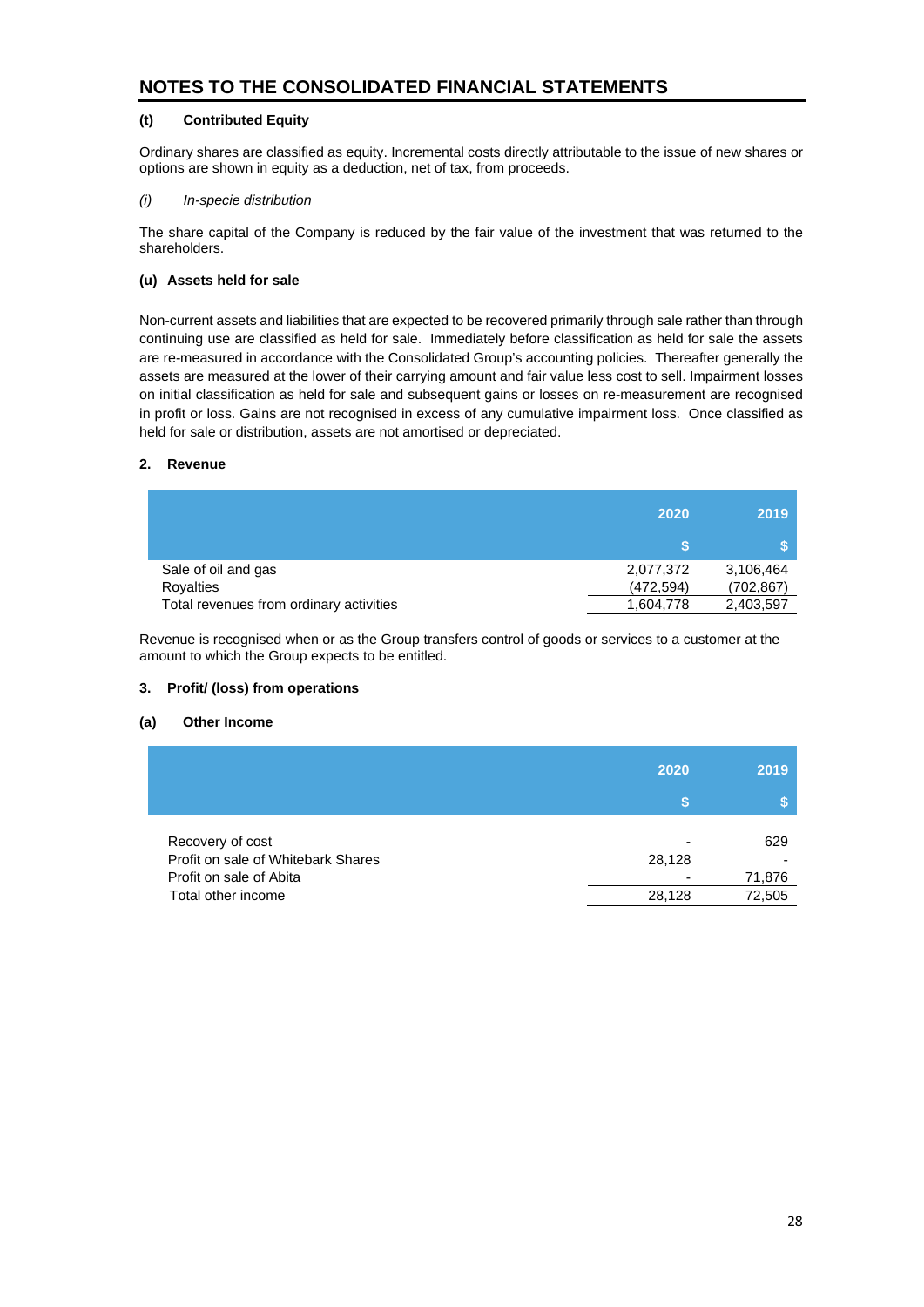# **(b) Expenses**

Loss before income tax includes the following specific expenses:

|                                     | 2020    | 2019    |
|-------------------------------------|---------|---------|
|                                     | S       | \$      |
| Cost of sales                       |         |         |
| <b>Operating Costs</b>              | 569,401 | 696,856 |
| Total cost of sales                 | 569,401 | 696,856 |
| Corporate Office Expenses           |         |         |
| Insurance                           | 23,861  | 15,152  |
| <b>Office Rent</b>                  |         | 23,605  |
| <b>Legal Services</b>               | 2,139   | 19,993  |
| <b>Telephones</b>                   | 1,962   | 4,349   |
| <b>IT Expenses</b>                  | 2,949   | 3,264   |
| Website                             | 1,411   | 2,849   |
| Subscriptions                       | 668     | 2,849   |
| Other                               | 13,928  | 20,181  |
| Total corporate office expenses     | 46,918  | 92,241  |
| Foreign exchange gains and losses   |         |         |
| Net foreign exchange losses/(gains) |         | 15,780  |

# **4. Loss on investment**

|                                               | 2020 | 2019      |
|-----------------------------------------------|------|-----------|
|                                               |      |           |
| 390,000,000 Whitebark Shares Issued @ \$0.005 |      | 1,950,000 |
| 390,000,000 Whitebark Shares Traded @ \$0.045 |      | 1,755,000 |
| Loss on Investment                            |      | 195,000   |

During May 2019 the Company completed the in-specie distribution of \$1.92m (383.75 million shares) in Whitebark Energy Ltd (WBE) to shareholders, which equates to 0.25 cents per GGE share.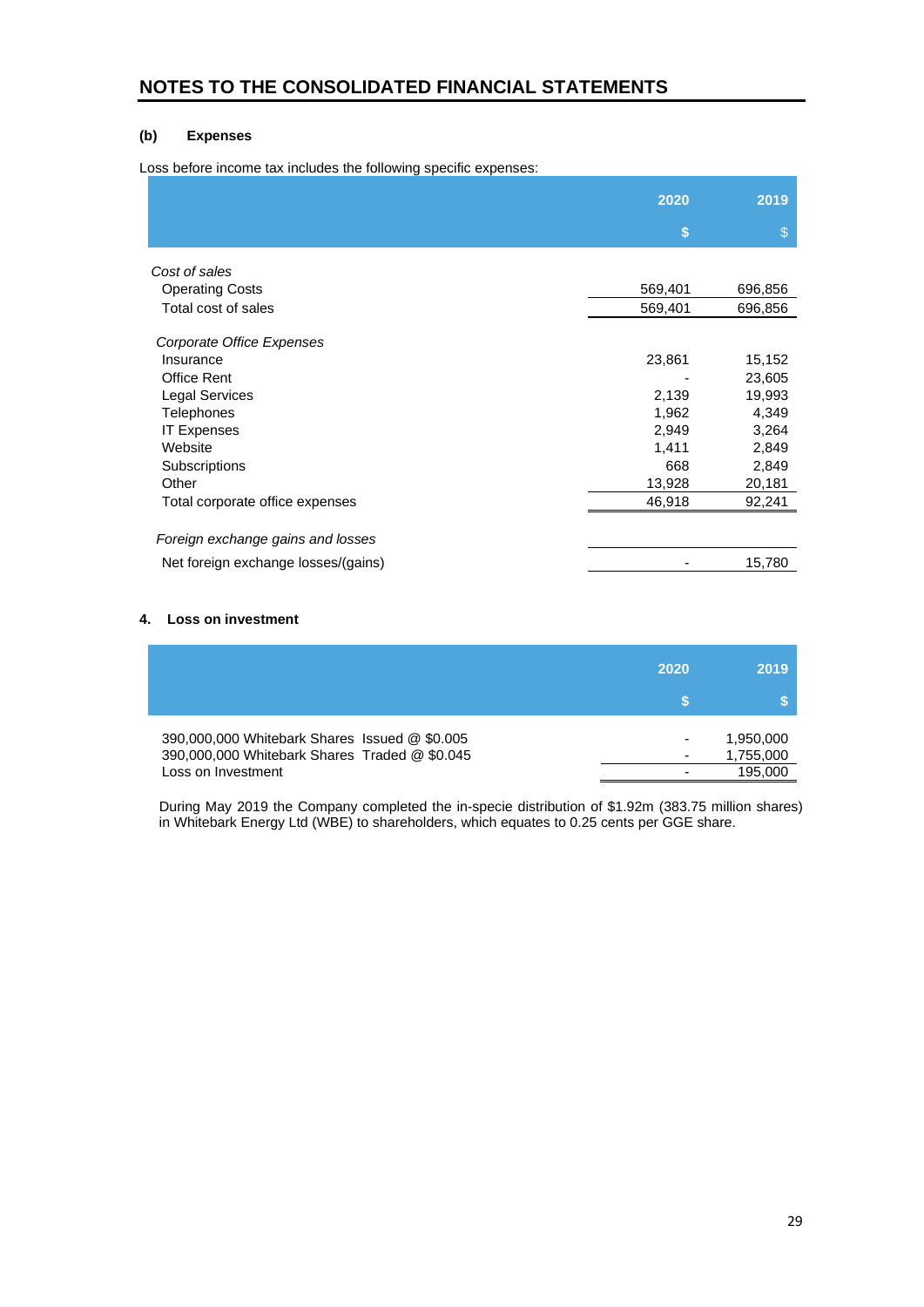# **5. Income tax**

# **(a) Income tax expense**

|                                      | 2020                               | 2019                     |
|--------------------------------------|------------------------------------|--------------------------|
|                                      | m۱                                 |                          |
| Current tax<br>Deferred tax          | 42,793<br>$\overline{\phantom{0}}$ | $\overline{\phantom{0}}$ |
| Under (over) provided in prior years | -                                  | -                        |

# **(b) Reconciliation of income tax benefit to prima facie tax payable**

|                                                                                                                                                                                | 2020      | 2019       |
|--------------------------------------------------------------------------------------------------------------------------------------------------------------------------------|-----------|------------|
|                                                                                                                                                                                | S         |            |
| Profit/(loss)from ordinary activities before<br>income tax expense                                                                                                             | 367,307   | (587, 368) |
| Prima facie tax benefit on gain from ordinary<br>activities at 27.5% (2019: 27.5%)<br>Adjustment for foreign jurisdiction tax rate                                             | (101,009) | 161,526    |
| differential                                                                                                                                                                   | 38,713    | 30,864     |
|                                                                                                                                                                                | (62, 296) | 192,390    |
| Add tax effect of non-temporary adjustments<br>Tax effect of current year tax losses for which<br>no deferred tax asset has been<br>recognised/(Recoupment of prior period tax |           | 7,869      |
| losses)                                                                                                                                                                        | (73, 263) | (292, 105) |
| Impact of lower future income tax rates                                                                                                                                        | 393,267   |            |
| Timing differences previously not recognised                                                                                                                                   | (214,915) | 91,846     |
| Income tax expense / (benefit)<br>$\blacksquare$                                                                                                                               | 42,793    |            |

The income tax expense in FY2020 relates to tax payable in the USA

# **(c) Unrecognised temporary differences**

|                                                                                      | 2020<br>S | 2019      |
|--------------------------------------------------------------------------------------|-----------|-----------|
| Unused tax losses for which no deferred tax<br>asset has been recognised - Overseas  | 8,139,211 | 9,543,710 |
| Unused tax losses for which no deferred tax<br>asset has been recognised - Australia | 3,998,235 | 4,134,510 |

The ability of the group to use tax losses in the future is subject to the group entities satisfying the relevant taxation laws applicable at the time of submitting the return.

# **6. Dividends paid or provided for on ordinary shares**

No dividend has been declared or paid during the current financial year or the prior financial year. The Group does not have any franking credits available for current or future years as the Group is not in a tax paying position.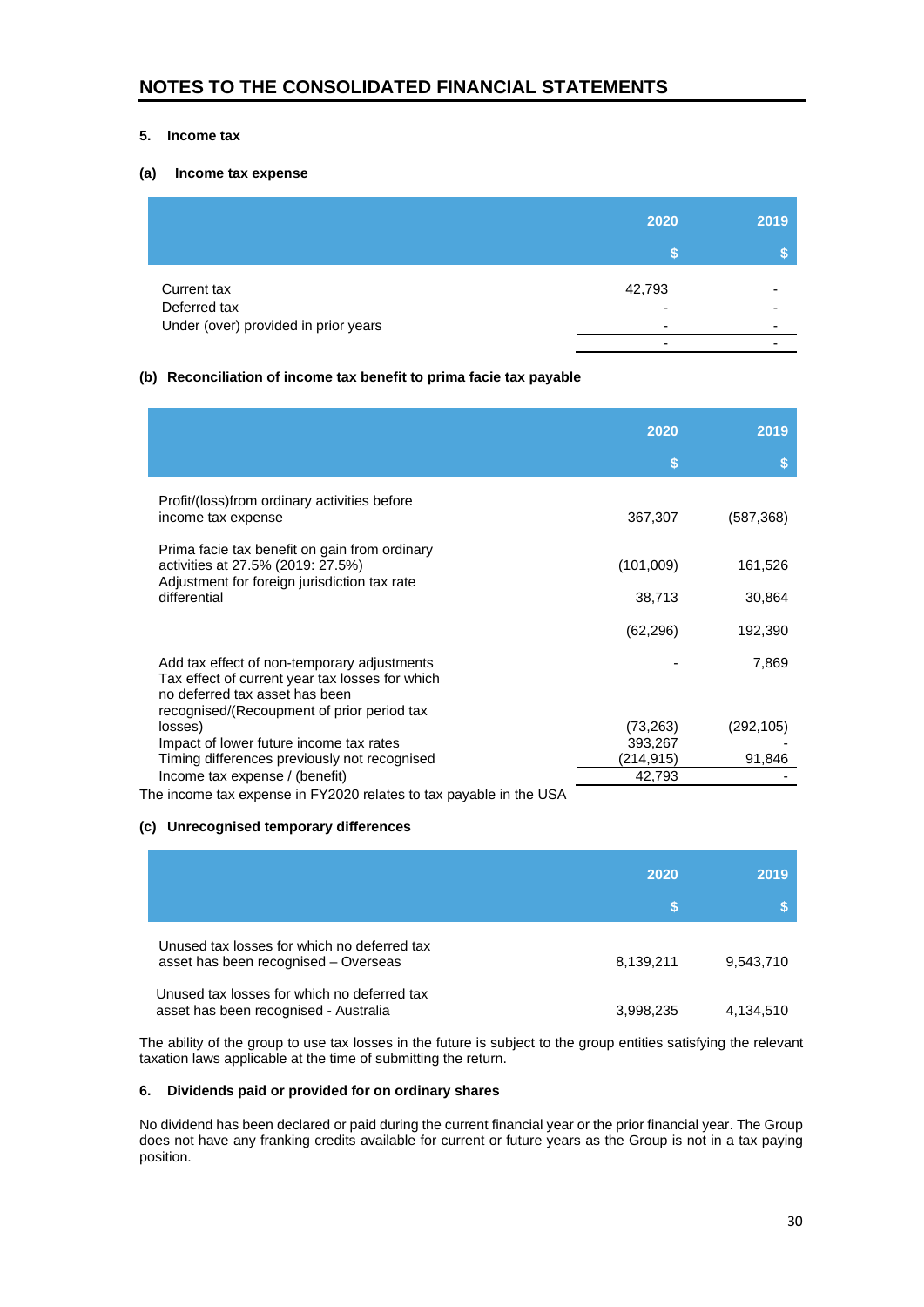# **7. Trade and other receivables**

|                                            | 2020<br>m | 2019    |
|--------------------------------------------|-----------|---------|
| <b>Current</b>                             | 99,199    | 419,024 |
| Trade and other receivables <sup>(i)</sup> | 37,876    | 36,535  |
| Insurance claim receivables                | 137,075   | 455,559 |

(i) Other receivables include, sales revenue amounts outstanding for goods & services tax (GST). GST amounts are non-interest bearing and have repayment terms applicable under the relevant government authorities.

Refer to note 22 for the Group's financial risk management policies. The Group has estimated the expected credit loss to be nil. Due to the short-term nature of the current receivables, their carrying amount is assumed to be the same as their fair value.

## **8. Oil and Gas Properties**

|                                           | 2020        | 2019        |
|-------------------------------------------|-------------|-------------|
|                                           | \$          |             |
| Producing oil & gas assets                | 7,956,432   | 7,956,432   |
| Provision for impairment and amortisation | (5,884,146) | (5,740,598) |
|                                           | 2,072,286   | 2,215,834   |
| Capitalised oil and gas properties        |             |             |
| Carrying amount at beginning of period    | 2,215,834   | 2,307,526   |
| Expenditure during the year               |             | 14,874      |
| Foreign exchange differences              | 53,624      | 131,217     |
| Amortisation                              | (197,172)   | (237,783)   |
| Carrying amount at end of year            | 2,072,286   | 2.215.834   |

The Company recorded no impairment of oil and gas properties for the year ended 30 June 2020 (30 June 2019: impairment of Nil).

The recoverable amount of Oil and Gas Properties is estimated on the basis of the discounted value of future cash flows (i.e. value in use model). The estimates of future cash flows are based on significant assumptions including:

- Estimates of the quantities of oil and gas reserves for which there is a high degree of confidence of economic extraction and the timing of access to these reserves;
- Future oil and gas prices based on consensus forecasts by economic forecasters; and
- The asset specific discount rate applicable to the cash generating unit.

Future changes in assumptions upon which these estimates are based may give rise to a material adjustment by impairing Oil and Gas Properties.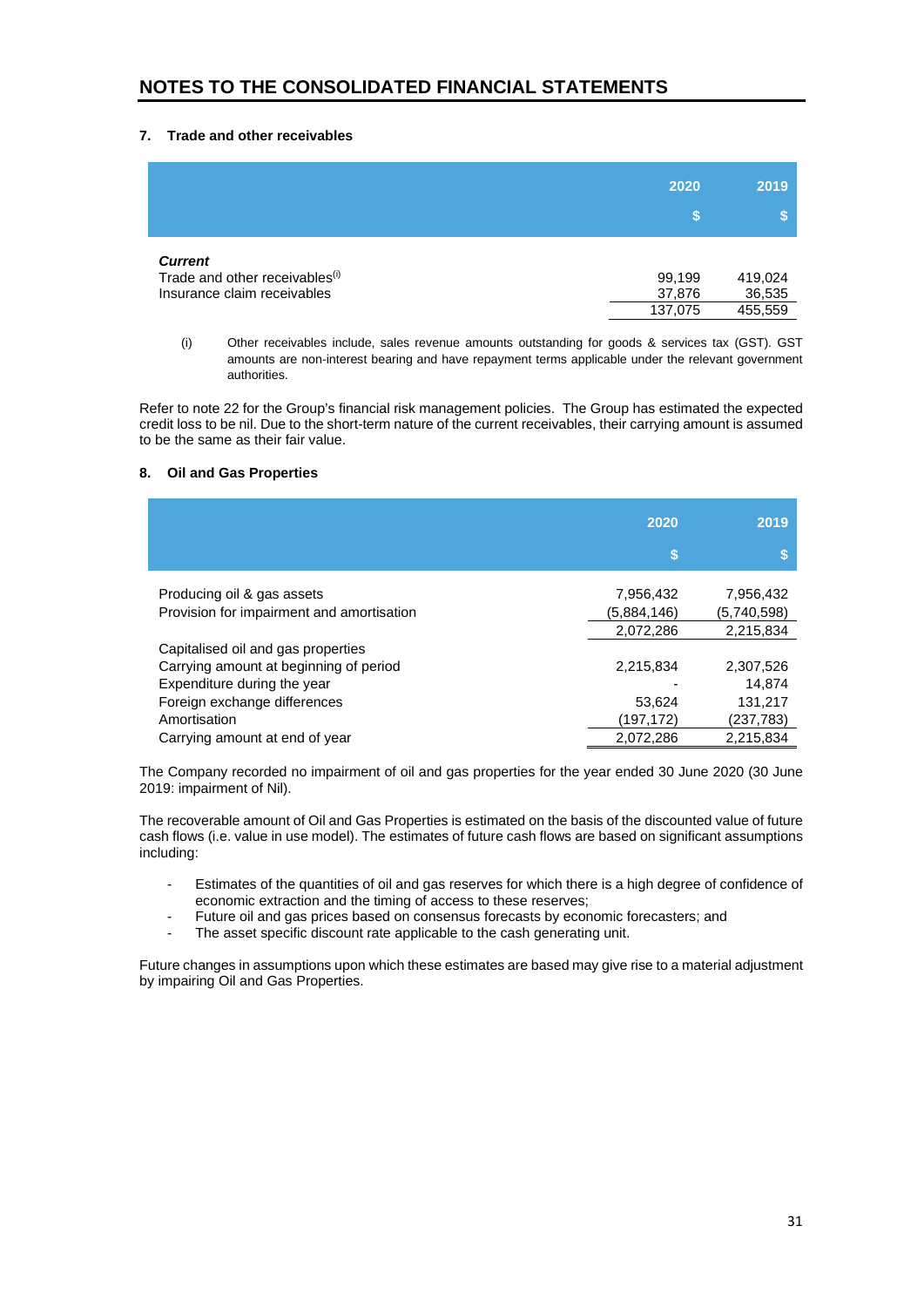# **9. Trade and other payables**

|                 | 2020    | 2019               |
|-----------------|---------|--------------------|
|                 | S.      | $\mathbf{\hat{s}}$ |
| <b>Current</b>  |         |                    |
| Trade creditors | 134,150 | 125,445            |
|                 | 134,150 | 125,445            |

Risk exposure: Information about the Group's exposure to foreign exchange risk is provided in note 22.

Due to the short-term nature of the current payable, their carrying amount is assumed to be the same as their fair value.

#### **10. Provisions**

|                                                                                                                                             | 2020<br>S                 | 2019<br>S                                 |
|---------------------------------------------------------------------------------------------------------------------------------------------|---------------------------|-------------------------------------------|
| <b>Non-Current</b><br>Asset retirement obligation                                                                                           | 295,332                   | 289,126                                   |
| (a)<br><b>Reconciliations</b><br>Asset retirement obligation                                                                                |                           |                                           |
| Carrying amount at beginning of year<br>Additional provisions recognised/recalculated<br>Foreign exchange differences<br>West Klondike sold | 289,126<br>(303)<br>6,509 | 320,509<br>(3,089)<br>13,815<br>(42, 109) |
| Carrying amount at end of year                                                                                                              | 295,332                   | 289,126                                   |

#### **11. Contributed equity**

# **(a) Issued and paid up share capital**

|                                                                       | 2020                              |            | 2019                              |             |
|-----------------------------------------------------------------------|-----------------------------------|------------|-----------------------------------|-------------|
|                                                                       | <b>Number of</b><br><b>Shares</b> |            | <b>Number of</b><br><b>Shares</b> | N           |
| Balance at the beginning of the year                                  | 767,498,870                       | 40,377,570 | 767,498,870                       | 42,104,442  |
| Capital reduction <sup>(i)</sup><br>Consolidation 2:1 <sup>(ii)</sup> | 383,749,478                       | -<br>٠     | ٠                                 | (1,726,872) |
| <b>Balance carried forward at the</b><br>end of the year              | 383,749,478                       | 40,377,570 | 767,498,870                       | 40,377,570  |

- (i) Distribution of Whitbark Energy LTD (WBE) shares to shareholder during May 2019.
- (ii) On 10 December 2019, the Company's securities were consolidated on the basis that:
	- (a) Every two (2) fully paid ordinary shares be consolidated into 1 fully paid ordinary share; and
	- (b) Every two (2) share options be consolidated into 1 share option.

Fractional entitlements were rounded down to the nearest whole number. Following consolidation, there were 383,749,478 fully paid ordinary shares on issue at 30 June 2020 (30 June 2019: 767,498,870)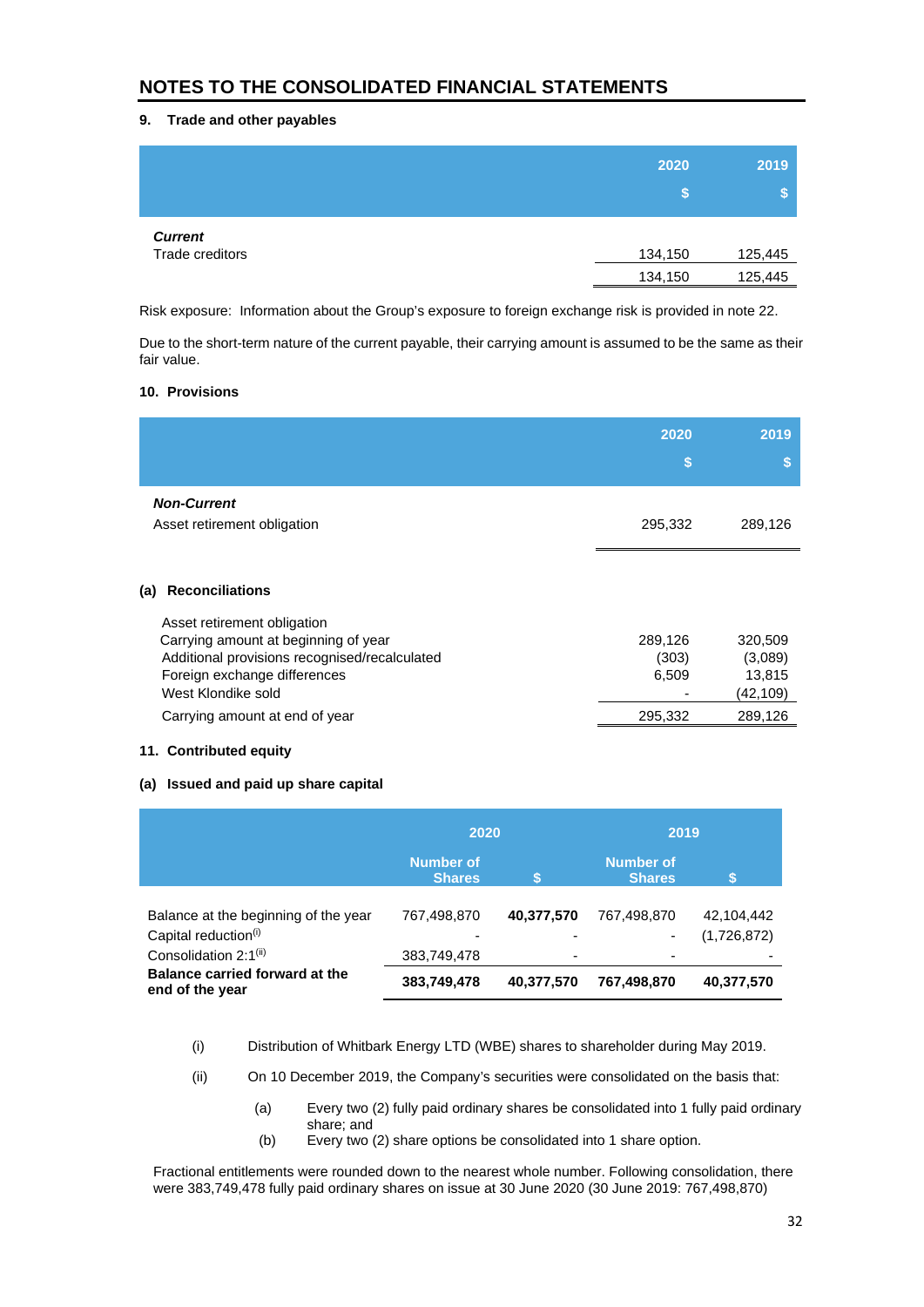## **(b) Terms and conditions of contributed equity**

#### O*rdinary shares*

Ordinary shares have the right to receive dividends as declared and, in the event of winding up the Company, to participate in the proceeds from the sale of all surplus assets in proportion to the number of and amounts paid up on shares held.

Ordinary shares entitle their holder to one vote, either in person or by proxy, at a meeting of the Company. Refer note 22 for details of the Group's capital management policy.

# **(c) Share options**

As at 30 June 2020 the Company has on issue nil (30 June 2019: 65,000,000) options over unissued ordinary shares. Movement of options during the period are summarised below:

|                   | Exer-<br>cise<br>price | <b>Expiry</b><br>date | <b>Balance at</b><br>beginning<br>of year | <b>Issued</b><br>during<br>the year | <b>Exercised</b><br>during the<br>vear | <b>Expired</b><br>during the<br>year | <b>Balance at</b><br>end of year |
|-------------------|------------------------|-----------------------|-------------------------------------------|-------------------------------------|----------------------------------------|--------------------------------------|----------------------------------|
|                   |                        |                       | <b>Number</b>                             | <b>Number</b>                       | <b>Number</b>                          | <b>Number</b>                        | <b>Number</b>                    |
| Unlisted options  | 0.65c                  | 30/06/20              | 65,000,000                                | $\blacksquare$                      | $\,$                                   |                                      |                                  |
| Consolidation 2:1 |                        |                       | (32,500,000)                              | $\hbox{\small -}$                   | $\blacksquare$                         | (32,500,000)                         | $\overline{\phantom{0}}$         |
|                   |                        |                       | 32,500,000                                | $\hbox{\small -}$                   |                                        | (32,500,000)                         |                                  |

# **12. Reserves**

|                                                                                            | 2020                              | 2019                              |
|--------------------------------------------------------------------------------------------|-----------------------------------|-----------------------------------|
| Foreign currency translation (a)<br>Share option reserve (b)<br>Option premium reserve (c) | 2,731,674<br>2,016,337<br>676,800 | 2,688,879<br>2,016,337<br>676,800 |
|                                                                                            | 5,424,811                         | 5,382,016                         |

#### **(a) Foreign currency translation reserve**

The foreign currency translation reserve is used to record exchange differences arising from the translation of the financial statements of self-sustaining foreign operations.

|                                                                | 2020      | 2019      |
|----------------------------------------------------------------|-----------|-----------|
|                                                                | 'S        |           |
| Balance at beginning of year<br>Gain on translation of foreign | 2,688,879 | 2,471,814 |
| controlled entities                                            | 42,795    | 217,065   |
| Balance at end of year                                         | 2,731,674 | 2,688,879 |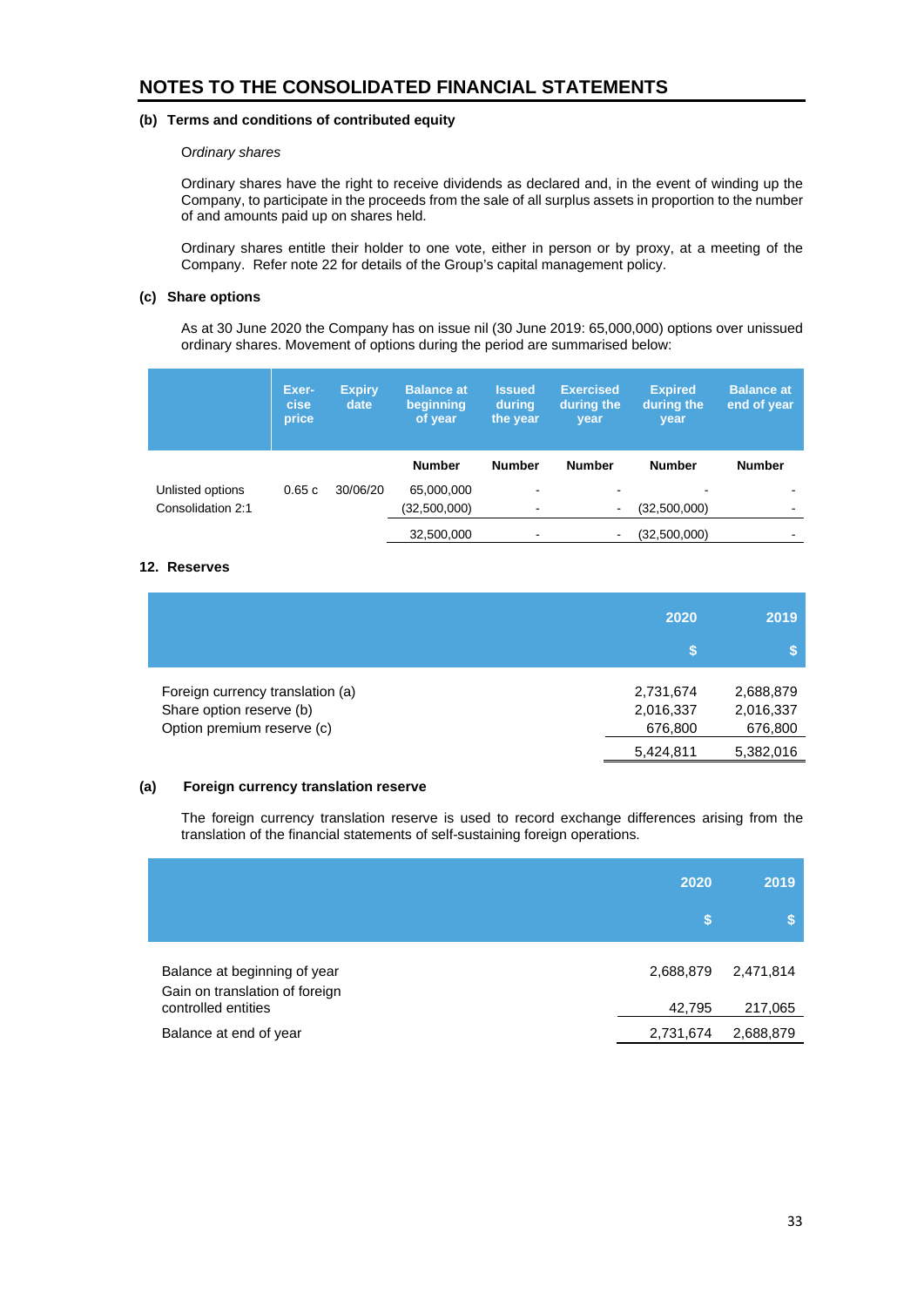## **(b) Share option reserve**

The share option reserve is used to recognise the value of options issued to employees, Directors, consultants, and external finance companies.

|                                                             | 2020           | 2019      |
|-------------------------------------------------------------|----------------|-----------|
|                                                             |                |           |
| Balance at beginning of year<br>Share based payment expense | 2,016,337<br>- | 2,016,337 |
| Balance at end of year                                      | 2,016,337      | 2,016,337 |

# **(c) Option premium reserve**

The option premium reserve is used to recognise the options issued under a rights issue at 1 cent per option.

|                              | 2020    | 2019    |
|------------------------------|---------|---------|
|                              |         |         |
| Balance at beginning of year | 676,800 | 676,800 |
| Balance at end of year       | 676,800 | 676,800 |

#### **13. Accumulated losses**

|                                                                                             | 2020                    | 2019                         |
|---------------------------------------------------------------------------------------------|-------------------------|------------------------------|
|                                                                                             | S.                      |                              |
| Balance at beginning of year<br>Net profit/(loss) attributable to members of the<br>Company | (43,311,608)<br>324,514 | (43, 123, 112)<br>(188, 496) |
| Balance at end of year                                                                      | (42,987,094)            | (43,311,608)                 |

#### **14. Notes to the statement of cash flows**

#### **(a) Reconciliation of cash and cash equivalents**

For the purposes of the statement of cash flows, cash includes cash on hand and in banks and investments in money market instruments. Cash at the end of the financial year as shown in the statement of cash flows is reconciled to the related items in the statement of financial position as follows:

|              | 2020      | 2019    |
|--------------|-----------|---------|
|              |           |         |
| Cash on hand | 1,035,406 | 162,391 |

The Group's exposure to interest rate risk is discussed in note 22. The above figures are reconciled to cash at the end of the financial year as shown in the statement of cash flows as follows: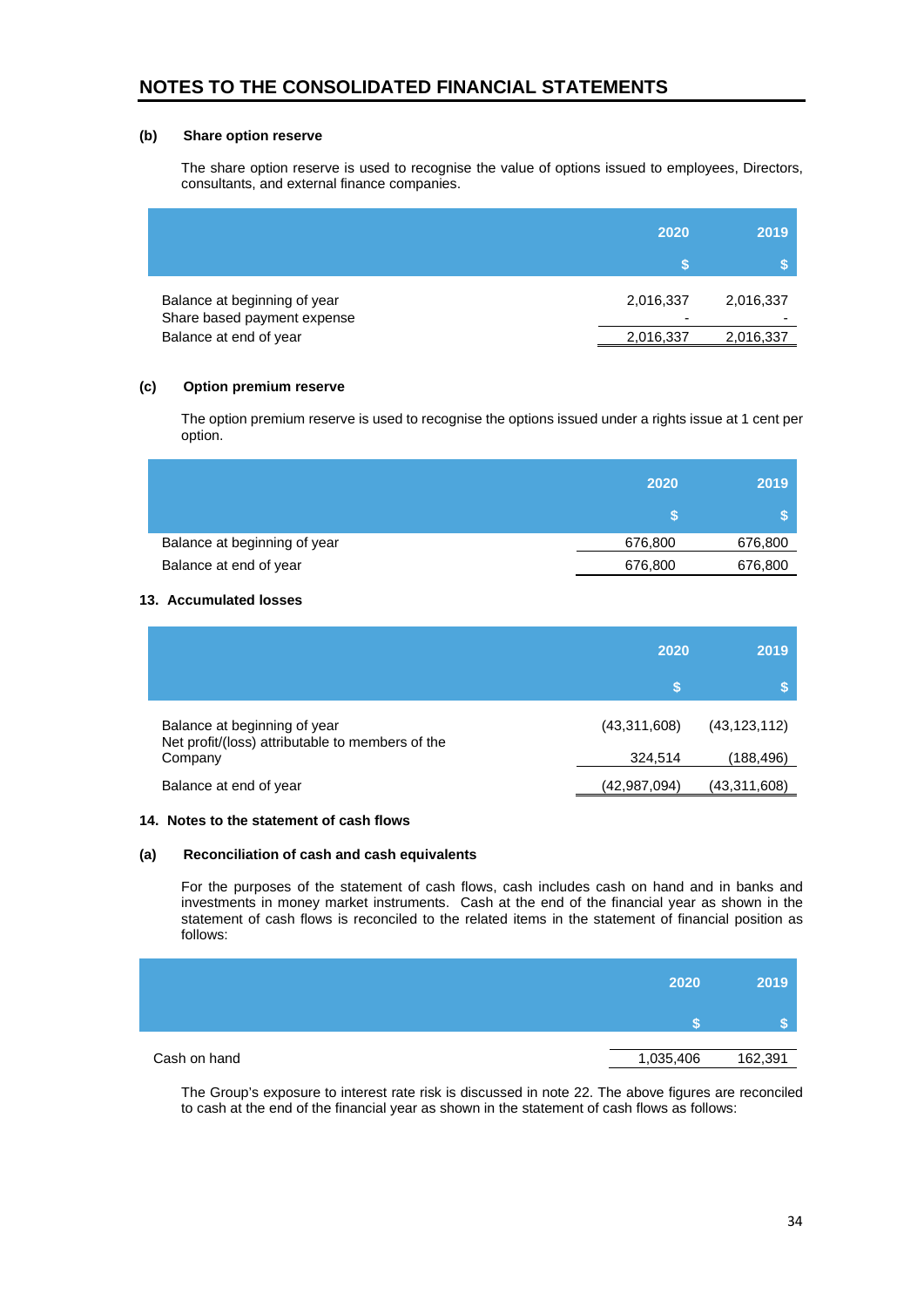# **(b) Reconciliation of profit after related income tax to net cash outflows from operating activities**

|                                                      | 2020      | 2019       |
|------------------------------------------------------|-----------|------------|
|                                                      | S         |            |
| Profit/(loss) for the year                           | 324,514   | (188, 496) |
| Depreciation                                         | 636       | 971        |
| Amortisation                                         | 197,172   | 237,783    |
| Loss on investment                                   |           | 195,000    |
| Profit on investment                                 | (28, 128) |            |
| Tax                                                  | 42,793    |            |
| Exchange rate differences on assets/liabilities held |           |            |
| in foreign currencies                                | 11,964    | (64, 269)  |
| <b>Changes in net assets and liabilities</b>         |           |            |
| (Increase)/decrease in assets:                       |           |            |
| Trade and other receivables                          | 319,825   | 78,425     |
| (Decrease) in liabilities:                           |           |            |
| Trade and other creditors                            | 8,705     | (2,761)    |
| Net cash inflows from operating activities           | 877,481   | 256.653    |

### **15. Expenditure commitments**

There were no commitments as at 30 June 2020.

#### **16. Non-cash investing and financing activities**

Options issued to employees, consultants, Directors and financiers for no cash consideration are shown in Directors' Report and note 23.

There were no non-cash investing or financing activities during the year.

#### **17. Contingent liabilities**

The Group had no contingent liabilities as at 30 June 2020 other than as stated below.

#### **Napoleonville Well control**

The JV partners continue to remain obligated to complete the remaining remediation of the land affected by the blowout. As most of the location has been remediated and handed back to the farmer the Company believes that the remaining remediation will be no more than US\$200,000 in respect of the existing 55% WI the Company held. The Company confirms that the blowout insurances will cover  $\sim$  23% WI of likely remaining remediation costs.

During the 12 months ended 30 June 2020, the Company incurred US\$700 in respect of rehabilitation related costs of which around 5.57% is recoverable from insurers. A refund of ~US\$23,009 was received from costs incurred in 2019.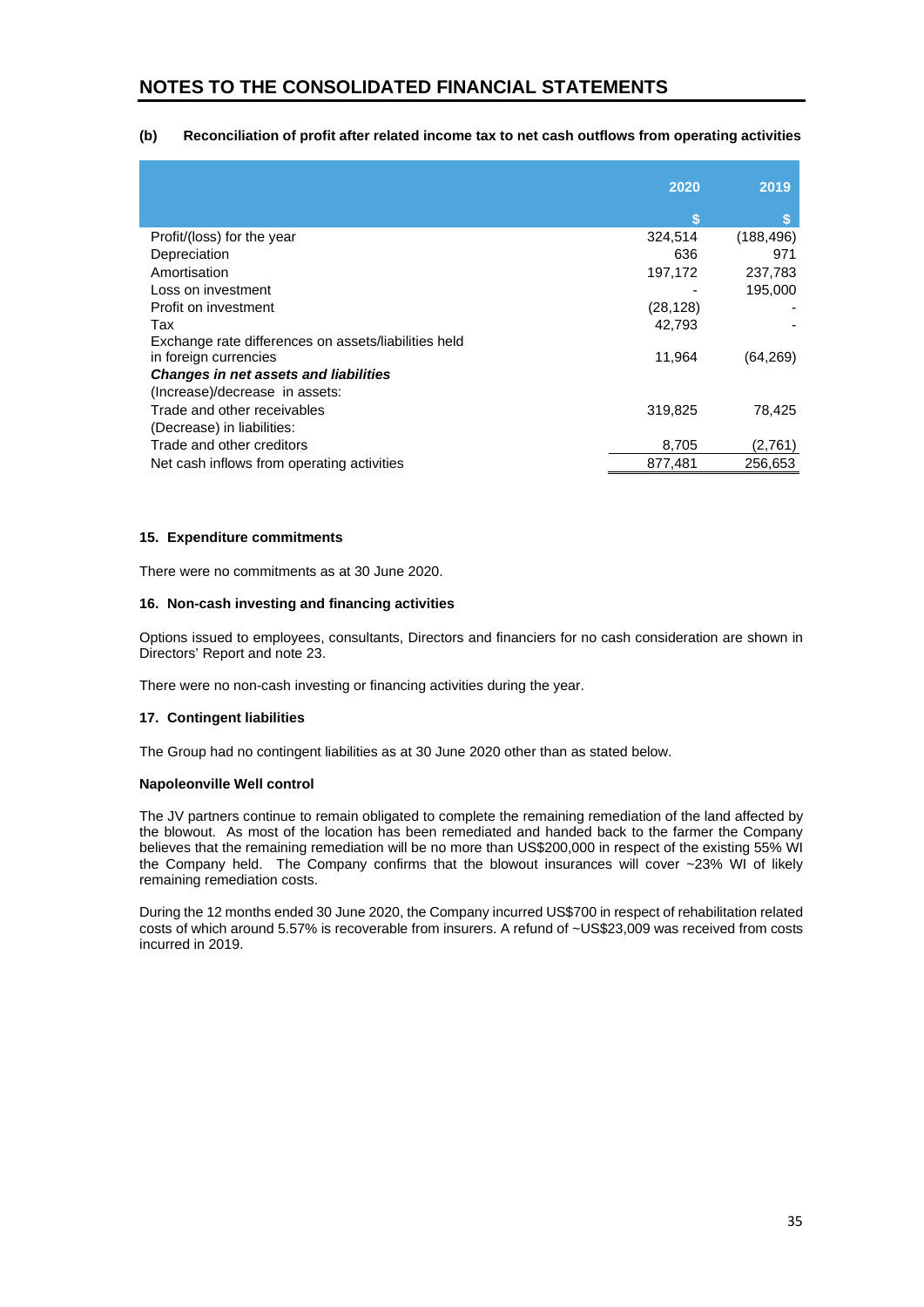#### **18. Events occurring after reporting date**

The impact of the Coronavirus (COVID-19) pandemic is ongoing and while it has not significantly impacted the entity up to 30 June 2020, it is not practicable to estimate the potential impact, positive or negative, after the reporting date. The situation is rapidly developing and is dependent on measures imposed by the Australian Government and other countries, such as maintaining social distancing requirements, quarantine, travel restrictions and any economic stimulus that may be provided.

No other matter or circumstance has arisen since 30 June 2020 that has significantly affected, or may significantly affect the consolidated entity's operations, the results of those operations, or the consolidated entity's state of affairs in future financial years.

## **19. Profit/Loss per share**

The Company has no options or other convertible securities, accordingly the based and diluted earnings per share are the same. The following reflects the gain and share data used in the calculation of basic and diluted gain per share:

#### Basic/diluted earnings/(loss) per share

|                                                                                                                                                         | 2020                 | 2019                   |
|---------------------------------------------------------------------------------------------------------------------------------------------------------|----------------------|------------------------|
| Profit/(loss) used in calculating basic loss per share                                                                                                  | 324.514              | (188,496)              |
| Weighted average number of ordinary shares used in calculating<br>basic earnings per share<br>Basic/Diluted earnings/(loss) per share (cents per share) | 383,749,478<br>0.042 | 383,749,478<br>(0.050) |

#### **20. Auditor's remuneration**

|                                       | 2020             | 2019             |
|---------------------------------------|------------------|------------------|
| Audit and review of financial reports | 43,212<br>43,212 | 49,388<br>49,388 |

The auditor of Grand Gulf Energy Limited is BDO Audit (WA) Pty Ltd.

# **21. Segment information**

#### **Operating segments**

The consolidated entity is organised into one operating segment, being oil & gas production and exploration operations. This operating segment is based on internal reports that are reviewed and used by the Board of Directors, who are identified as the Chief Operating Decision Makers ('CODM'), in assessing performance and in determining the allocation of resources. The principle products and services of this operating segment are the production and exploration operations in the United States.

As noted above, the board only considers one segment to be a reportable segment for its reporting purposes. As such, the reportable information the CODM reviews is detailed throughout the financial statements.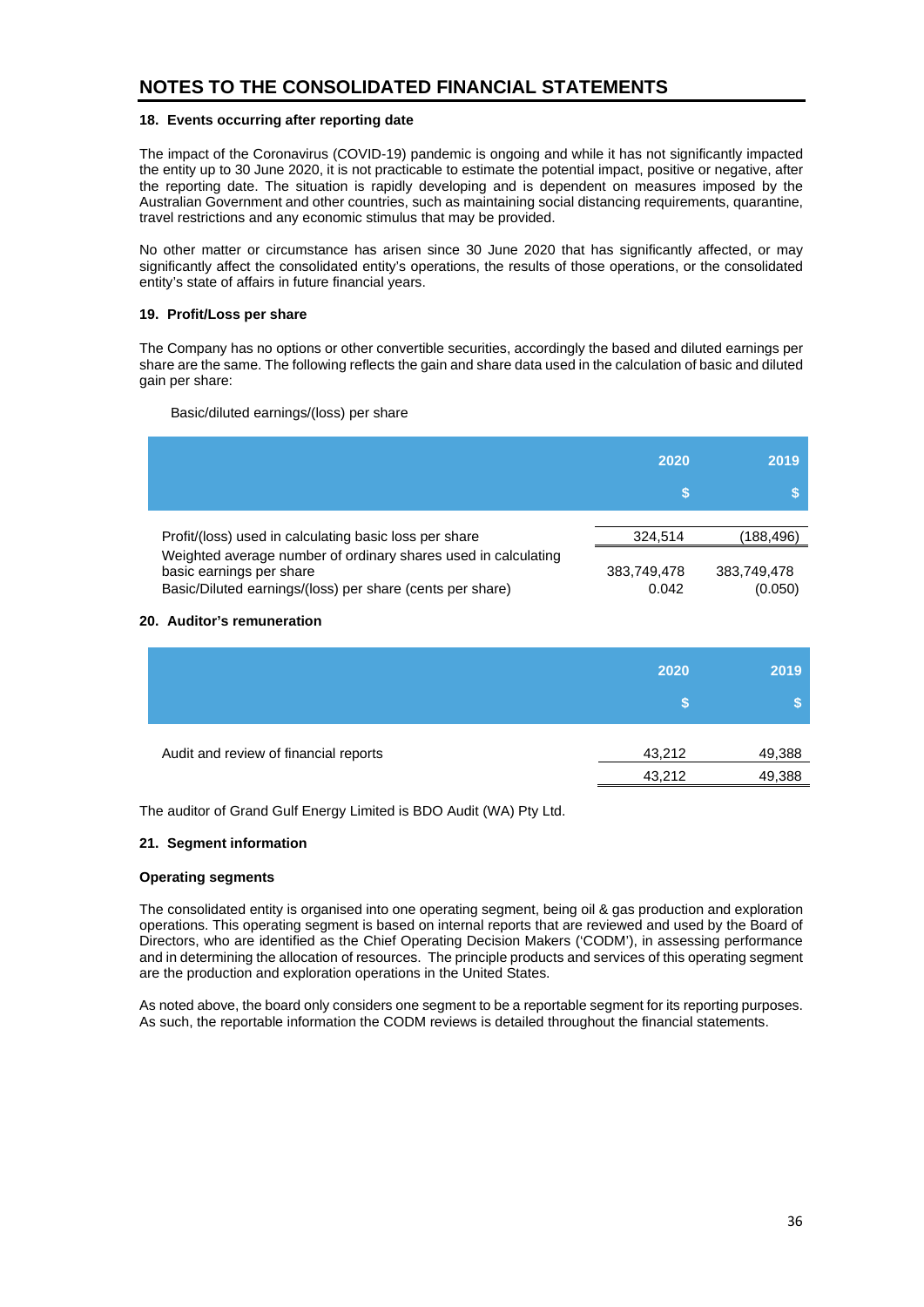# **22. Financial instruments**

# **FINANCIAL RISK MANAGEMENT**

The Group's policies with regard to financial risk management are clearly defined and consistently applied. They are a fundamental part of the Group's long term strategy covering areas such as foreign exchange risk, interest rate risk, commodity price risk, credit risk and liquidity risk and capital management. The natural hedges provided by the relationship between commodity prices and the US currency reduces the necessity for using derivatives or other forms of hedging. The Group does not issue derivative financial instruments, nor does it believe that it has exposure to such trading or speculative holdings through its investments in wholly owned subsidiaries. Risk management is carried out by the Board as a whole, which provides written principles for overall risk management, as well as policies covering specific areas such as foreign exchange risk, interest rate risk, credit risk and liquidity risk. The group uses different methods to measure different types of risk to which it is exposed. These methods include sensitivity analysis in the case of interest rate, foreign exchange and other price risks and aging analysis for credit risk.

# *Market Risk*

# **(i) Foreign exchange risk**

There is no material foreign currency exposure on a group or company level. Such exposure arises from sales or purchases by an operating unit in currencies other than the unit's functional currency. The Group currently does not engage in any hedging or derivative transactions to manage foreign currency risk.

The only occasion in which there is an exposure on a group or company level to foreign exchange risk is when the Company is raising capital on ASX. As its domicile is Australia it must raise equity capital in Australian \$. As its primary currency is the US\$ due to its assets, operations and commodities being priced in US\$ the Company has taken the view that while it is raising US\$ to finance US\$ operations that it might from time to time hedge its currency for the time period over which it has received funds via an equity raising but has not issued the equity securities which have been subscribed for.

# **(ii) Commodity price risk**

Due to the nature of the Group's principal operations being oil & gas exploration and production the Group is exposed to the fluctuations in the price of oil & gas. Although the Group is economically exposed to commodity price risk of the abovementioned inputs, this is not a recognised market risk under the accounting standards as the risk is embedded within normal purchase and sales and are therefore not financial instruments.

# **(iii) Interest rate risk**

Interest rate risk relates to the statement of financial position values of the consolidated cash at bank at 30 June 2020 and 30 June 2019.

# **(iv) Credit risk**

Credit risk is the risk that a counterparty will not meet its obligations under a financial instrument or customer contract, leading to a financial loss. The Group is not significantly exposed to credit risk from its operating activities, however the Board constantly monitors customer receivables. The maximum exposure to credit risk at the reporting date is the carrying value of each class of financial asset. The Group does not hold collateral as security. No material exposure is considered to exist by virtue of the possible non-performance of the counterparties to financial instruments and cash deposits. Credit rating of cash is A+; all funds are held by Frost Bank and NAB which have government guarantees on deposits.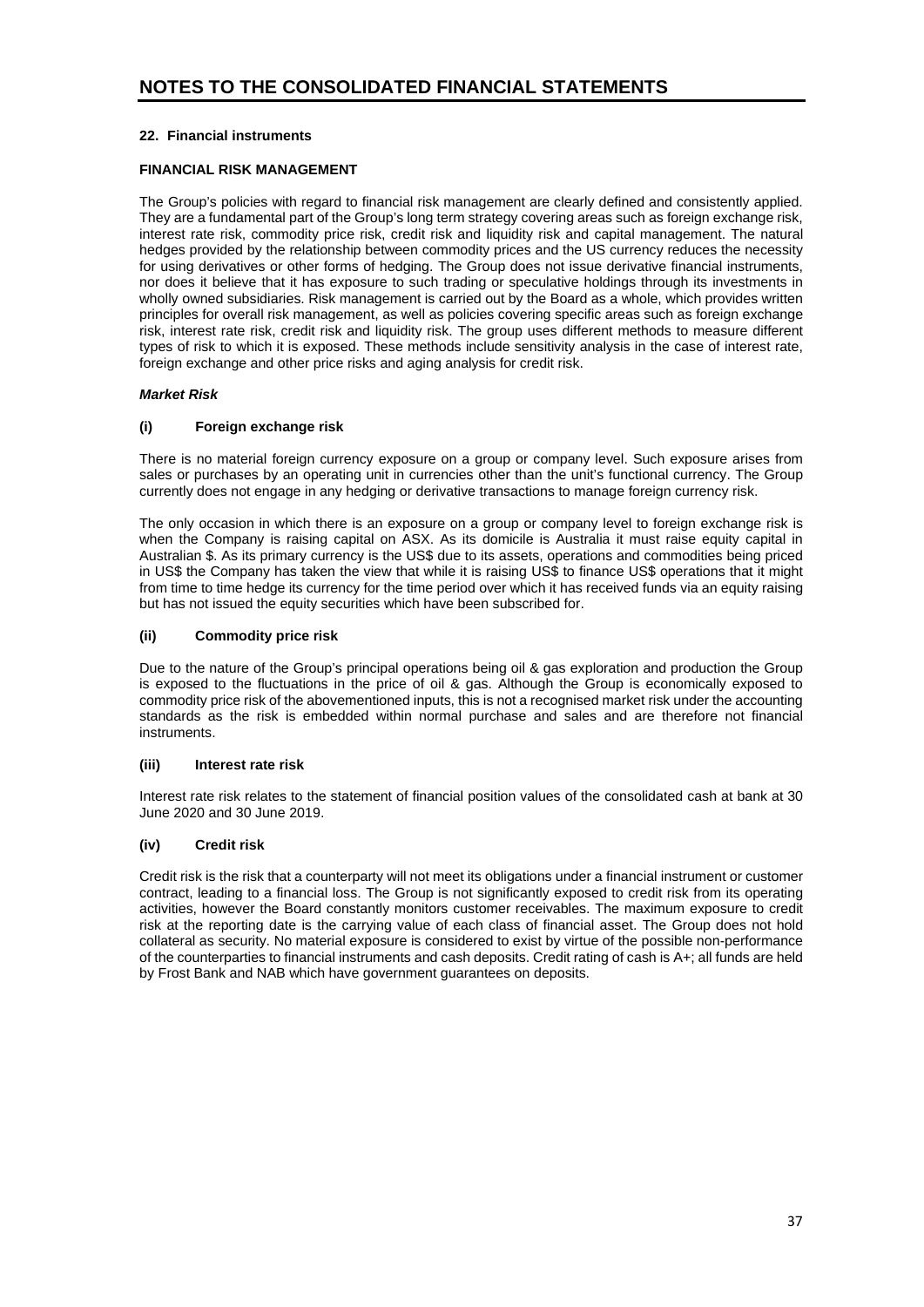The maximum exposure to credit risk at the reporting date is the carrying amount of the assets as summarised below, none of which are impaired or past due.

|                           | <b>CARRYING AMOUNT</b> |         |  |
|---------------------------|------------------------|---------|--|
|                           | 2020                   | 2019    |  |
|                           | m                      | \$      |  |
| Cash and cash equivalents | 1,035,406              | 162,391 |  |
| <b>Receivables</b>        | 99,199                 | 419,024 |  |
| Insurance claim           | 37,876                 | 36,535  |  |

# **(v) Capital Risk and Liquidity Risk Management**

The Group's overriding objectives when managing capital are to safeguard the business as a going concern; to maximise returns for shareholders and benefits for other stakeholders and to maintain an optimal capital structure in order to reduce the cost of capital. Prudent liquidity risk management implies maintaining sufficient cash and marketable securities and the availability of funding through an adequate credit facility. The Group manages liquidity risk by continuously monitoring forecast and actual cash flows. Surplus funds are generally only invested in instruments that are tradeable in highly liquid markets.

#### *Financing Arrangements*

The Group did not have access to the borrowing facilities during the year.

#### *Maturities of financial liabilities*

The tables below analyse the Group's financial liabilities and relevant maturity groupings based on the remaining period at reporting date to the contractual maturity date. The amounts disclosed are the contractual undiscounted cash flows.

| At 30 June<br>2020                              | <b>Less than</b><br>6 months | $6 - 12$<br>months       | <b>Between</b><br>1 and 2<br><b>vears</b> | <b>Between 2</b><br>and 5 years | Over 5<br><b>vears</b> | <b>Total</b><br>contractual<br>cash flows | <b>Carrying</b><br>amount<br><b>liabilities</b> |
|-------------------------------------------------|------------------------------|--------------------------|-------------------------------------------|---------------------------------|------------------------|-------------------------------------------|-------------------------------------------------|
| <b>Financial</b><br><b>Liabilities</b><br>Trade | 134.150                      | ٠                        | ٠                                         | ۰                               | ٠                      | 134.150                                   | 134.150                                         |
| creditors<br>Total                              | 134,150                      | $\overline{\phantom{0}}$ | ٠                                         | -                               | ٠                      | 134,150                                   | 134,150                                         |

| At 30 June<br>2019                                           | <b>Less than</b><br>6 months | $6 - 12$<br>months       | <b>Between</b><br>1 and $2$<br><b>vears</b> | <b>Between 2</b><br>and 5 years | Over 5<br>years | <b>Total</b><br>contractual<br>cash flows | <b>Carrying</b><br>amount<br><b>liabilities</b> |
|--------------------------------------------------------------|------------------------------|--------------------------|---------------------------------------------|---------------------------------|-----------------|-------------------------------------------|-------------------------------------------------|
| <b>Financial</b><br><b>Liabilities</b><br>Trade<br>creditors | 125.445                      | -                        | ۰                                           | $\overline{\phantom{0}}$        | ٠               | 125.445                                   | 125.445                                         |
| Total                                                        | 125.445                      | $\overline{\phantom{0}}$ | ۰                                           | $\overline{\phantom{0}}$        | ۰               | 125.445                                   | 125.445                                         |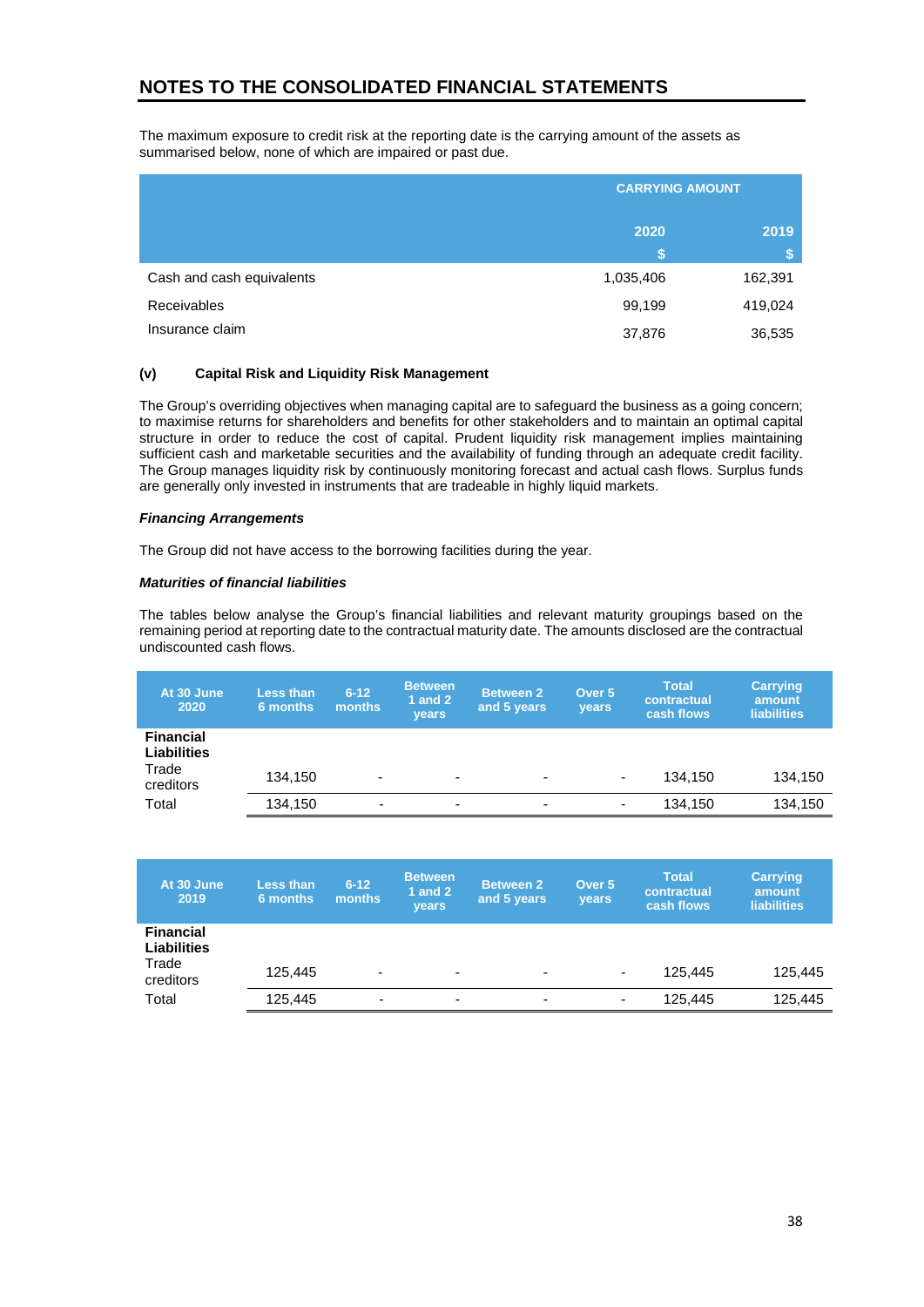# **23. Share Based Payments**

# **Employee Option Plan**

The Grand Gulf Energy Limited Employee Option Plan was approved at the general meeting held on 26 June 2007. Options which are granted under the plan and under the discretion of the board to executives and consultants of the Company are for no consideration. Options granted under the plan carry no dividend or voting rights and have varied contractual lives.

# **Grand Gulf Energy Limited – 2020**

| <b>Grant date</b> | <b>Expiry</b><br>date           | <b>Exercise</b><br>price | <b>Balance at</b><br>start of<br>the year | <b>Granted</b><br>during<br>the year | <b>Expired</b><br>during the<br>year | <b>Balance at</b><br>end of the<br>year | <b>Exercisable at</b><br>end of the year |
|-------------------|---------------------------------|--------------------------|-------------------------------------------|--------------------------------------|--------------------------------------|-----------------------------------------|------------------------------------------|
|                   |                                 |                          | Number                                    | Number                               | Number                               | Number                                  | Number                                   |
| 7 Dec 16          | 30 Jun 20                       | \$0.013                  | 32,500,000                                | $\overline{\phantom{a}}$             | (32,500,000)                         | -                                       | -                                        |
| Total             |                                 |                          | 32,500,000                                | $\overline{\phantom{0}}$             | (32,500,000)                         | -                                       |                                          |
|                   | Weighted Average Exercise price |                          | 0.13c                                     |                                      |                                      |                                         |                                          |

# **24. Parent Entity Financial Information**

# **(i) Summary financial information**

The individual financial statements for the parent entity show the following aggregate amounts:

|                                        | 2020<br>m    | 2019         |
|----------------------------------------|--------------|--------------|
|                                        |              |              |
| <b>Statement of Financial Position</b> |              |              |
| <b>Current assets</b>                  | 49,065       | 154,166      |
| Non-current assets                     | 548,609      | 658,270      |
| Total assets                           | 597,674      | 812,436      |
|                                        |              |              |
| <b>Total liabilities</b>               | 124,631      | 111,117      |
| Net assets                             | 473,043      | 701,322      |
|                                        |              |              |
| Shareholders' equity                   |              |              |
| <b>Issued capital</b>                  | 40,377,570   | 40,377,569   |
| Reserves                               | 2,693,138    | 2,693,138    |
| <b>Accumulated losses</b>              | (42,597,665) | (42,369,386) |
|                                        | 473,043      | 701,322      |
|                                        |              |              |
| Loss for the year                      | (228,279)    | (1,062,196)  |

# **(ii) Contingent Liabilities and Commitments**

The Parent Company has no contingent liabilities or commitments other than as those disclosed in the notes.

# **25. Related Party Transactions**

# **(i) Parent entity**

The ultimate parent entity within the group is Grand Gulf Energy Limited (the legal parent).

# **(ii) Subsidiaries**

Interests in subsidiaries are set out below.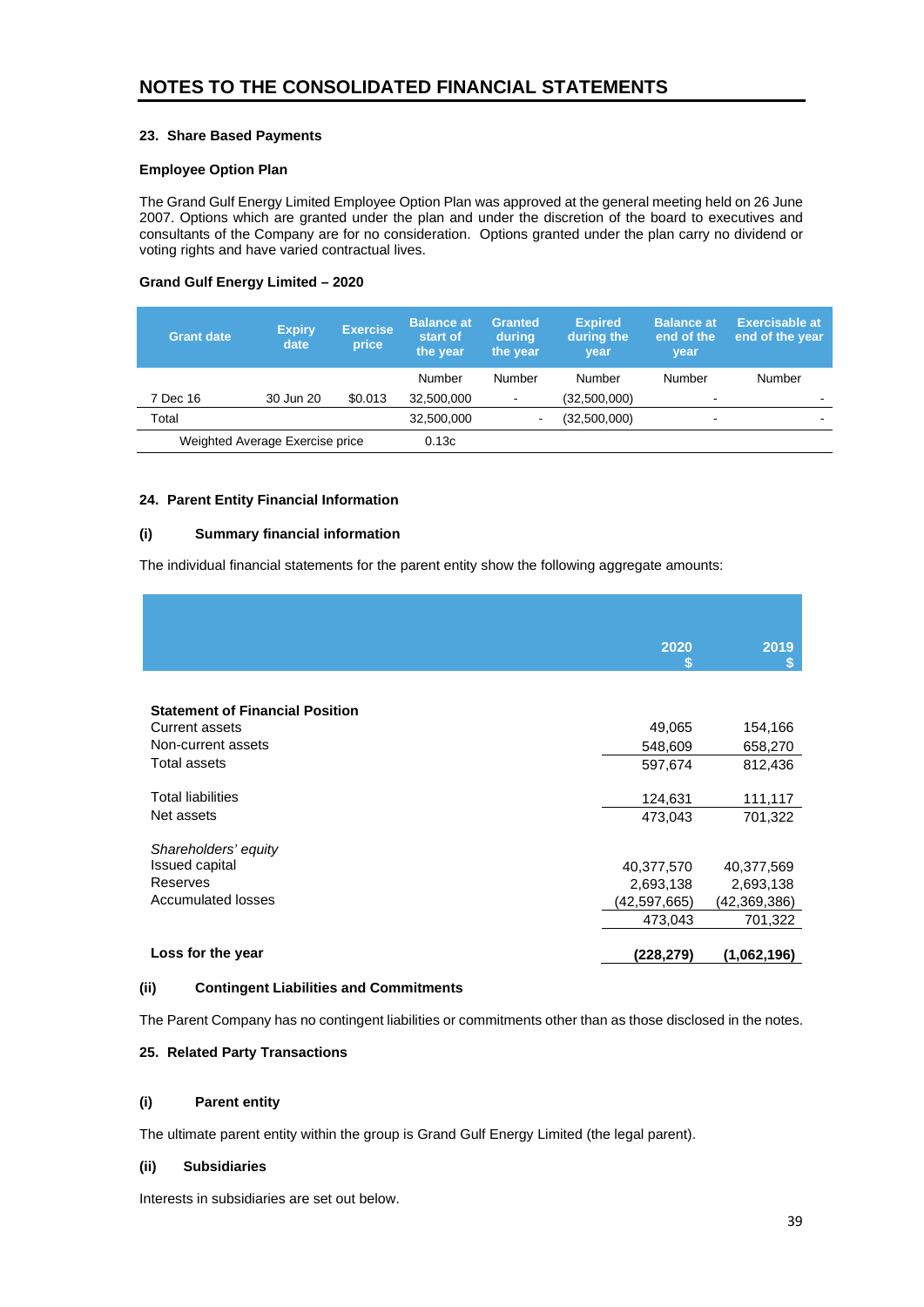## **(iii) Investments in controlled entities**

The consolidated entity financial statements incorporate the assets, liabilities and results of the following subsidiaries in accordance with the accounting policy described in note 1.

## *Investments in controlled entities held by Grand Gulf Energy Limited*

|                        | <b>Country of</b><br>incorporation | 2020 | 2019 |
|------------------------|------------------------------------|------|------|
|                        |                                    | %    | $\%$ |
| Alto Energy Limited    | Australia                          | 100  | 100  |
| GG Oil & Gas 1, INC    | <b>USA</b>                         | 100  | 100  |
| GG Oil & Gas 2, INC    | <b>USA</b>                         | 100  | 100  |
| GG Oil & Gas, INC      | <b>USA</b>                         | 100  | 100  |
| Birdwood Louisiana LLC | <b>USA</b>                         | 100  | 100  |

#### *Investments in controlled entities held by Alto Energy Limited*

|                              | Country of incorporation | 2020     | 2019     |
|------------------------------|--------------------------|----------|----------|
| <b>Grand Gulf Energy Inc</b> | <b>USA</b>               | %<br>100 | %<br>100 |

## **(iv) Key management personnel compensation**

|                                                      | 2020                    | 2019                    |
|------------------------------------------------------|-------------------------|-------------------------|
|                                                      |                         |                         |
| Short-term employee benefits<br>Share-based payments | 180,000<br>-<br>180,000 | 471,339<br>۰<br>471,339 |

Detailed remuneration disclosures are provided in the Remuneration Report on pages 10-13.

# **(v) Other transactions with key management personnel**

There were no changes to transactions with key management personnel during the period.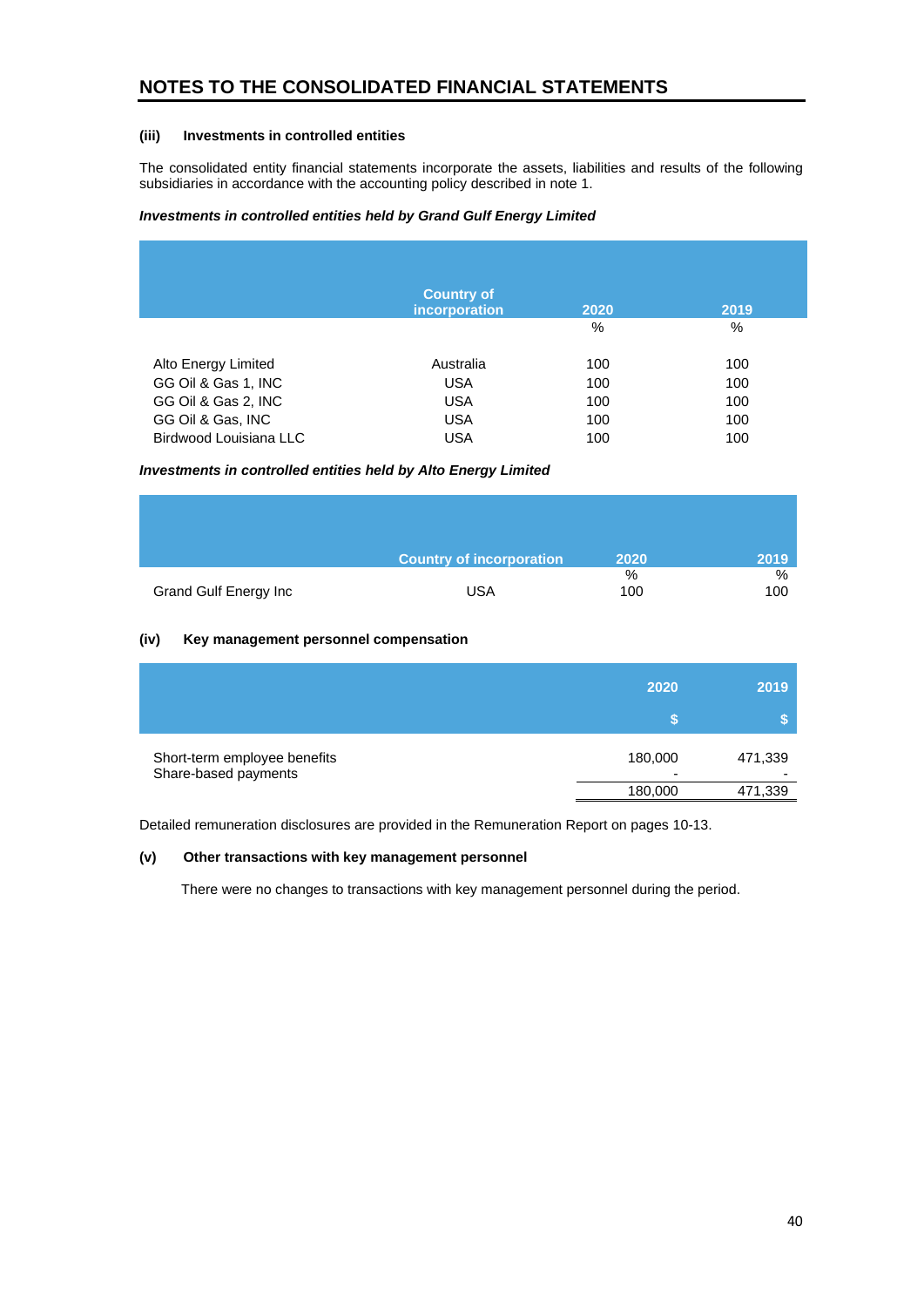#### **Directors' Declaration**

- 1. The financial statements, comprising the consolidated statement of profit or loss and other comprehensive income, consolidated statement of financial position, consolidated statement of cash flows and consolidated statement of changes in equity and accompanying notes, are in accordance with the Corporations Act 2001 and:
	- (a) comply with Accounting Standards and the Corporations Regulations 2001 and other mandatory professional reporting requirements; and
	- (b) give a true and fair view of the consolidated financial position as at 30 June 2020 and of its performance for the year ended on that date.
- 2. In the Directors' opinion, there are reasonable grounds to believe that the company will be able to pay its debts as and when they become due and payable.
- 3. The Directors have been given the declarations by the chief executive officer and chief financial officer required by s295A.
- 4. Note 1(a) confirms that the financial standards also comply with the International Financial Reporting Standards as issued by the International Accounting Standards Board

This declaration is made in accordance with a resolution of the Board of Directors and is signed for and on behalf of the Directors by:

Mr Mark Freeman Director

Perth, 25 September 2020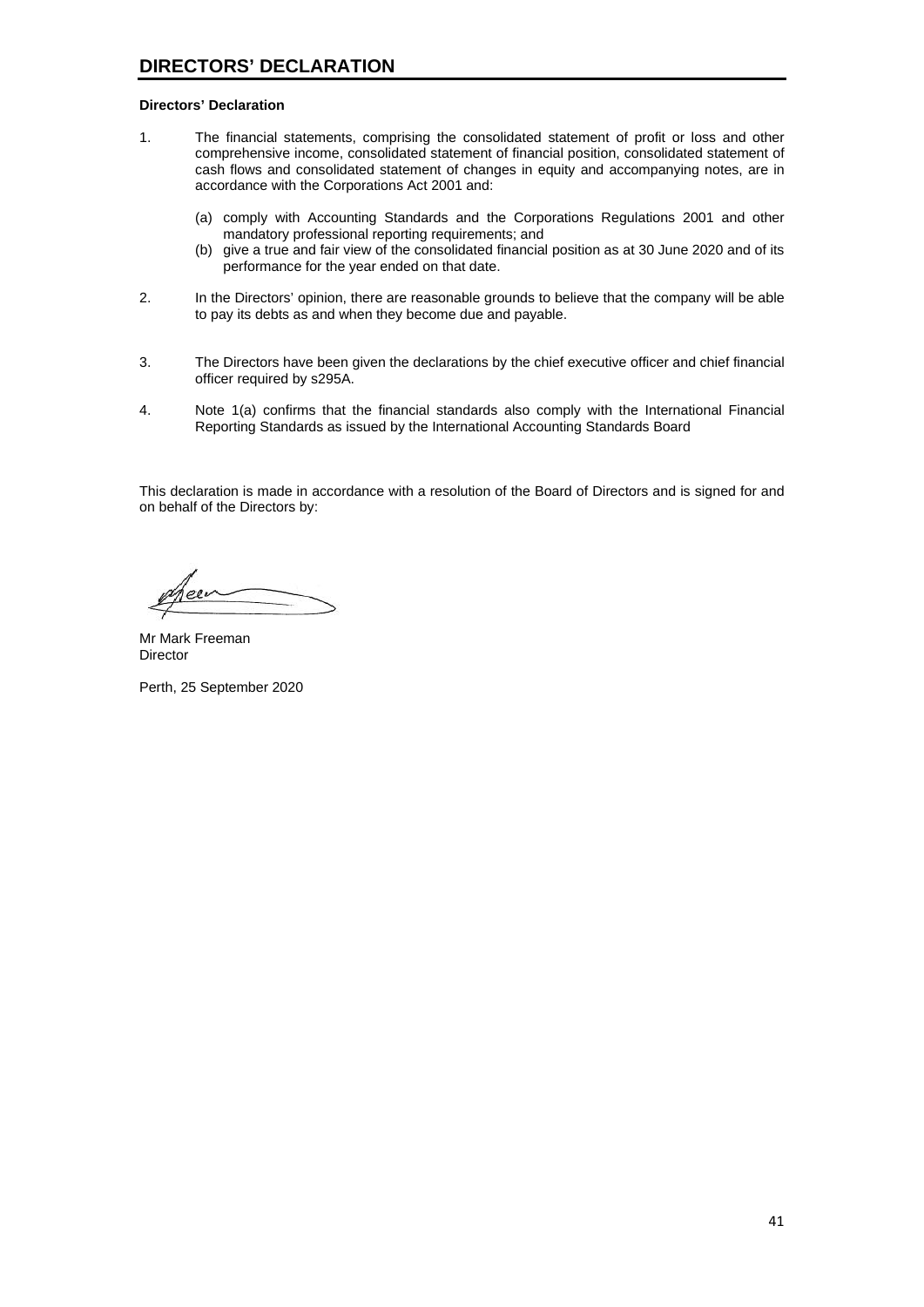

Tel: +61 8 6382 4600 Fax: +61 8 6382 4601 **www.bdo.com.au**

38 Station Street Subiaco, WA 6008 PO Box 700 West Perth WA 6872 Australia

# **INDEPENDENT AUDITOR'S REPORT**

To the members of Grand Gulf Energy Limited

# **Report on the Audit of the Financial Report**

# **Opinion**

We have audited the financial report of Grand Gulf Energy Limited (the Company) and its subsidiaries (the Group), which comprises the consolidated statement of financial position as at 30 June 2020, the consolidated statement of profit or loss and other comprehensive income, the consolidated statement of changes in equity and the consolidated statement of cash flows for the year then ended, and notes to the financial report, including a summary of significant accounting policies and the directors' declaration.

In our opinion the accompanying financial report of the Group, is in accordance with the *Corporations Act 2001*, including:

- (i) Giving a true and fair view of the Group's financial position as at 30 June 2020 and of its financial performance for the year ended on that date; and
- (ii) Complying with Australian Accounting Standards and the *Corporations Regulations 2001*.

# **Basis for opinion**

We conducted our audit in accordance with Australian Auditing Standards. Our responsibilities under those standards are further described in the *Auditor's responsibilities for the audit of the Financial Report* section of our report. We are independent of the Group in accordance with the *Corporations Act 2001* and the ethical requirements of the Accounting Professional and Ethical Standards Board's APES 110 *Code of Ethics for Professional Accountants (including Independence Standards)* (the Code) that are relevant to our audit of the financial report in Australia. We have also fulfilled our other ethical responsibilities in accordance with the Code.

We confirm that the independence declaration required by the *Corporations Act 2001*, which has been given to the directors of the Company, would be in the same terms if given to the directors as at the time of this auditor's report.

We believe that the audit evidence we have obtained is sufficient and appropriate to provide a basis for our opinion.

# **Key audit matters**

Key audit matters are those matters that, in our professional judgement, were of most significance in our audit of the financial report of the current period. These matters were addressed in the context of our audit of the financial report as a whole, and in forming our opinion thereon, and we do not provide a separate opinion on these matters.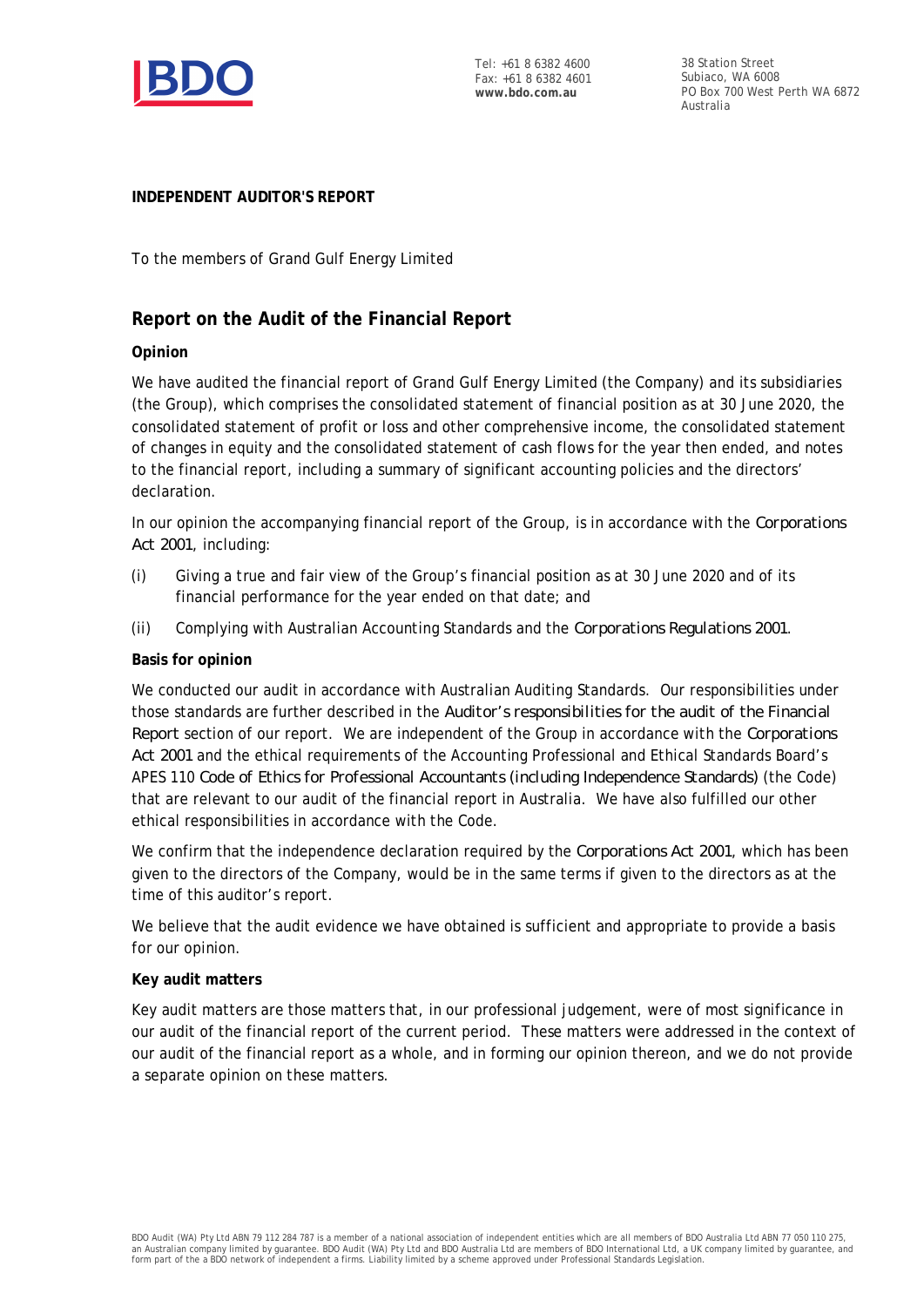

# **Recoverability of oil and gas properties**

| Key audit matter | How the matter was addressed in our audit |
|------------------|-------------------------------------------|

The Group's carrying value of oil and gas properties as disclosed in Note 8 represents a significant asset to the Group. The Australian Accounting Standards require the Group to assess whether there are any indicators that oil and gas properties may be impaired.

The Group concluded there was an impairment indicator as the net assets of the Group exceeded its market capitalisation as at 30 June 2020 and due to the volatility in the oil price during the financial year. Accordingly, the Group was required to estimate the recoverable amount of the assets in accordance with the Australian Accounting Standards from which no impairment was recognised.

The assessment of impairment is complex and highly judgemental and it is affected by future performance and market conditions. The key judgements and assumption used in the group's impairment assessment are disclosed in Note 1(a) to the financial report. A reasonable possible change in these key assumptions could impact the recoverable amount. Accordingly, this matter was considered to be a key audit matter.

Our work included but was not limited to the following procedures:

- · Obtaining and reviewing available reserve data from management's external expert to determine whether the data has been correctly included in the impairment model. This included assessing the competency and objectivity of management's expert;
- · Assessing key inputs used in the value in use calculations including the following:
	- o Benchmarking and analysing management's oil and gas price assumptions against external market data; and
	- o Performing sensitivity analysis on the commodity pricing, key operating costs and discount rates.
- · Reviewing the Director's minutes and ASX announcements for evidence of consistency of information with management's assessment of the carrying value; and
- Assessing the adequacy of the related disclosures in Note 1(a) and Note 8 to the financial statements.

# **Other information**

The directors are responsible for the other information. The other information comprises the information in the Group's annual report for the year ended 30 June 2020, but does not include the financial report and the auditor's report thereon.

Our opinion on the financial report does not cover the other information and we do not express any form of assurance conclusion thereon.

In connection with our audit of the financial report, our responsibility is to read the other information and, in doing so, consider whether the other information is materially inconsistent with the financial report or our knowledge obtained in the audit or otherwise appears to be materially misstated.

If, based on the work we have performed, we conclude that there is a material misstatement of this other information, we are required to report that fact. We have nothing to report in this regard.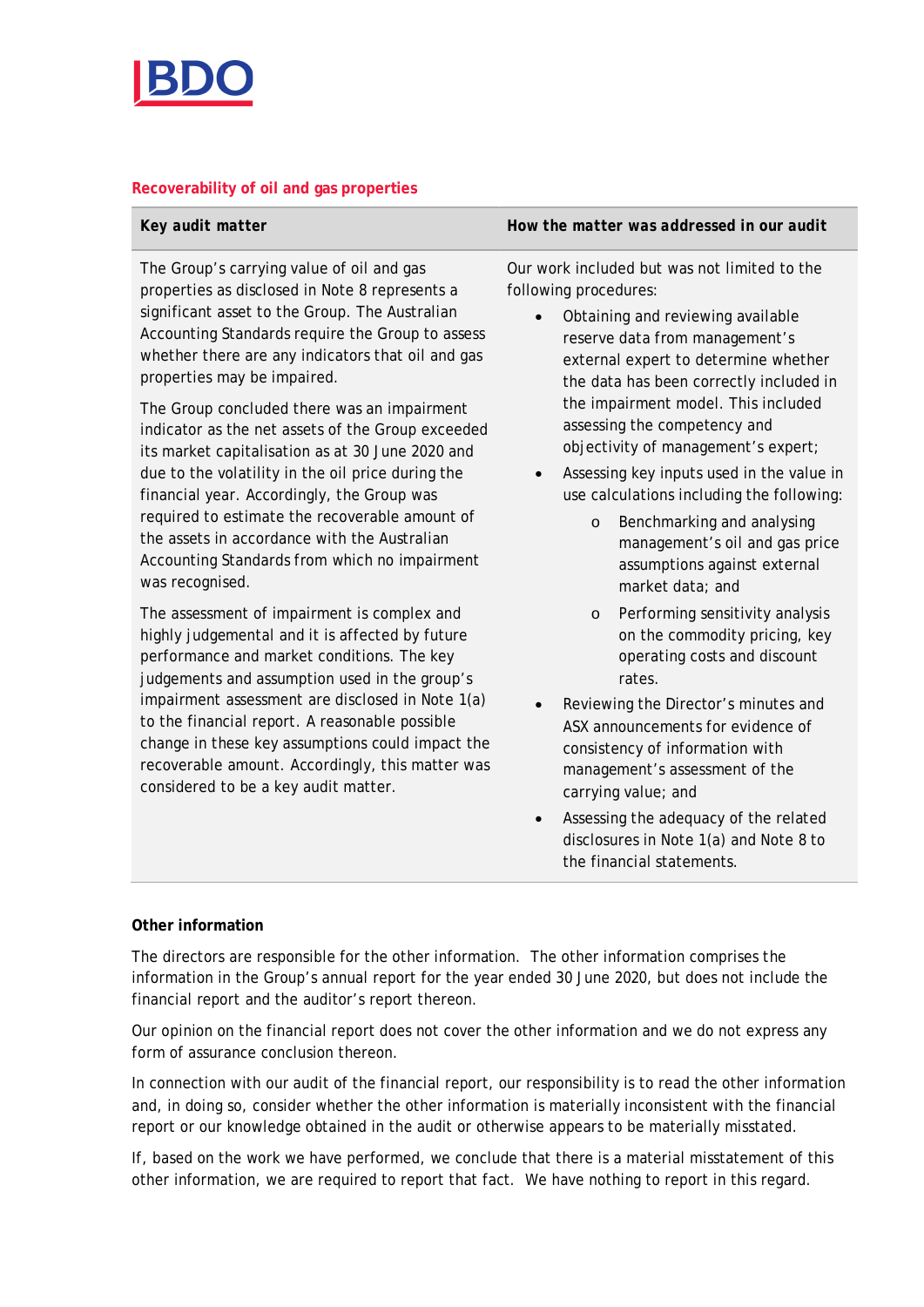

**Responsibilities of the directors for the Financial Report**

The directors of the Company are responsible for the preparation of the financial report that gives a true and fair view in accordance with Australian Accounting Standards and the *Corporations Act 2001* and for such internal control as the directors determine is necessary to enable the preparation of the financial report that gives a true and fair view and is free from material misstatement, whether due to fraud or error.

In preparing the financial report, the directors are responsible for assessing the ability of the group to continue as a going concern, disclosing, as applicable, matters related to going concern and using the going concern basis of accounting unless the directors either intend to liquidate the Group or to cease operations, or has no realistic alternative but to do so.

**Auditor's responsibilities for the audit of the Financial Report**

Our objectives are to obtain reasonable assurance about whether the financial report as a whole is free from material misstatement, whether due to fraud or error, and to issue an auditor's report that includes our opinion. Reasonable assurance is a high level of assurance, but is not a guarantee that an audit conducted in accordance with the Australian Auditing Standards will always detect a material misstatement when it exists. Misstatements can arise from fraud or error and are considered material if, individually or in the aggregate, they could reasonably be expected to influence the economic decisions of users taken on the basis of this financial report.

A further description of our responsibilities for the audit of the financial report is located at the Auditing and Assurance Standards Board website (http://www.auasb.gov.au/Home.aspx) at:

https://www.auasb.gov.au/admin/file/content102/c3/ar1\_2020.pdf

This description forms part of our auditor's report.

**Report on the Remuneration Report**

**Opinion on the Remuneration Report**

We have audited the Remuneration Report included in pages 10 to 13 of the directors' report for the year ended 30 June 2020.

In our opinion, the Remuneration Report of Grand Gulf Energy Limited, for the year ended 30 June 2020, complies with section 300A of the *Corporations Act 2001*.

# **Responsibilities**

The directors of the Company are responsible for the preparation and presentation of the Remuneration Report in accordance with section 300A of the *Corporations Act 2001*. Our responsibility is to express an opinion on the Remuneration Report, based on our audit conducted in accordance with Australian Auditing Standards.

**BDO Audit (WA) Pty Ltd**

**Dean Just Director**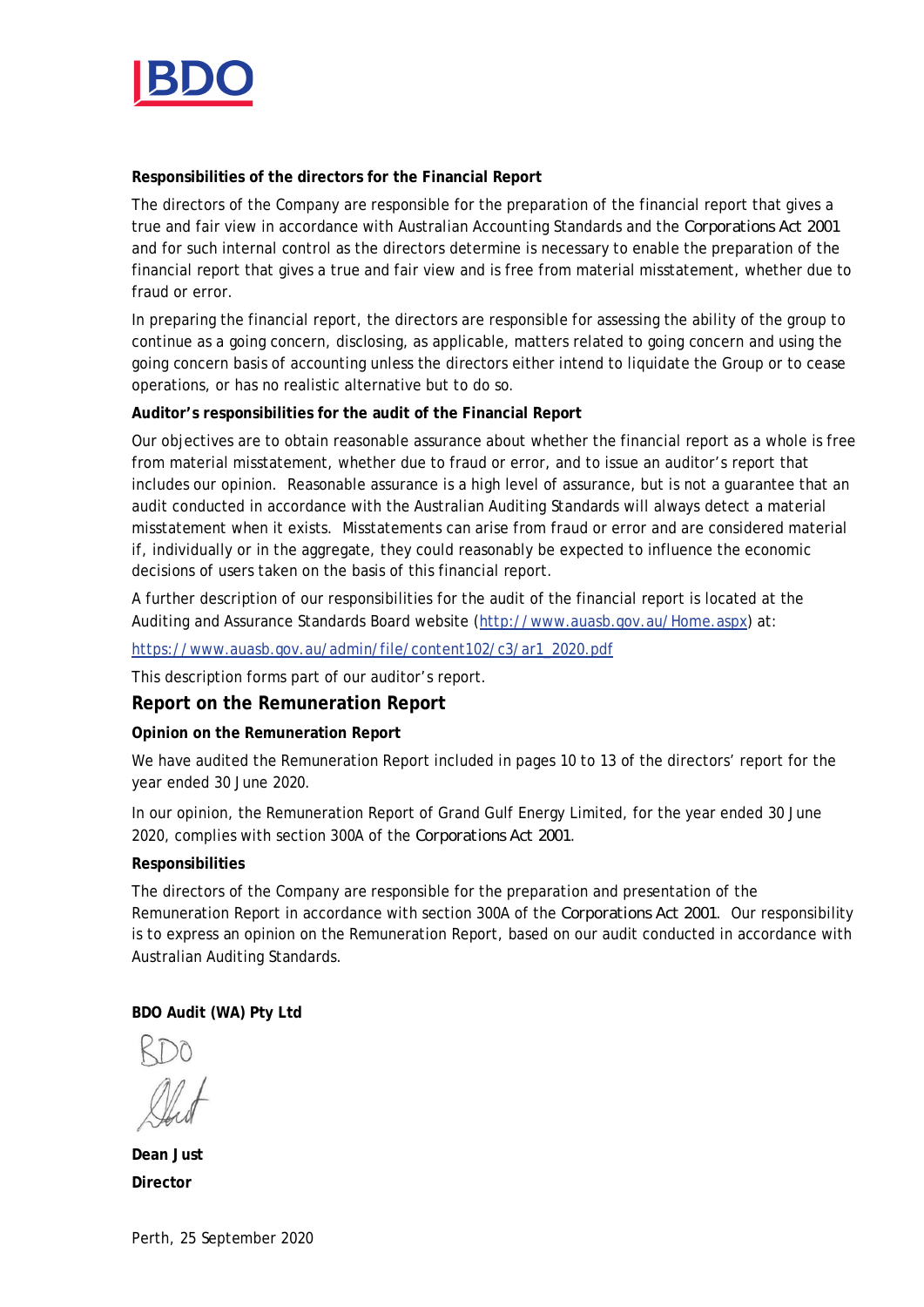# **ASX INFORMATION FOR THE YEAR ENDED 30 JUNE 2020**

# **1. Statement of issued capital**

a) Distribution of fully paid ordinary shares as at 21 September 2020

|                                          | <b>Size of Holding</b>                                                                       |                                             | <b>Number of</b><br><b>Shareholders</b> | <b>Shares</b><br><b>Held</b>                                            |
|------------------------------------------|----------------------------------------------------------------------------------------------|---------------------------------------------|-----------------------------------------|-------------------------------------------------------------------------|
| 1<br>1,001<br>5,001<br>10,001<br>100,001 | ٠<br>$\overline{\phantom{a}}$<br>$\overline{\phantom{a}}$<br>$\overline{\phantom{a}}$<br>and | 1,000<br>5,000<br>10,000<br>100,000<br>Over | 74<br>25<br>29<br>313<br>257<br>698     | 10,440<br>81,559<br>243,258<br>16,856,552<br>366,557,669<br>383,749,478 |
|                                          |                                                                                              |                                             |                                         |                                                                         |

- b) There are 337 shareholders holding unmarketable parcels represented by shares.
- c) There are no restrictions on voting rights attached to the ordinary shares. On a show of hands every member present in person shall have one vote and upon a poll, every member present or by proxy shall have one vote for every share held.

#### **2. Substantial shareholders**

The names of substantial shareholders who had notified the Company in accordance with section 671B of the *Corporations Act 2001* are:

| Craig Ian Burton | 26.10% |
|------------------|--------|
| Charles Morgan   | 19.88% |

#### **3. Quotation**

Listed securities in Grand Gulf Energy Limited are quoted on the Australian Stock Exchange.